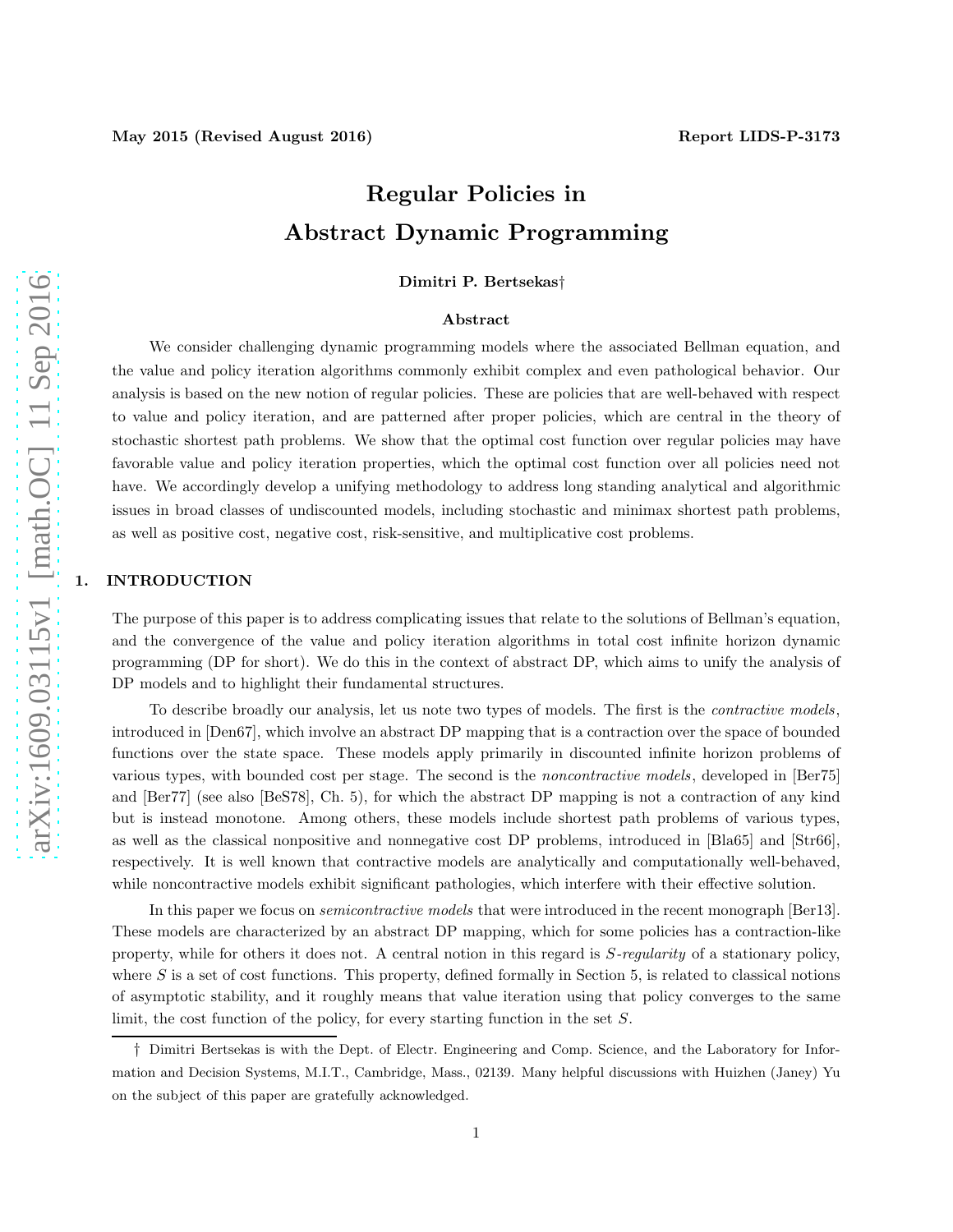A prominent case where regularity concepts are central is finite-state problems of finding an optimal stochastic shortest path (SSP for short). These are Markovian decision problems involving a termination state, where one aims to drive the state of a Markov chain to a termination state at minimum expected cost. They have been discussed in many sources, including the books [Pal67], [Der70], [Whi82], [Ber87], [BeT89], [BeT91], [Put94], [HeL99], and [Ber12], where they are sometimes referred to by earlier names such as "first passage problems" and "transient programming problems." Here some stationary policies called proper are guaranteed to terminate starting from every initial state, while others called *improper* are not. The proper policies involve a (weighted sup-norm) contraction mapping and are S-regular (with S being the set of real-valued functions over the state space), while the improper ones are not.

The notion of S-regularity of a stationary policy is patterned after the notion of a proper policy, but applies more generally in abstract DP. It was used extensively in [Ber13], and in the subsequent papers [Ber15a] and [Ber16] as a unifying analytical vehicle for a variety of total cost stochastic and minimax problems. A key idea is that the optimal cost function over S-regular policies only, call it  $J_S^*$ , is the one produced by the standard algorithms, starting from functions  $J \in S$  with  $J \geq J_{S}^{*}$ . These are the value and policy iteration algorithms (abbreviated as VI and PI, respectively), as well as algorithms based on linear programming and related methods. By contrast, the optimal cost function over all policies  $J^*$  may not be obtainable by these algorithms, and indeed  $J^*$  may not be a solution of Bellman's equation; this can happen in particular in SSP problems with zero length cycles (see an example due to [BeY16], which also applies to multiplicative cost problems [Ber16]).

One purpose of this paper is to extend the notion of S-regularity to nonstationary policies, and to demonstrate the use of this extension for establishing convergence of VI and PI. We show that for important special cases of optimal control problems, our approach yields substantial improvements over the current state of the art, and highlights the fundamental convergence mechanism of VI and PI in semicontractive models. A second purpose of the paper is to use the insights of the nonstationary policies extension to refine the stationary regular policies analysis of [Ber13], based on PI-related properties of the set S. The paper focuses on issues of existence and uniqueness of solution of Bellman's equation, and the convergence properties of the VI and PI algorithms, well beyond the analysis of [Ber13]. A more extensive treatment of the subject of the paper (over 100 pages), which includes elaborations of the analysis, examples, and applications, is given in unpublished internet-posted updated versions of Chapters 3 and 4 of [Ber13], which may be found in the author's web site (http://web.mit.edu/dimitrib/www/abstractdp MIT.html).

The paper is organized as follows. After formulating our abstract DP model in Section 2, we develop the main ideas of the regularity approach for nonstationary policies in Section 3. In Section 4 we illustrate our results by applying them to nonnegative cost stochastic optimal control problems, and we discuss the convergence of VI, following the analysis of the paper [YuB13]. In Sections 5-7, we specialize the notion of S-regularity to stationary policies, and we refine and streamline the analysis given in the monograph [Ber13], Chapter 3. As an example, we establish the convergence of VI and PI under new and easily verifiable conditions in undiscounted deterministic optimal control problems with a terminal set of states. Other applications of the theory of Sections 5-7 are given in [Ber15a] for robust (i.e., minimax) shortest path planning problems, and in [Ber16] for the class of affine monotonic models, which includes multiplicative and risk sensitive/exponential cost models.

#### 2. ABSTRACT DYNAMIC PROGRAMMING MODEL

We review the abstract DP model that will be used throughout this paper (see Section 3.1 of [Ber13]). Let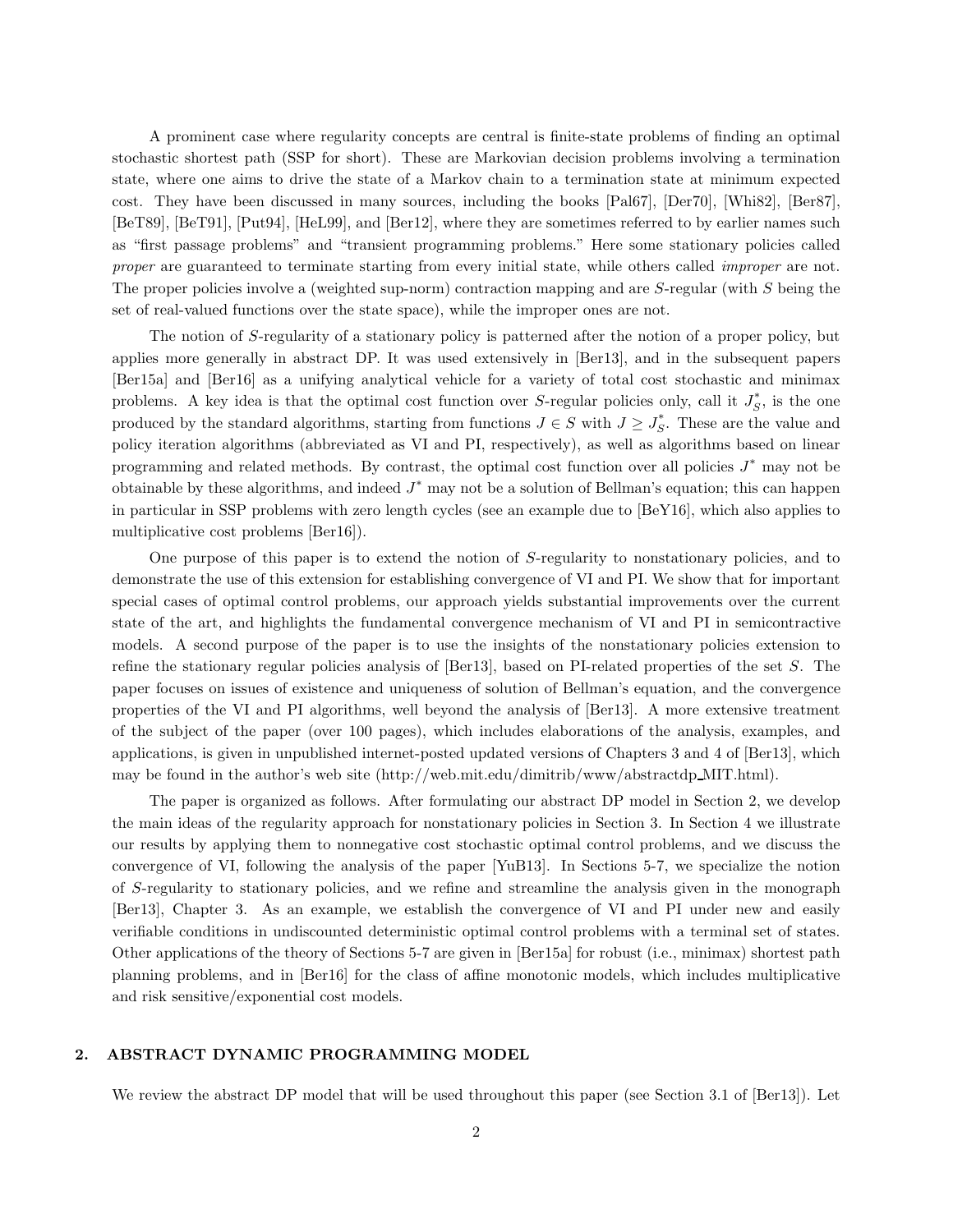X and U be two sets, which we refer to as a set of "states" and a set of "controls," respectively. For each  $x \in X$ , let  $U(x) \subset U$  be a nonempty subset of controls that are feasible at state x. We denote by M the set of all functions  $\mu: X \mapsto U$  with  $\mu(x) \in U(x)$ , for all  $x \in X$ .

We consider policies, which are sequences  $\pi = {\mu_0, \mu_1, \ldots}$ , with  $\mu_k \in \mathcal{M}$  for all k. We denote by  $\Pi$ the set of all policies. We refer to a sequence  $\{\mu, \mu, \ldots\}$ , with  $\mu \in \mathcal{M}$ , as a stationary policy. With slight abuse of terminology, we will also refer to any  $\mu \in \mathcal{M}$  as a "policy" and use it in place of  $\{\mu, \mu, \ldots\}$ , when confusion cannot arise.

We denote by  $\Re$  the set of real numbers, by  $R(X)$  the set of real-valued functions  $J: X \mapsto \Re$ , and by  $E(X)$  the subset of extended real-valued functions  $J : X \mapsto \mathbb{R} \cup \{-\infty, \infty\}$ . We denote by  $E^+(X)$  the set of all nonnegative extended real-valued functions of  $x \in X$ . Throughout the paper, when we write lim, lim sup, or lim inf of a sequence of functions we mean it to be pointwise. We also write  $J_k \to J$  to mean that  $J_k(x) \to J(x)$  for each  $x \in X$ , and we write  $J_k \downarrow J$  if  $\{J_k\}$  is monotonically nonincreasing and  $J_k \to J$ .

We introduce a mapping  $H : X \times U \times E(X) \mapsto \Re \cup \{-\infty, \infty\}$ , satisfying the following condition.

**Assumption 2.1:** (Monotonicity) If  $J, J' \in E(X)$  and  $J \leq J'$ , then

$$
H(x, u, J) \le H(x, u, J'), \qquad \forall x \in X, \ u \in U(x).
$$

We define the mapping T that maps a function  $J \in E(X)$  to the function  $TJ \in E(X)$ , given by

$$
(TJ)(x) = \inf_{u \in U(x)} H(x, u, J), \qquad \forall x \in X, J \in E(X).
$$

Also for each  $\mu \in \mathcal{M}$ , we define the mapping  $T_{\mu}: E(X) \mapsto E(X)$  by

$$
(T_{\mu}J)(x) = H(x, \mu(x), J), \qquad \forall x \in X, J \in E(X).
$$

The monotonicity assumption implies the following properties for all  $J, J' \in E(X)$ , and  $k = 0, 1, \ldots$ ,

$$
J \leq J' \qquad \Rightarrow \qquad T^k J \leq T^k J', \qquad T^k_\mu J \leq T^k_\mu J', \quad \forall \ \mu \in \mathcal{M},
$$
  

$$
J \leq TJ \qquad \Rightarrow \qquad T^k J \leq T^{k+1} J, \qquad T^k_\mu J \leq T^{k+1}_\mu J, \quad \forall \ \mu \in \mathcal{M},
$$

which will be used repeatedly in what follows. Here T<sup>k</sup> and  $T_{\mu}^{k}$  denotes the composition of T and  $T_{\mu}$ , respectively, with itself k times. More generally, given  $\mu_0, \ldots, \mu_k \in \mathcal{M}$ , we denote by  $T_{\mu_0} \cdots T_{\mu_k}$  the composition of  $T_{\mu_0}, \ldots, T_{\mu_k}$ , so for all  $J \in E(X)$ ,

$$
(T_{\mu_0} \cdots T_{\mu_k} J)(x) = (T_{\mu_0} (T_{\mu_1} \cdots (T_{\mu_{k-1}} (T_{\mu_k} J)) \cdots))(x), \qquad \forall \ x \in X.
$$

We next consider cost functions associated with  $T_{\mu}$  and T. We introduce a function  $\bar{J} \in E(X)$ , and we define the infinite horizon cost of a policy as the upper limit of its finite horizon costs with  $\bar{J}$  being the cost function at the end of the horizon (limit cannot be used since it may not exist).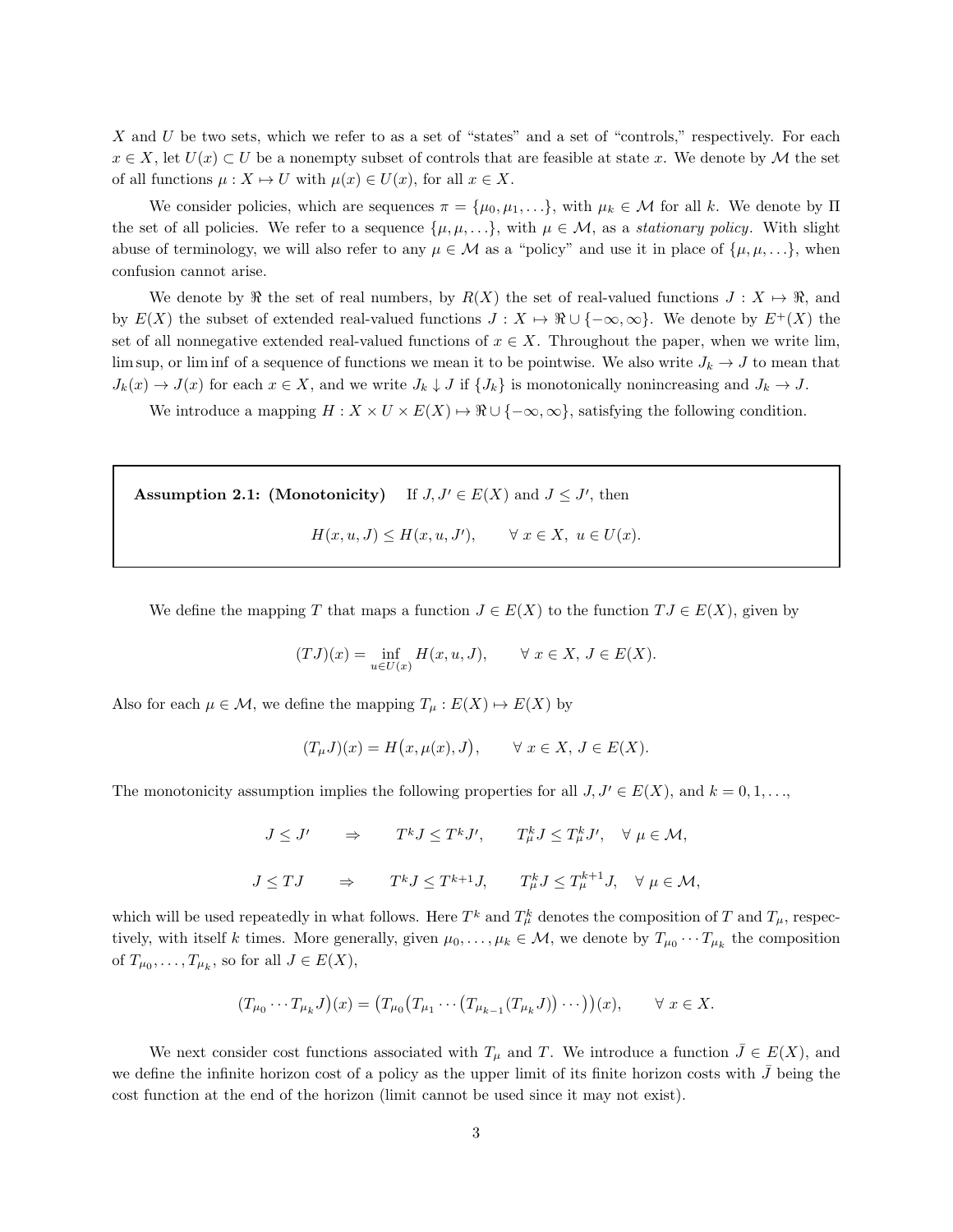**Definition 2.1:** Given a function  $\bar{J} \in E(X)$ , for a policy  $\pi \in \Pi$  with  $\pi = {\mu_0, \mu_1, \ldots}$ , we define the cost function of  $\pi$  by

$$
J_{\pi}(x) = \limsup_{k \to \infty} (T_{\mu_0} \cdots T_{\mu_k} \bar{J})(x), \qquad \forall \ x \in X.
$$
 (2.1)

The optimal cost function  $J^*$  is defined by

$$
J^*(x) = \inf_{\pi \in \Pi} J_{\pi}(x), \qquad \forall \ x \in X.
$$

A policy  $\pi^* \in \Pi$  is said to be optimal if  $J_{\pi^*} = J^*$ .

The model just described is broadly applicable, and includes as special cases nearly all the interesting types of total cost infinite horizon DP problems, including stochastic and minimax, discounted and undiscounted, semi-Markov, multiplicative, risk-sensitive, etc (see [Ber13]).† The following is a stochastic optimal control problem, which we will use in this paper both to obtain new results and also as a vehicle to illustrate our approach.

#### Example 2.1 (Stochastic Optimal Control - Undiscounted Markovian Decision Problems)

Consider an infinite horizon stochastic optimal control problem involving a stationary discrete-time dynamic system where the state is an element of a space X, and the control is an element of a space U. The control  $u_k$ is constrained to take values in a given nonempty subset  $U(x_k)$  of U, which depends on the current state  $x_k$  $[u_k \in U(x_k)$ , for all  $x_k \in X]$ . For a policy  $\pi = \{\mu_0, \mu_1, \ldots\}$ , the state evolves according to a system equation

$$
x_{k+1} = f(x_k, \mu_k(x_k), w_k), \qquad k = 0, 1, \dots,
$$
\n(2.2)

where  $w_k$  is a random disturbance that takes values from a space W. We assume that  $w_k$ ,  $k = 0, 1, \ldots$ , are characterized by probability distributions  $P(\cdot | x_k, u_k)$  that are identical for all k, where  $P(w_k | x_k, u_k)$  is the probability of occurrence of  $w_k$ , when the current state and control are  $x_k$  and  $u_k$ , respectively. Thus the probability of  $w_k$  may depend explicitly on  $x_k$  and  $u_k$ , but not on values of prior disturbances  $w_{k-1}, \ldots, w_0$ . We allow infinite state and control spaces, as well as problems with discrete (finite or countable) state space (in which case the underlying system is a Markov chain). However, for technical reasons that relate to measure theoretic issues, we assume that  $W$  is a countable set.

Given an initial state  $x_0$ , we want to find a policy  $\pi = {\mu_0, \mu_1, \ldots}$ , where  $\mu_k : X \mapsto U$ ,  $\mu_k(x_k) \in U(x_k)$ , for all  $x_k \in X$ ,  $k = 0, 1, \ldots$ , that minimizes

$$
J_{\pi}(x_0) = \limsup_{k \to \infty} E\left\{ \sum_{t=0}^k \alpha^k g(x_t, \mu_t(x_t), w_t) \right\},\,
$$

<sup>†</sup> However, our model cannot address those stochastic DP models where measurability issues are an important mathematical concern. In the stochastic optimal control problem of Example 2.1, we bypass these issues by assuming that the disturbance space is countable, which includes the deterministic system case, and the case where the system is stochastic with a countable state space (e.g., a countable state Markovian decision problem). Then, the expected value needed to express the finite horizon cost of a policy [cf. Eq. (2.1)] can be written as a summation over a countable index set, and is well-defined for all policies, measurable or not.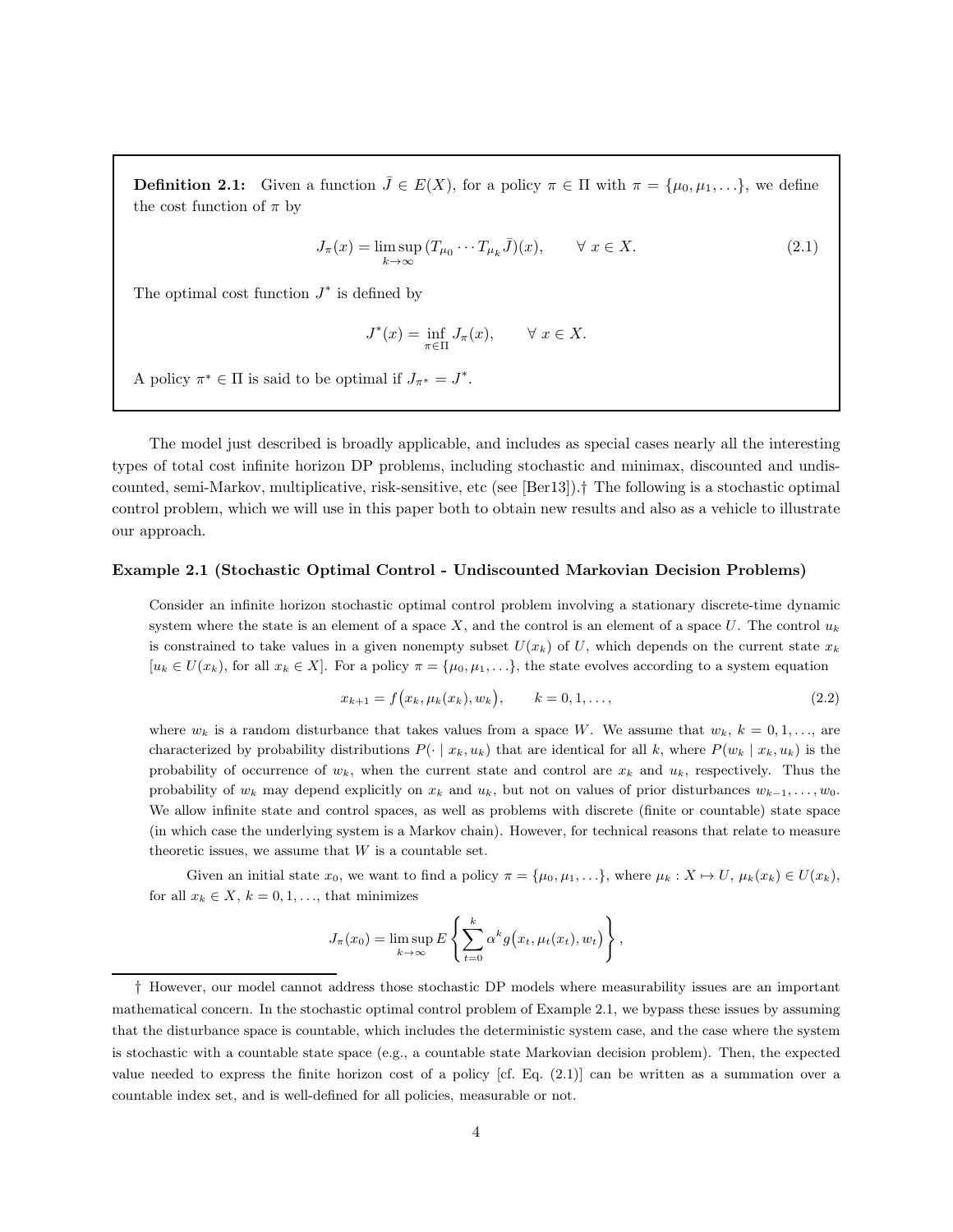subject to the system equation constraint (2.2), where g is the one-stage cost function, and  $\alpha \in (0,1]$  is the discount factor. This is a classical problem, which is discussed extensively in various sources, such as the books [BeS78], [Whi82], [Put94], [Ber12]. Under very mild conditions guaranteeing that Fubini's theorem can be applied (see [BeS78], Section 2.3.2), it coincides with the abstract DP problem that corresponds to the mapping

$$
H(x, u, J) = E\{g(x, u, w) + \alpha J(f(x, u, w))\},\tag{2.3}
$$

and  $\bar{J}(x) \equiv 0$ . Here,  $(T_{\mu_0} \cdots T_{\mu_k} \bar{J})(x)$  is the expected cost of the first  $k+1$  periods using  $\pi$  starting from x, and with terminal cost 0 (the value of  $\bar{J}$  at the terminal state).

## 3. REGULAR POLICIES, VALUE ITERATION, AND FIXED POINTS OF T

Generally, in an abstract DP model, one expects to establish that  $J^*$  is a fixed point of T. This is known to be true for most DP models under reasonable conditions, and in fact it may be viewed as an indication of exceptional behavior when it does not hold. The fixed point equation  $J = TJ$ , in the context of standard special cases, is the classical *Bellman equation*, the centerpiece of infinite horizon DP. For some abstract DP models,  $J^*$  is the unique fixed point of T within a convenient subset of  $E(X)$ ; for example, contractive models where  $T_{\mu}$  is a contraction mapping for all  $\mu \in M$ , with respect to some norm and with a common modulus of contraction. However, in general T may have multiple fixed points within  $E(X)$ , including for some popular DP problems, while in exceptional cases,  $J^*$  may not be among the fixed points of T (see [BeY16] for a relatively simple SSP example of this type).

A related question is the convergence of VI. This is the algorithm that generates  $T^k J$ ,  $k = 0, 1, \ldots$ , starting from a function  $J \in E(X)$ . Generally, for abstract DP models where  $J^*$  is a fixed point of T, VI converges to  $J^*$  starting from within some subset of initial functions J, but not from every J; this is certainly true when  $T$  has multiple fixed points. One of the purposes of this paper is to characterize the set of functions starting from which VI converges to  $J^*$ , and the related issue of multiplicity of fixed points, through notions of regularity that we now introduce.

**Definition 3.1:** For a nonempty set of functions  $S \subset E(X)$ , we say that a set C of policy-state pairs  $(\pi, x)$ , with  $\pi \in \Pi$  and  $x \in X$ , is *S*-regular if

$$
J_{\pi}(x) = \limsup_{k \to \infty} (T_{\mu_0} \cdots T_{\mu_k} J)(x), \qquad \forall (\pi, x) \in \mathcal{C}, J \in S.
$$

A nonempty set C of policy-state pairs  $(\pi, x)$  may be S-regular for many different sets S. The largest such set is

$$
S_{\mathcal{C}} = \left\{ J \in E(X) \mid J_{\pi}(x) = \limsup_{k \to \infty} (T_{\mu_0} \cdots T_{\mu_k} J)(x), \forall (\pi, x) \in \mathcal{C} \right\},\
$$

and for any nonempty  $S \subset S_{\mathcal{C}}$ , we have that C is S-regular. Moreover, the set  $S_{\mathcal{C}}$  is nonempty, since it contains  $\bar{J}$ . For a given  $\mathcal{C}$ , consider the function  $J_{\mathcal{C}}^* \in E(X)$ , given by

$$
J_{\mathcal{C}}^*(x) = \inf_{\{\pi \mid (\pi, x) \in \mathcal{C}\}} J_{\pi}(x), \qquad x \in X.
$$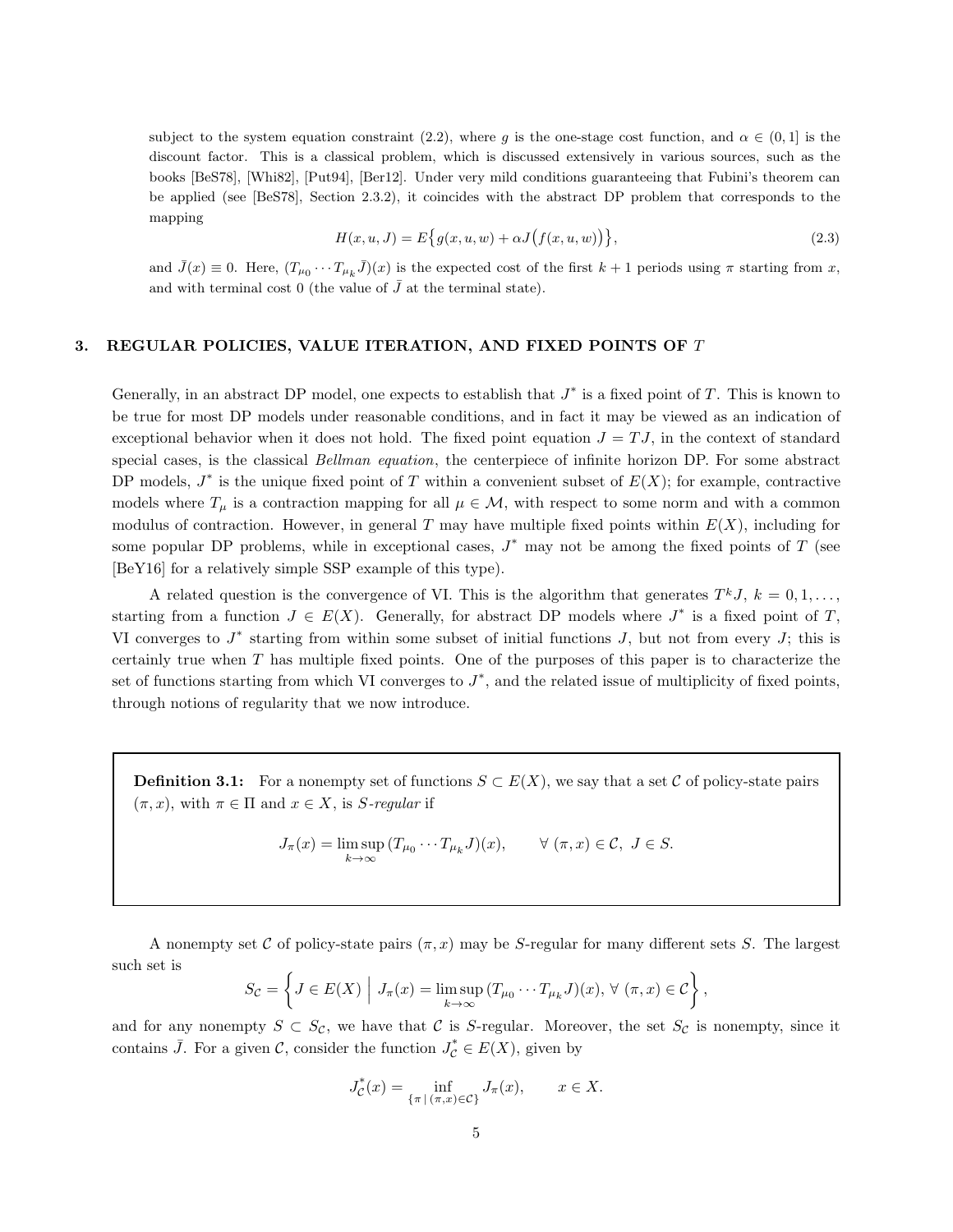Note that  $J_{\mathcal{C}}^*(x) \geq J^*(x)$  for all  $x \in X$  [for those  $x \in X$  for which the set of policies  $\{\pi \mid (\pi, x) \in \mathcal{C}\}\$ is empty, we have  $J_{\mathcal{C}}^*(x) = \infty$ . We will try to characterize the sets of fixed points of T and limit points of VI in terms of the function  $J_{\mathcal{C}}^*$  for an S-regular set C. The following is a key proposition. In this proposition as well as later when referring to a set C that is S-regular, we implicitly assume that C and S are nonempty.

**Proposition 3.1:** Given a set  $S \subset E(X)$ , let C be an S-regular set.

(a) For all  $J \in S$ , we have

$$
\liminf_{k \to \infty} T^k J \le \limsup_{k \to \infty} T^k J \le J_{\mathcal{C}}^*.
$$

(b) For all  $J' \in E(X)$  with  $J' \leq T J'$ , and all  $J \in E(X)$  such that  $J' \leq J \leq \tilde{J}$  for some  $\tilde{J} \in S$ , we have

$$
J' \le \liminf_{k \to \infty} T^k J \le \limsup_{k \to \infty} T^k J \le J_{\mathcal{C}}^*.
$$

**Proof:** (a) Using the generic relation  $T J \leq T_{\mu} J$ ,  $\mu \in M$ , and the monotonicity of T and  $T_{\mu}$ , we have for all  $k$ 

$$
(T^kJ)(x)\leq (T_{\mu_0}\cdots T_{\mu_{k-1}}J)(x),\qquad \forall\ (\pi,x)\in\mathcal{C},\ J\in S.
$$

By letting  $k \to \infty$  and by using the definition of S-regularity, it follows that

$$
\liminf_{k \to \infty} (T^k J)(x) \le \limsup_{k \to \infty} (T^k J)(x) \le \limsup_{k \to \infty} (T_{\mu_0} \cdots T_{\mu_{k-1}} J)(x) = J_{\pi}(x), \qquad \forall (\pi, x) \in \mathcal{C}, J \in S,
$$

and taking infimum of the right side over  $\{\pi \mid (\pi, x) \in \mathcal{C}\}\,$ , we obtain the result.

(b) Using the hypotheses  $J' \leq T J'$ , and  $J' \leq J \leq \tilde{J}$  for some  $\tilde{J} \in S$ , and the monotonicity of T, we have

$$
J'(x) \le (T J')(x) \le \dots \le (T^k J')(x) \le (T^k J)(x) \le (T^k \tilde{J})(x).
$$

Letting  $k \to \infty$  and using part (a), we obtain the result. Q.E.D.

Part (b) of the proposition shows that given a set  $S \subset E(X)$ , a nonempty set  $C \subset \Pi \times X$  that is S-regular, and a function  $J' \in E(X)$  with  $J' \leq TJ' \leq J_{\mathcal{C}}^*$ , the convergence of VI is characterized by the valid start region

$$
\big\{J \in E(X) \mid J' \le J \le \tilde{J} \text{ for some } \tilde{J} \in S\big\},\
$$

and the limit region

$$
\big\{J\in E(X)\mid J'\leq J\leq J_{\mathcal{C}}^*\big\}.
$$

The VI algorithm, starting from the former, ends up asymptotically within the latter; cf. Fig. 3.1. Note that both of these regions depend on  $\mathcal C$  and  $J'$ .

The significance of the preceding property depends of course on the choice of  $\mathcal C$  and  $S$ . With an appropriate choice, however, there are important implications regarding the location of the fixed points of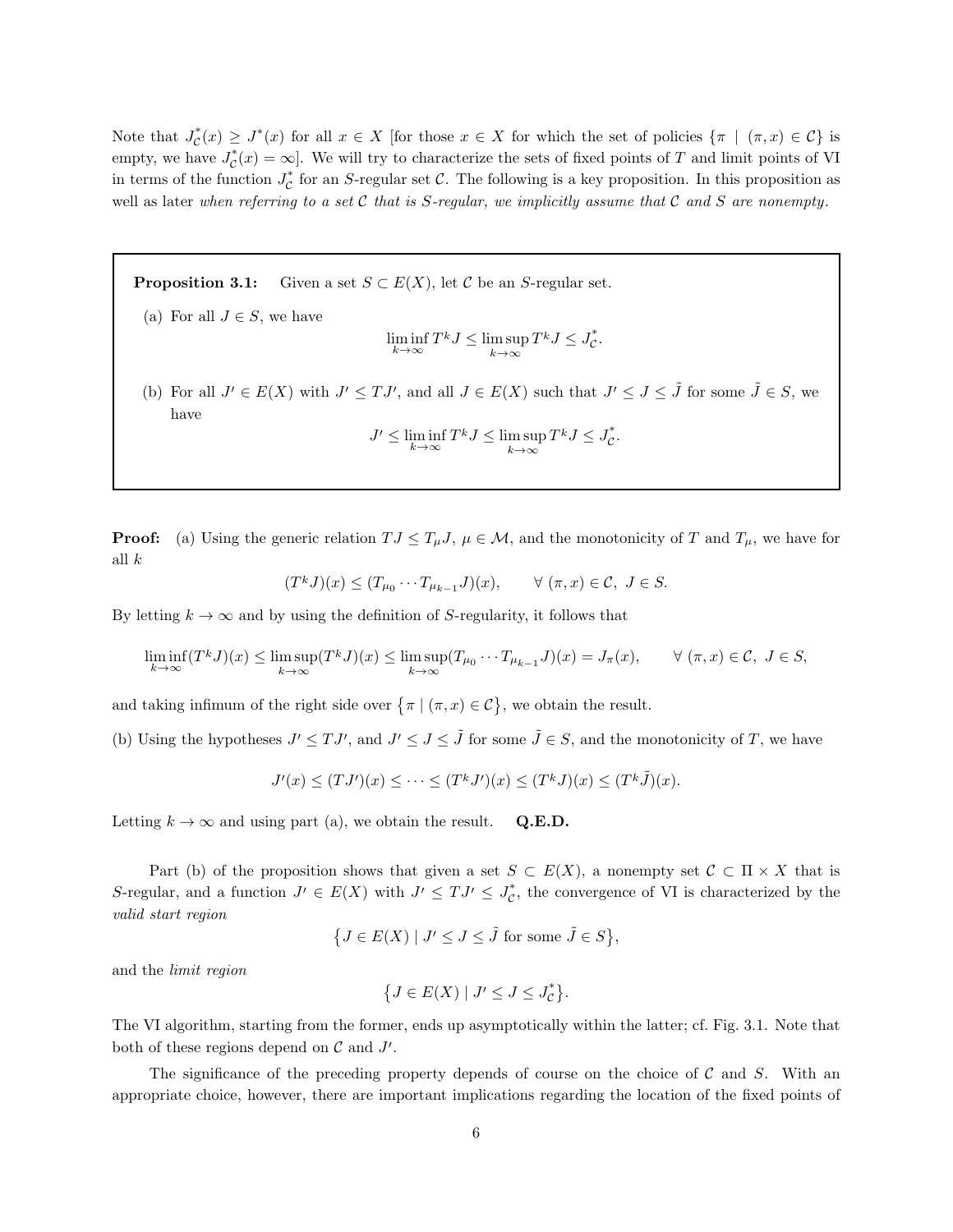

**Figure 3.1.** Illustration of Prop. 3.1. Neither  $J_{\mathcal{C}}^*$  nor  $J^*$  need to be fixed points of T, but if C is S-regular, and there exists  $\tilde{J} \in S$  with  $J_{\mathcal{C}}^* \leq \tilde{J}$ , then  $J_{\mathcal{C}}^*$  demarcates from above the range of fixed points of T that lie below  $\tilde{J}$ .

T and the convergence of VI from a broad range of starting points. Some of these implications are the following:

- (a)  $J_{\mathcal{C}}^*$  is an upper bound to every fixed point  $J'$  of  $T$  that lies below some  $\tilde{J} \in S$  (i.e.,  $J' \leq \tilde{J}$ ).
- (b) If  $J_{\mathcal{C}}^*$  is a fixed point of T (an important case for our subsequent development), then VI converges to  $J_{\mathcal{C}}^*$  starting from any  $J \in E(X)$  such that  $J_{\mathcal{C}}^* \leq J \leq \tilde{J}$  for some  $\tilde{J} \in S$ . For future reference, we state this result as a proposition.

**Proposition 3.2:** Given a set  $S \subset E(X)$ , let C be an S-regular set and assume that  $J_C^*$  is a fixed point of T. Then  $J_{\mathcal{C}}^*$  is the only possible fixed point of T within the set of all  $J \in E(X)$  such that  $J_{\mathcal{C}}^* \leq J \leq \tilde{J}$  for some  $\tilde{J} \in S$ . Moreover,  $T^k J \to J_{\mathcal{C}}^*$  for all  $J \in E(X)$  such that  $J_{\mathcal{C}}^* \leq J \leq \tilde{J}$  for some  $\tilde{J} \in S$ .

**Proof:** Let  $J \in E(x)$  and  $\tilde{J} \in S$  be such that  $J_{\mathcal{C}}^* \leq J \leq \tilde{J}$ . Using the fixed point property of  $J_{\mathcal{C}}^*$  and the monotonicity of  $T$ , we have

$$
J_{\mathcal{C}}^* = T^k J_{\mathcal{C}}^* \le T^k J \le T^k \tilde{J}, \qquad k = 0, 1, \dots.
$$

From Prop. 3.1(b), with  $J' = J_{\mathcal{C}}^*$ , it follows that  $T^k \tilde{J} \to J_{\mathcal{C}}^*$ , so taking limit in the above relation as  $k \to \infty$ , we obtain  $T^k J \to J_{\mathcal{C}}^*$ . Q.E.D.

The preceding proposition takes special significance when C is rich enough so that  $J_{\mathcal{C}}^* = J^*$ , as for example in the case where C is the set  $\Pi \times X$  of all  $(\pi, x)$ , or other choices to be discussed later. It then follows that VI converges to  $J^*$  starting from any  $J \in E(X)$  such that  $J^* \leq J \leq \tilde{J}$  for some  $\tilde{J} \in S$ .† In the particular applications to be discussed in Section 4 we will use such a choice.

Note that Prop. 3.2 does not say anything about fixed points of T that lie below  $J_{\mathcal{C}}^*$ . In particular, it does not address the question whether  $J^*$  is a fixed point of T, or whether VI converges to  $J^*$  starting from

<sup>†</sup> For this statement to be meaningful, the set  $\{ \tilde{J} \in E(X) \mid J^* \leq \tilde{J} \}$  must be nonempty. Generally, it is possible that this set is empty, even though  $S$  is assumed nonempty.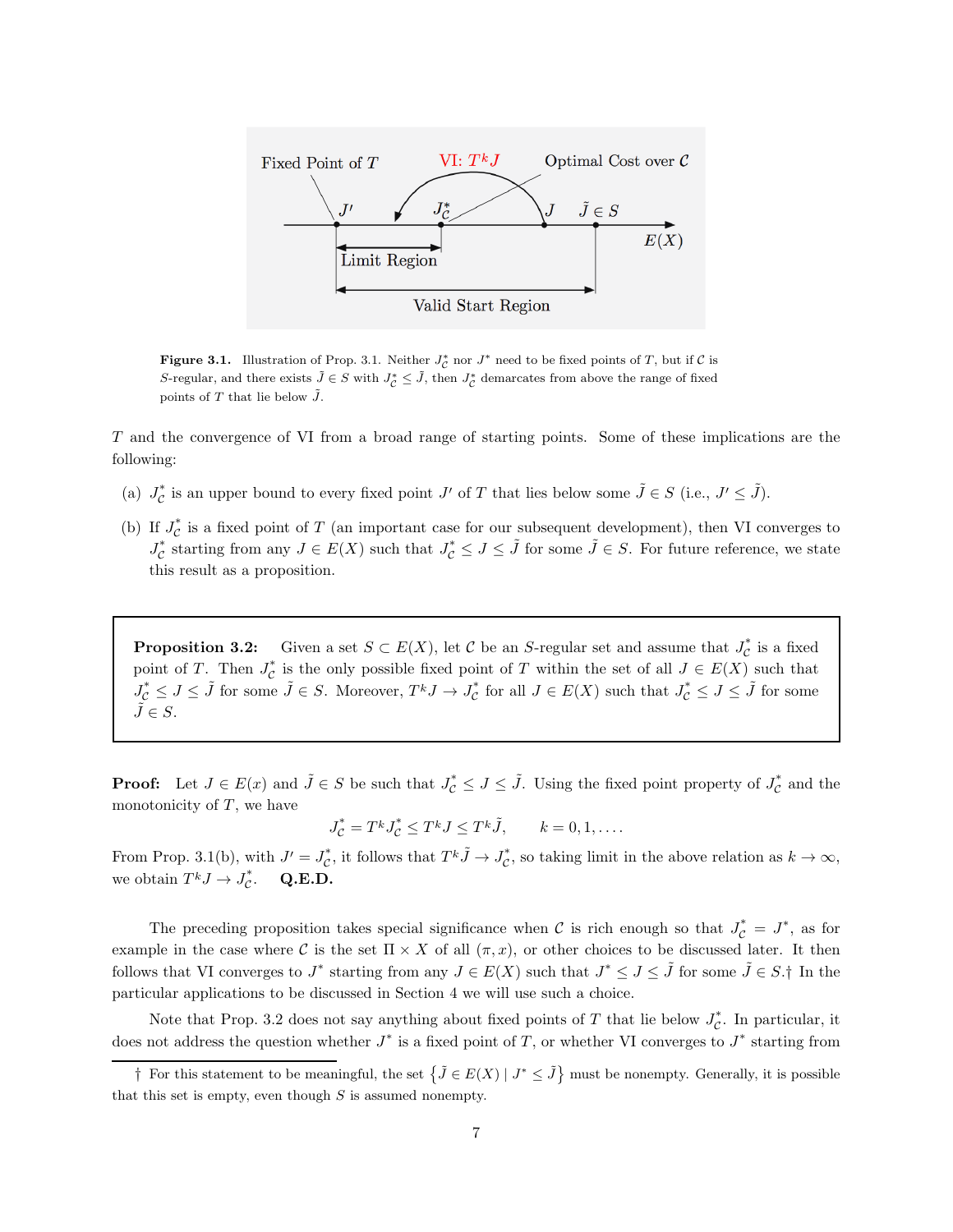$\bar{J}$  or from below  $J^*$ ; these are major questions in abstract DP models, which are typically handled by special analytical techniques that are tailored to the particular model's structure and assumptions. Significantly, however, these questions have been already answered in the context of various models, and when available, they can be used to supplement the preceding propositions. For example, the DP books [Pal67], [Der70], [Whi82], [Put94], [HeL99], [Ber12], [Ber13] provide extensive analysis for the most common infinite horizon stochastic optimal control problems: discounted, SSP, nonpositive cost, and nonnegative cost problems.

In particular, for discounted problems [the case of the mapping (2.3) with  $\alpha \in (0,1)$  and g being a bounded function], underlying sup-norm contraction properties guarantee that  $J^*$  is the unique fixed point of T within the class of bounded real-valued functions over X, and that VI converges to  $J^*$  starting from within that class. This is also true for finite-state SSP problems, involving a cost-free termination state, under some favorable conditions (there must exist a proper policy, i.e., a stationary policy that leads to the termination state with probability 1, improper policies must have infinite cost for some states, and some finiteness or compactness conditions on the control space U must be satisfied; see [BeT91], [Ber12]).

The paper [BeY16] also considers finite-state SSP problems, but under the weaker assumptions that there exists at least one proper policy, that  $J^*$  is real-valued, and U satisfies some finiteness or compactness conditions. Under these assumptions,  $J^*$  need not be a fixed point of T, as shown in [BeY16] with an example. In the context of the present paper, a useful choice is to take  $\mathcal{C} = \{(\mu, x) | \mu : \text{proper}\},\$ in which case  $J_{\mathcal{C}}^*$  is the optimal cost function that can be achieved using proper policies only. It was shown in [BeY16] that  $J_{\mathcal{C}}^*$  is a fixed point of T, so by Prop. 3.2, VI converges to  $J_{\mathcal{C}}^*$  starting from any real-valued  $J \geq J_{\mathcal{C}}^*$ .

For nonpositive and nonnegative cost problems (cf. Example 2.1 with  $g \leq 0$  or  $g \geq 0$ , respectively),  $J^*$ is a fixed point of  $T$ , but not necessarily unique. However, for nonnegative cost problems, some new results on the existence of fixed points of  $T$  and convergence of VI were recently proved in [YuB13]. It turns out that one may prove these results by using Prop. 3.2, with an appropriate choice of  $\mathcal{C}$ . The proof uses the arguments of Appendix E of [YuB13], and will be given in Section 4.1.

A class of DP problems with more complicated structure is the general convergence model discussed in the thesis [Van81] and the survey paper [Fei02]. This is the case of Example 2.1 where the cost per stage g can take both positive and negative values, under some restrictions that guarantee that  $J_{\pi}$  is defined by Eq. (2.1) as a limit. The paper [Yu15] describes the complex issues of convergence of VI for these models, and in an infinite space setting that addresses measurability issues. We note that there are examples of general convergence models where X and U are finite sets, but VI does not converge to  $J^*$  starting from J (see Example 3.2 of [Van81], Example 6.10 of [Fei2], and Example 4.1 of [Yu15]). The analysis of [Yu15] may also be used to bring to bear Prop. 3.1 on the problem, but this analysis is beyond our scope in this paper.

# The Case Where  $J_{\mathcal{C}}^* \leq \bar{J}$

It is well known that the results for nonnegative cost and nonpositive cost infinite horizon stochastic optimal control problems are markedly different. In particular, roughly speaking, PI behaves better when the cost is nonnegative, while VI behaves better if the cost is nonpositive. These differences extend to the so-called monotone increasing and monotone decreasing abstract DP models, where a principal assumption is that  $T_{\mu}J \geq \bar{J}$  and  $T_{\mu}J \leq \bar{J}$  for all  $\mu \in M$ , respectively (see [Ber13], Ch. 4). In the context of regularity, with C being S-regular, it turns out that there are analogous significant differences between the cases  $J_C^* \ge \bar{J}$ and  $J_C^* \leq \bar{J}$ . The following proposition establishes some favorable aspects of the condition  $J_C^* \leq \bar{J}$  in the context of VI. These can be attributed to the fact that  $\bar{J}$  can always be added to S without affecting the S-regularity of C, so  $\bar{J}$  can serve as the element  $\tilde{J}$  of S with  $J_C^* \leq \tilde{J}$  in Props. 3.1 and 3.2 (see the proof of the following proposition).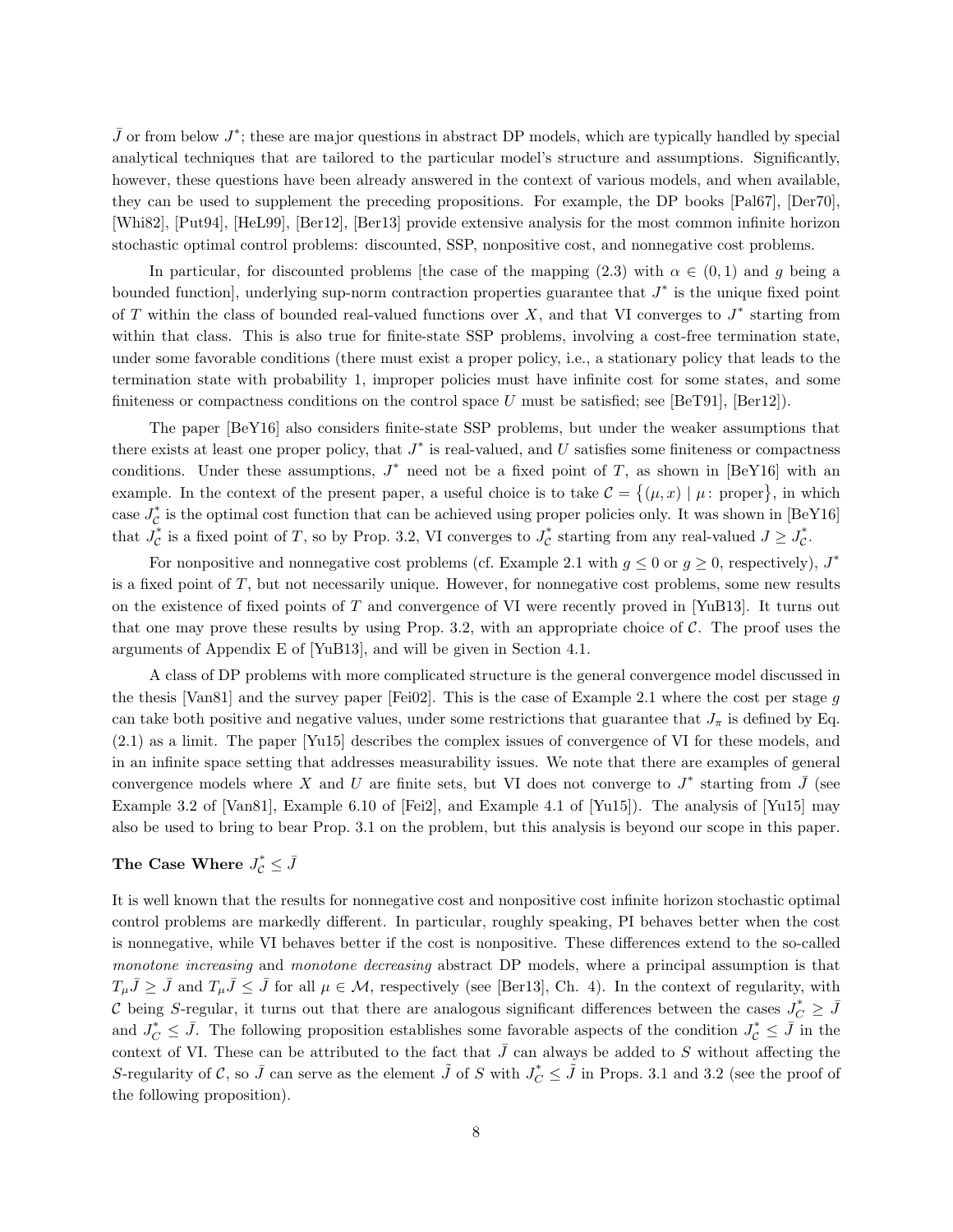**Proposition 3.3:** Given a set  $S \subset E(X)$ , let C be an S-regular set and assume that  $J_{\mathcal{C}}^* \leq \overline{J}$ . Then:

(a) For all  $J' \in E(X)$  with  $J' \leq TJ'$ , we have

$$
J'\leq \liminf_{k\to\infty} T^k\bar J\leq \limsup_{k\to\infty} T^k\bar J\leq J_{\mathcal C}^*.
$$

(b) If  $J_{\mathcal{C}}^*$  is a fixed point of T, then  $J^* = J_{\mathcal{C}}^*$  and we have  $T^k \overline{J} \to J^*$  as well as  $T^k J \to J^*$  for every  $J \in E(X)$  such that  $J^* \leq J \leq \tilde{J}$  for some  $\tilde{J} \in S$ .

**Proof:** (a) If S does not contain  $\bar{J}$ , we can replace S with  $\bar{S} = S \cup \{\bar{J}\}\$ , and C will still be  $\bar{S}$ -regular. By applying Prop. 3.1(b) with S replaced by  $\overline{S}$  and  $\overline{J} = \overline{J}$ , the result follows.

(b) Assume without loss of generality that  $\bar{J} \in S$  [cf. the proof of part (a)]. By using Prop. 3.2 with  $\tilde{J} = \bar{J}$ , we have  $J_{\mathcal{C}}^* = \lim_{k \to \infty} T^k \overline{J}$ . This relation yields for any policy  $\pi = {\mu_0, \mu_1, \ldots} \in \Pi$ ,

$$
J_{\mathcal{C}}^* = \lim_{k \to \infty} T^k \bar{J} \le \limsup_{k \to \infty} T_{\mu_0} \cdots T_{\mu_{k-1}} \bar{J} = J_{\pi},
$$

so by taking the infimum over  $\pi \in \Pi$ , we obtain  $J_{\mathcal{C}}^* \leq J^*$ . Since generically we have  $J_{\mathcal{C}}^* \geq J^*$ , it follows that  $J_{\mathcal{C}}^* = J^*$ . Finally, from Prop. 3.2, we obtain  $T^k J \to J^*$  for all  $J \in E(X)$  such that  $J^* \leq J \leq \tilde{J}$  for some  $\tilde{J} \in S$ . Q.E.D.

As a special case of the preceding proposition, we have that if  $J^* \leq \bar{J}$  and  $J^*$  is a fixed point of T, then  $J^* = \lim_{k\to\infty} T^k \overline{J}$ , and for every other fixed point  $J'$  of T we have  $J' \leq J^*$  (apply the proposition with  $C = \Pi \times X$  and  $S = \{\bar{J}\}\$ , in which case  $J_{\mathcal{C}}^* = J^* \leq \bar{J}$ . This special case is relevant, among others, to the monotone decreasing models (see [Ber13], Section 4.3), where  $T_{\mu}J \leq J$  for all  $\mu \in \mathcal{M}$ , in which case it is known that  $J^*$  is a fixed point of T under mild conditions. We then obtain a classical result on the convergence of VI for nonpositive cost models. The proposition also applies to a classical type of search problem with both positive and negative costs per stage. This is Example 2.1, where at each  $x \in X$  we have  $E\{g(x, u, w)\}\geq 0$  for all u except one that leads to a termination state with probability 1 and nonpositive cost. Note that without the assumption  $J_{\mathcal{C}}^* \leq \bar{J}$  in the preceding proposition, it is possible that  $T^k \bar{J}$  does not converge to  $J^*$ , even if  $J_{\mathcal{C}}^* = J^* = TJ^*$ , as is well known in the theory of nonnegative cost infinite horizon stochastic optimal control.

Generally, it is important to choose properly the set  $\mathcal C$  in order to obtain meaningful results. Note, however, that in a given problem the interesting choices of  $\mathcal C$  are usually limited, and that the propositions of this section can guide a favorable choice. One useful approach is to try the set

$$
\mathcal{C} = \{ (\pi, x) \mid J_\pi(x) < \infty \},
$$

so that  $J_{\mathcal{C}}^* = J^*$ . By the definition of regularity, if S is any subset of the set

$$
S_{\mathcal{C}} = \left\{ J \in E(X) \mid J_{\pi}(x) = \limsup_{k \to \infty} (T_{\mu_0} \cdots T_{\mu_k} J)(x), \forall (\pi, x) \in \mathcal{C} \right\},\
$$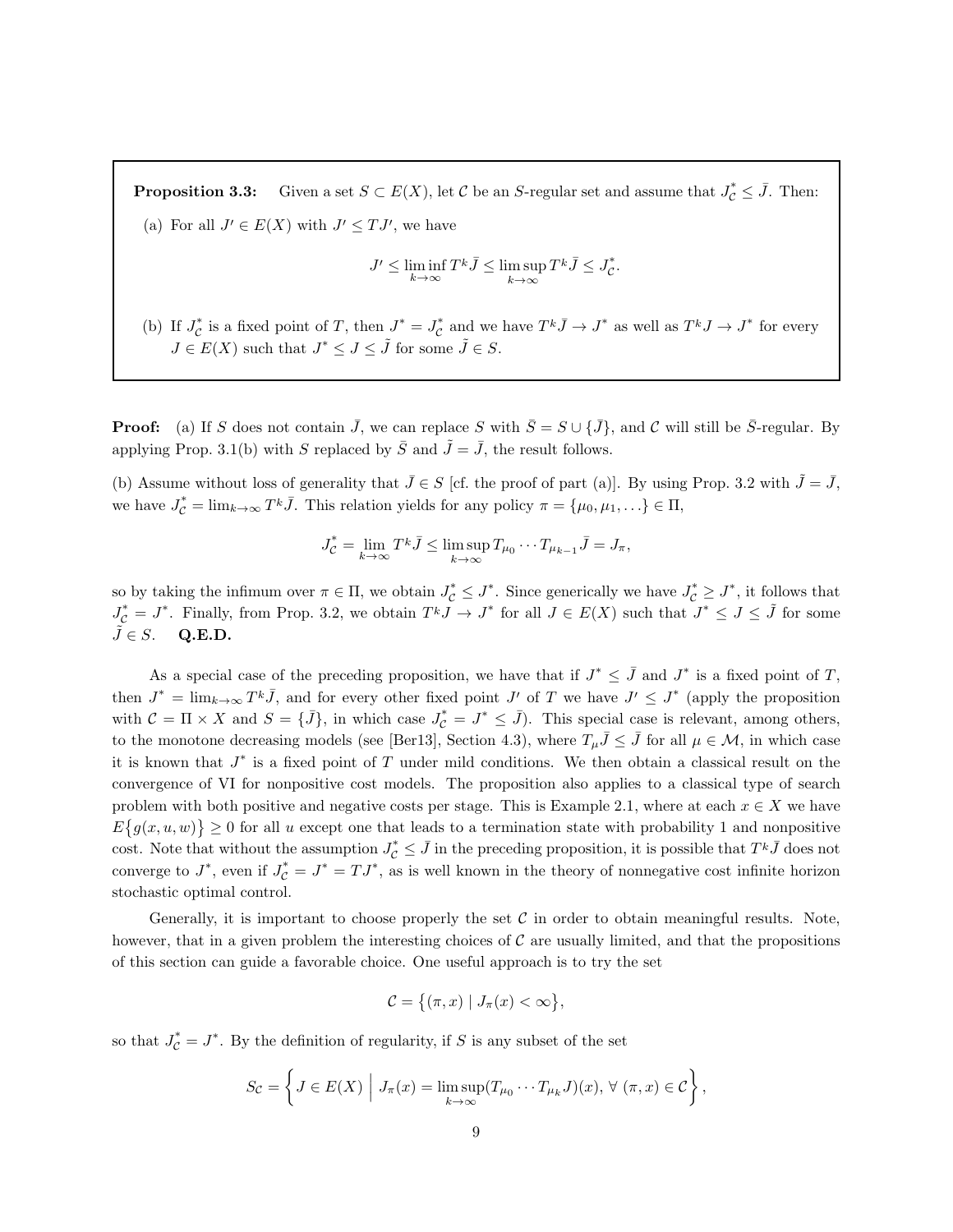then C is S-regular. One may then try to derive a suitable subset of  $S_c$  that admits an interesting characterization. This is the approach followed in the applications of the next section. Another approach, discussed in Section 5, is to focus on an interesting subset  $\overline{\mathcal{M}}$  of *stationary* policies such that for the set

$$
\mathcal{C}=\overline{\mathcal{M}}\times X,
$$

we have  $J_{\mathcal{C}}^* = J^*$ .

#### 4. APPLICATIONS IN STOCHASTIC OPTIMAL CONTROL

In this section, we will consider the stochastic optimal control problem of Example 2.1, where

$$
H(x, u, J) = E\{g(x, u, w) + \alpha J(f(x, u, w))\},\tag{4.1}
$$

and  $\bar{J}(x) \equiv 0$ . Here  $\alpha \in (0,1]$  is the discount factor and we assume that the expected cost per stage is nonnegative:

$$
0 \le E\{g(x, u, w)\} < \infty, \qquad \forall \ x \in X, \ u \in U(x). \tag{4.2}
$$

This is a classical problem, also known as the negative DP model [Str66].

We will use some classical results for this problem, which we collect in the following proposition (for proofs, see e.g., [BeS78], Props. 5.2, 5.4, and 5.10, or [Ber13], Props. 4.3.3, 4.3.9, and 4.3.14).

**Proposition 4.1:** Consider the stochastic optimal control problem where  $H$  is given by Eq. (4.1), g satisfies the nonnegativity condition (4.2), and  $\alpha \in (0, 1]$ . Then:

- (a)  $J^* = TJ^*$  and if  $J \in E^+(X)$  satisfies  $J \geq TJ$ , then  $J \geq J^*$ .
- (b) For all  $\mu \in \mathcal{M}$  we have  $J_{\mu} = T_{\mu} J_{\mu}$ .
- (c)  $\mu^* \in \mathcal{M}$  is optimal if and only if  $T_{\mu^*} J^* = T J^*$ .
- (d) If  $U$  is a metric space and the sets

$$
U_k(x,\lambda) = \left\{ u \in U(x) \mid H(x,u,T^k \bar{J}) \le \lambda \right\}
$$
\n
$$
(4.3)
$$

are compact for all  $x \in X$ ,  $\lambda \in \mathcal{R}$ , and k, then there exists at least one optimal stationary policy, and we have  $T^k J \to J^*$  for all  $J \in E^+(X)$  with  $J \leq J^*$ .

Note that there may exist fixed points J' of T with  $J' \geq J^*$ , while VI or PI may not converge to  $J^*$ starting from above  $J^*$ . However, convergence of VI to  $J^*$  from above, if it occurs, is often much faster than convergence from below, so starting points  $J \geq J^*$  may be desirable. One well-known such case is deterministic finite-state shortest path problems where major algorithms, such as the Bellman-Ford method or other label correcting methods have polynomial complexity, when started from  $J$  above  $J^*$ , but only pseudopolynomial complexity when started from other initial conditions.

We will now establish conditions for the uniqueness of  $J^*$  as a fixed point of T, and the convergence of VI and PI. We will consider separately the cases  $\alpha = 1$  and  $\alpha < 1$ . Our analysis will proceed as follows: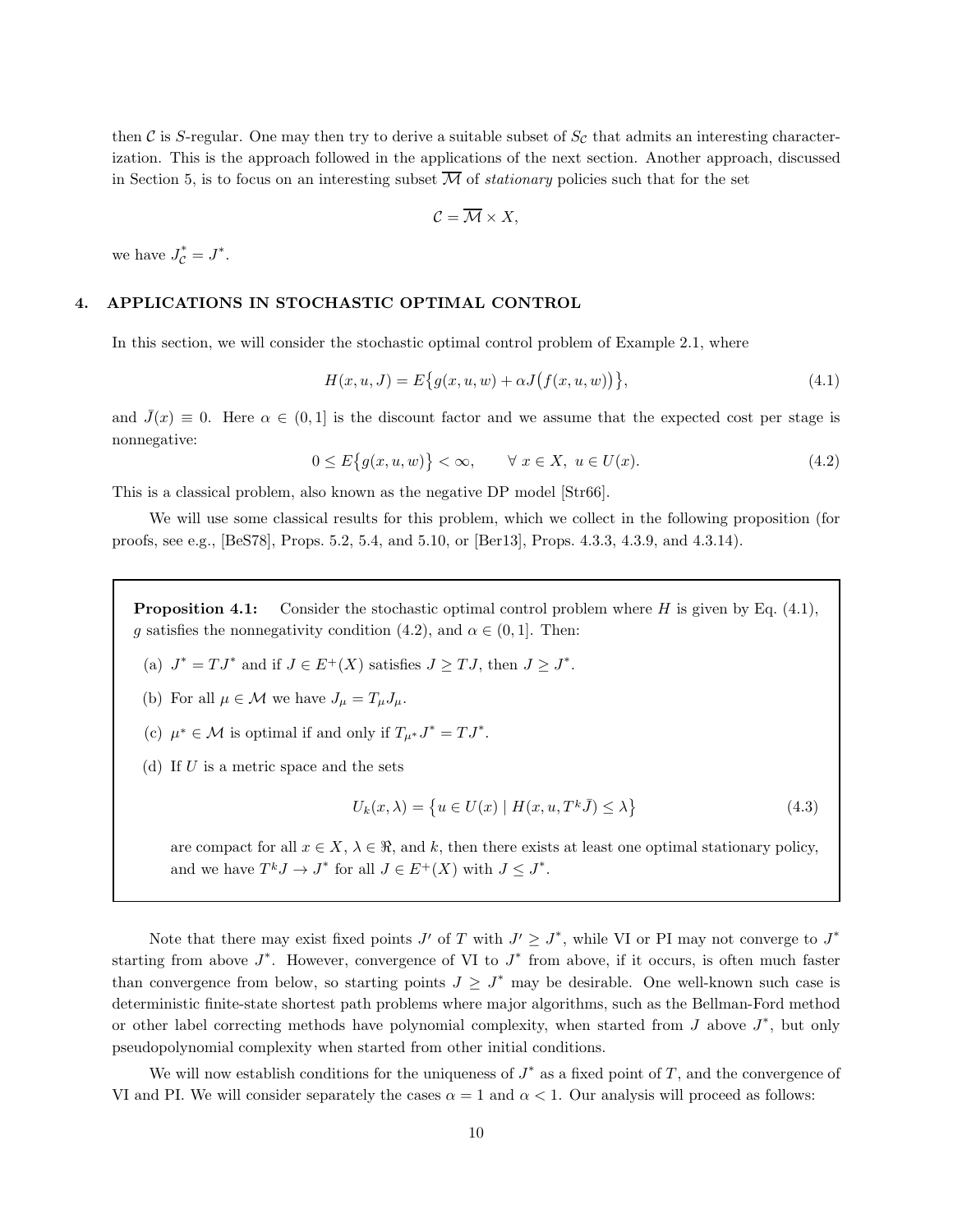- (a) Define a set  $\mathcal{C}$  such that  $J_{\mathcal{C}}^* = J^*$ .
- (b) Define a set  $S \subset E^+(X)$  such that  $J^* \in S$  and  $\mathcal C$  is S-regular.
- (c) Use Prop. 3.2 in conjunction with the fixed point properties of  $J^*$  [cf. Prop. 4.1(a)] to show that  $J^*$  is the unique fixed point of T within S, and that the VI algorithm converges to  $J^*$  starting from J within the set  $\{J \in S \mid J \geq J^*\}.$
- (d) Use the compactness condition of Prop. 4.1(d), to enlarge the set of functions starting from which VI converges to  $J^*$ .

#### 4.1. Nonnegative Undiscounted Cost Stochastic DP

Assume that the problem is undiscounted, i.e.,  $\alpha = 1$ . Consider the set

$$
\mathcal{C} = \{ (\pi, x) \mid J_\pi(x) < \infty \},
$$

for which we have  $J_{\mathcal{C}}^* = J^*$ , and assume that  $\mathcal{C}$  is nonempty.

Let us denote by  $E_{x_0}^{\pi} \{\cdot\}$  the expected value with respect to the probability measure induced by  $\pi \in \Pi$ under initial state  $x_0$ , and let us consider the set

$$
S = \{ J \in E^+(X) \mid E_{x_0}^{\pi} \{ J(x_k) \} \to 0, \ \forall \ (\pi, x_0) \in \mathcal{C} \}.
$$
 (4.4)

We will show that  $J^* \in S$  and that C is S-regular. Once this is done, it will follow from Prop. 3.2 and the fixed point property of  $J^*$  [cf. Prop. 4.1(a)] that  $T^kJ \to J^*$  for all  $J \in S$  that satisfy  $J \geq J^*$ . If the sets  $U_k(x, \lambda)$  of Eq. (4.3) are compact, the convergence of VI starting from below  $J^*$  will also be guaranteed. We have the following proposition. The proof uses the line of argument of Appendix E of [YuB13].

**Proposition 4.2: (Convergence of VI)** Consider the stochastic optimal control problem of this section, assuming  $\alpha = 1$  and the cost nonnegativity condition (4.2). Then  $J^*$  is the unique fixed point of T within S, and we have  $T^k J \to J^*$  for all  $J \geq J^*$  with  $J \in S$ . If in addition U is a metric space, and the sets  $U_k(x, \lambda)$  of Eq. (4.3) are compact for all  $x \in X$ ,  $\lambda \in \Re$ , and k, we have  $T^k J \to J^*$  for all  $J \in S$ , and an optimal stationary policy is guaranteed to exist.

**Proof:** We have for all  $J \in E(X)$ ,  $(\pi, x_0) \in \mathcal{C}$ , and k,

$$
(T_{\mu_0} \cdots T_{\mu_{k-1}} J)(x_0) = E_{x_0}^{\pi} \{ J(x_k) \} + E_{x_0}^{\pi} \left\{ \sum_{t=0}^{k-1} g(x_t, \mu_t(x_t), w_t) \right\},
$$
\n(4.5)

where  $\mu_t$ ,  $t = 0, 1, \ldots$ , denote generically the components of  $\pi$ . By the cost nonnegativity condition (4.2), the rightmost term above converges to  $J_\pi(x_0)$  as  $k \to \infty$ , so by taking upper limit, we obtain

$$
\limsup_{k \to \infty} (T_{\mu_0} \cdots T_{\mu_{k-1}} J)(x_0) = \limsup_{k \to \infty} E_{x_0}^{\pi} \{ J(x_k) \} + J_{\pi}(x_0).
$$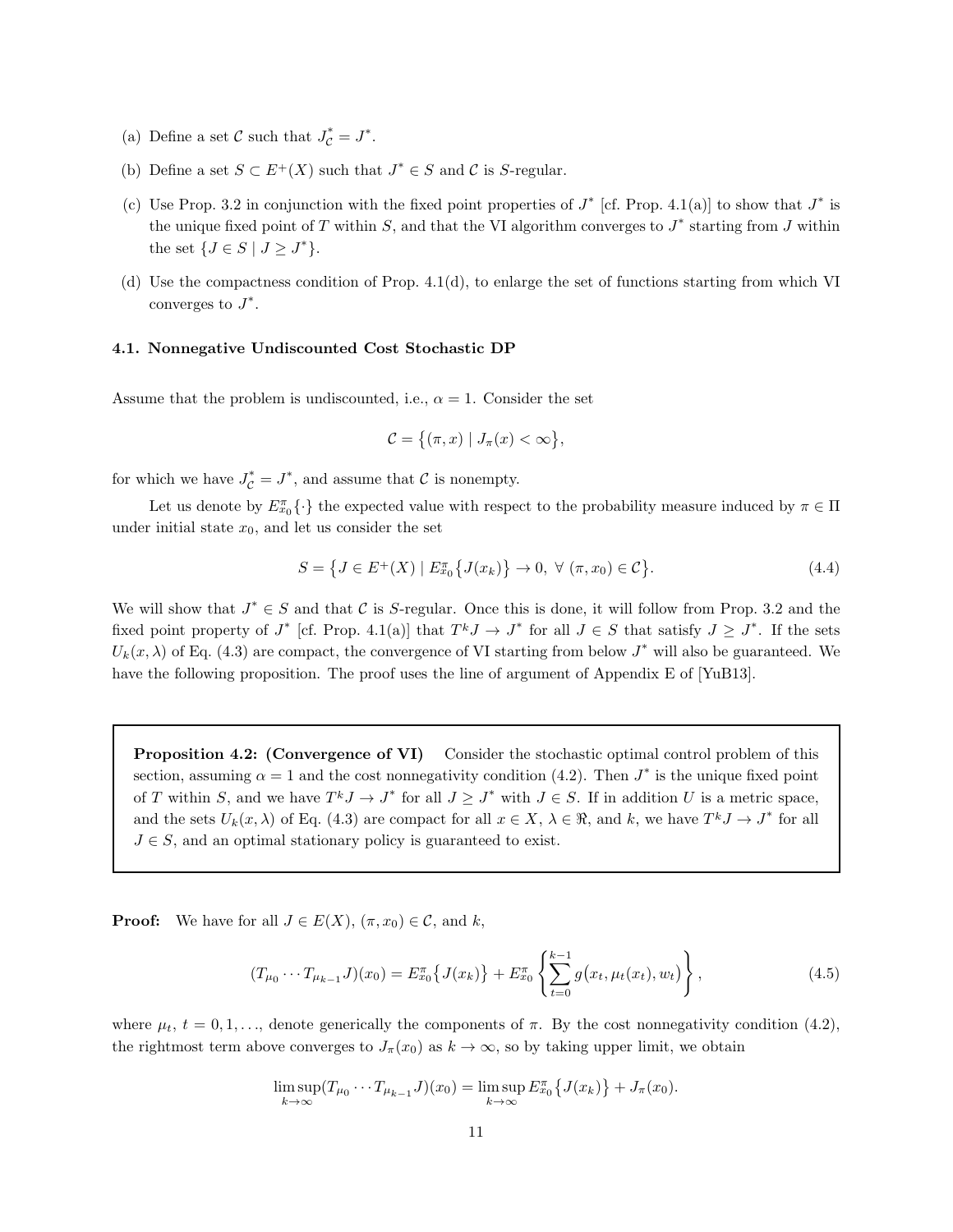Thus in view of the definition (4.4) of S, we see that for all  $(\pi, x_0) \in \mathcal{C}$  and  $J \in S$ , we have

$$
\limsup_{k \to \infty} (T_{\mu_0} \cdots T_{\mu_{k-1}} J)(x_0) = J_\pi(x_0),
$$

so  $C$  is S-regular.

We next show that  $J^* \in S$ . We have for all  $(\pi, x_0) \in \mathcal{C}$ 

$$
J_{\pi}(x_0) = E_{x_0}^{\pi} \big\{ g(x_0, \mu_0(x_0), w_0) \big\} + E_{x_0}^{\pi} \big\{ J_{\pi}(x_1) \big\},
$$

and more generally,

$$
E_{x_0}^{\pi} \{ J_{\pi}(x_t) \} = E_{x_0}^{\pi} \{ g(x_t, \mu_t(x_t), w_t) \} + E_{x_0}^{\pi} \{ J_{\pi}(x_{t+1}) \}, \qquad \forall \ t = 0, 1, ..., \tag{4.6}
$$

where  ${x_t}$  is the sequence generated starting from  $x_0$  and using  $\pi$ . Using the defining property  $J_\pi(x_0) < \infty$ of  $\mathcal{C}$ , it follows that all the terms in the above relations are finite, and in particular

$$
E_{x_0}^{\pi} \big\{ J_{\pi}(x_t) \big\} < \infty, \qquad \forall \ (\pi, x_0) \in \mathcal{C}, \ t = 0, 1, \ldots.
$$

By adding Eq. (4.6) for  $t = 0, \ldots, k - 1$ , and canceling the finite terms  $E_{x_0}^{\pi} \big\{ J_{\pi}(x_t) \big\}$  for  $t = 1, \ldots, k - 1$ ,

$$
J_{\pi}(x_0) = E_{x_0}^{\pi} \big\{ J_{\pi}(x_k) \big\} + \sum_{t=0}^{k-1} E_{x_0}^{\pi} \big\{ g(x_t, \mu_t(x_t), w_t) \big\}, \qquad \forall (\pi, x_0) \in \mathcal{C}, k = 1, 2, \dots
$$

The rightmost term above tends to  $J_\pi(x_0)$  as  $k \to \infty$ , so we obtain  $E_{x_0}^\pi\big\{J_\pi(x_k)\big\} \to 0$  for all  $(\pi, x_0) \in \mathcal{C}$ . Since  $0 \leq J^* \leq J_{\pi}$  for all  $\pi$ , it follows that

$$
E_{x_0}^{\pi} \{ J^*(x_k) \} \to 0, \quad \forall x_0 \text{ with } J^*(x_0) < \infty.
$$

Thus  $J^* \in S$ .

From Prop. 3.2 it follows that  $J^*$  is the unique fixed point of T within  $\{J \in S \mid J \geq J^*\}$ . On the other hand, every fixed point  $J \in E^+(X)$  of T satisfies  $J \geq J^*$  by Prop. 4.1(a), so  $J^*$  is the unique fixed point of T within S. Also from Prop. 3.2 we have that the VI sequence  $\{T^kJ\}$  converges to  $J^*$  starting from any  $J \in S$  with  $J \geq J^*$ . Finally, for any  $J \in S$ , let us select  $\tilde{J} \in S$  with  $\tilde{J} \geq J^*$  and  $\tilde{J} \geq J$ , and note that by the monotonicity of T, we have  $T^k\overline{J} \leq T^kJ \leq T^k\overline{J}$ . If we also assume compactness of the sets  $U_k(x,\lambda)$  of Eq. (4.3), then by Prop. 4.1(d), we have  $T^k\overline{J} \to J^*$ , which together with the convergence  $T^k\widetilde{J} \to J^*$  just proved, implies that  $T^k J \to J^*$ . Q.E.D.

A consequence of the preceding proposition is an interesting condition for VI convergence from above, which was first proved in [YuB13]. In particular, since  $J^* \in S$ , any J satisfying  $J^* \leq J \leq cJ^*$  for some  $c > 0$ belongs to  $S$ , so we have the following.

**Proposition 4.3:** [YuB13] We have  $T^kJ \to J^*$  for all  $J \in E(X)$  satisfying  $J^* \leq J \leq cJ^*$  for some  $c > 0$ .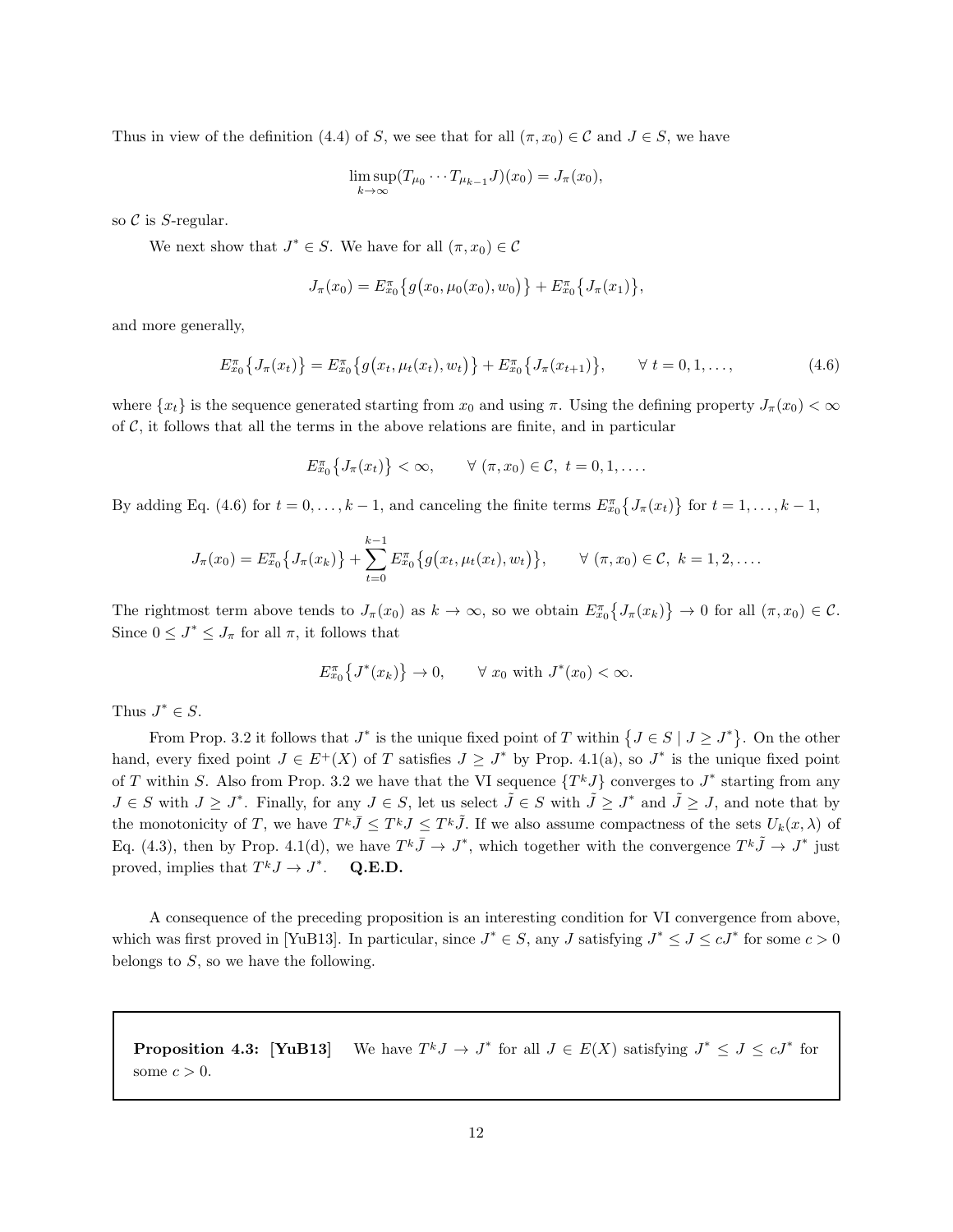The preceding proposition highlights a requirement for the reliable implementation of VI: it is important to know the sets  $X_s = \{x \in X \mid J^*(x) = 0\}$  and  $X_\infty = \{x \in X \mid J^*(x) = \infty\}$  in order to obtain a suitable initial condition  $J \in E(X)$  satisfying  $J^* \leq J \leq cJ^*$  for some  $c > 0$ . For finite state and control problems, the set  $X_s$  can be computed in polynomial time as shown in the paper [BeY16], which also provides a method for dealing with cases where  $X_{\infty}$  is nonempty, based on adding a high cost artificial control st each state.

Regarding PI, we note that the analysis of Section 5.2 will guarantee its convergence for the stochastic problem of this section if somehow it can be shown that  $J^*$  is the unique fixed point of T within a subset of  $\{J \mid J \geq J^*\}$  that contains the limit  $J_{\infty}$  of PI. This result was given as Corollary 5.2 in [YuB13]. Alternatively, there is a mixed VI and PI algorithm proposed in [YuB13], which can be applied under the condition of Prop. 4.3, and applies to a more general problem where  $w$  can take an uncountable number of values and measurability issues are an important concern.

Finally, we note that in this section we do not consider any special structure, other than the expected cost nonnegativity condition (4.2). In particular, we do not discuss the implications of the possible existence of a termination state as in finite-state or countable-state SSP problems. The approach of this paper is relevant to the convergence analysis of VI and PI for such problems, and for a corresponding analysis for finite-state problems, we refer to the paper [BeY16].

#### 4.2. Discounted Nonnegative Cost Stochastic DP

We will now consider the case where  $\alpha < 1$ . The cost function of a policy  $\pi = {\mu_0, \mu_1, \ldots}$  has the form

$$
J_{\pi}(x_0) = \lim_{k \to \infty} E_{x_0}^{\pi} \left\{ \sum_{t=0}^{k-1} \alpha^t g(x_t, \mu_t(x_t), w_t) \right\},\,
$$

where as earlier  $E_{x_0}^{\pi} \{\cdot\}$  denotes expected value with respect to the probability measure induced by  $\pi \in \Pi$ under initial state  $x_0$ . We will assume that X is a normed space with norm denoted  $\|\cdot\|$ .

We introduce the set

$$
X_f = \left\{ x \in X \mid J^*(x) < \infty \right\},
$$

which we assume to be nonempty. Given a state  $x \in X_f$ , we say that a policy  $\pi$  is *stable from x* if there exists a bounded subset of  $X_f$  [that depends on  $(\pi, x)$ ] such that the (random) sequence  $\{x_k\}$  generated starting from x and using  $\pi$  lies with probability 1 within that subset. We consider the set

 $\mathcal{C} = \{(\pi, x) \mid x \in X_f, \pi \text{ is stable from } x\},\$ 

and we assume that  $\mathcal C$  is nonempty.

Let us say that a function  $J \in E^+(X)$  is *bounded on bounded subsets of*  $X_f$  if for every bounded subset  $\tilde{X} \subset X_f$  there is a scalar b such that  $J(x) \leq b$  for all  $x \in \tilde{X}$ . Let us also introduce the set

 $S = \{ J \in E^+(X) \mid J \text{ is bounded on bounded subsets of } X_f \}.$ 

We will assume that  $J^* \in S$ . In practical settings we may be able to guarantee this by finding a stationary policy  $\mu$  such that the function  $J_{\mu}$  is bounded on bounded subsets of  $X_f$ . We also assume the following:

**Assumption 4.1:** In the discounted stochastic optimal control problem of this section,  $C$  is nonempty,  $J^* \in S$ , and for every  $x \in X_f$  and  $\epsilon > 0$ , there exists a policy  $\pi$  that is stable from x and satisfies  $J_{\pi}(x) \leq J^*(x) + \epsilon.$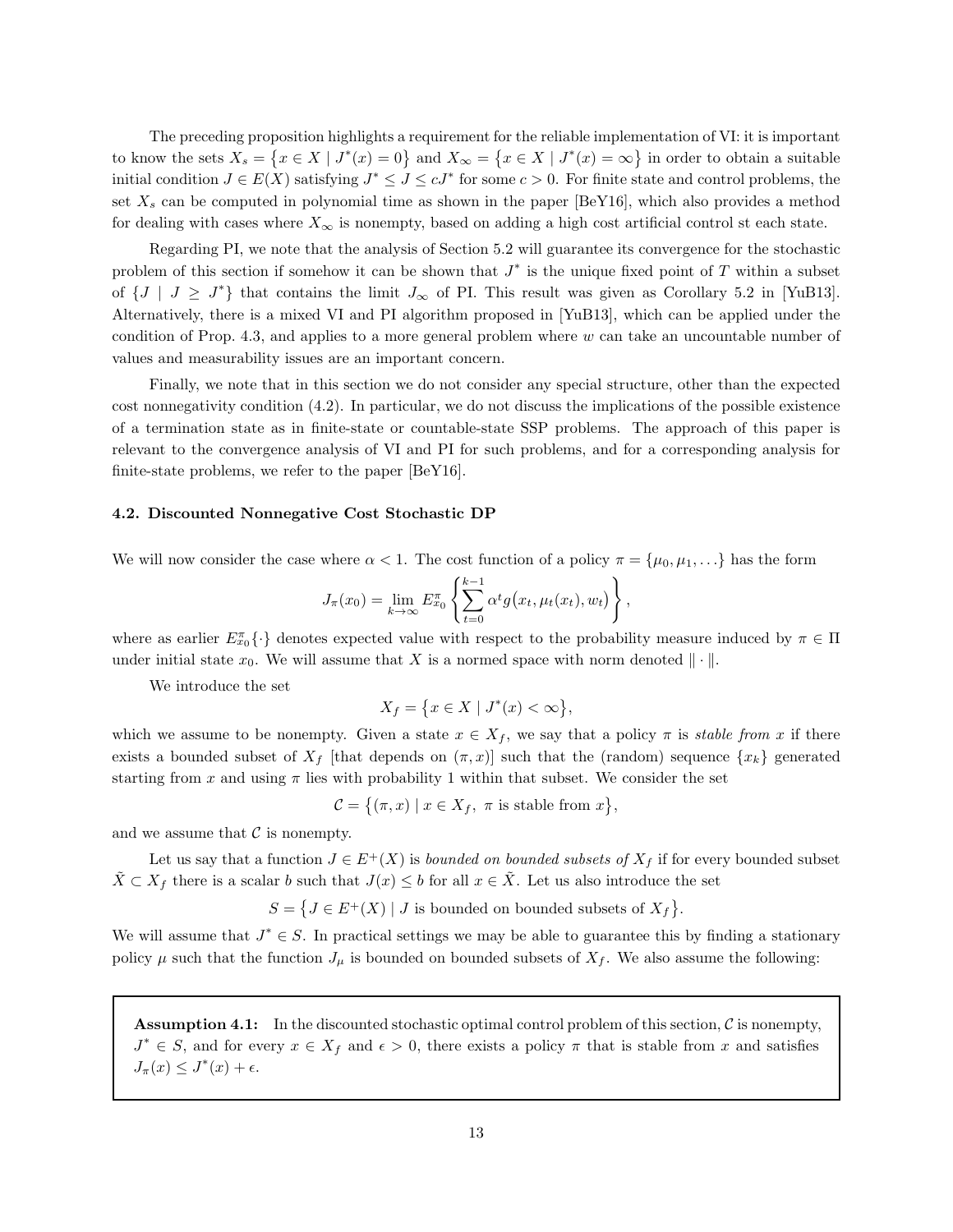Note that under this assumption, we have  $J_{\mathcal{C}}^* = J^*$ . We have the following proposition.

**Proposition 4.4:** Let Assumption 4.1 hold. Then  $J^*$  is the unique fixed point of T within  $S$ , and we have  $T^k J \to J^*$  for all  $J \in S$  with  $J^* \leq J$ . If in addition U is a metric space, and the sets  $U_k(x, \lambda)$ of Eq. (4.3) are compact for all  $x \in X$ ,  $\lambda \in \Re$ , and k, we have  $T^k J \to J^*$  for all  $J \in S$ , and an optimal stationary policy is guaranteed to exist.

**Proof:** Using the notation of Section 4.1, we have for all  $J \in E(X)$ ,  $(\pi, x_0) \in \mathcal{C}$ , and k,

$$
(T_{\mu_0} \cdots T_{\mu_{k-1}} J)(x_0) = \alpha^k E_{x_0}^{\pi} \{ J(x_k) \} + E_{x_0}^{\pi} \left\{ \sum_{t=0}^{k-1} \alpha^t g(x_t, \mu_t(x_t), w_t) \right\}
$$

[cf. Eq. (4.5)]. The fact  $(\pi, x_0) \in \mathcal{C}$  implies that there is a bounded subset of  $X_f$  such that  $\{x_k\}$  belongs to that subset with probability 1, so if  $J \in S$  it follows that  $\alpha^k E_{x_0}^{\pi} \big\{ J(x_k) \big\} \to 0$ . Thus for all  $(\pi, x_0) \in \mathcal{C}$  and  $J \in S$ , we have

$$
\lim_{k \to \infty} (T_{\mu_0} \cdots T_{\mu_{k-1}} J)(x_0) = \lim_{k \to \infty} E_{x_0}^{\pi} \left\{ \sum_{t=0}^{k-1} \alpha^t g(x_t, \mu_t(x_t), w_t) \right\} = J_{\pi}(x_0),
$$

so C is S-regular. Since  $J_{\mathcal{C}}^*$  is equal to  $J^*$  which is a fixed point of T [by Prop. 3.1(c)], it follows that  $T^kJ \to J^*$  for all  $J \in S$ . Under the compactness assumption on the sets  $U_k(x, \lambda)$ , the result follows by using Prop. 4.1(d).  $Q.E.D.$ 

Let us finally note that Assumption 4.1 is natural in control contexts where the objective is to keep the state from becoming unbounded, under the influence of random disturbances represented by  $w_k$ . In such contexts one expects that for a correctly formulated model, optimal or near optimal policies should produce bounded state sequences starting from states with finite optimal cost.

#### 5. S-REGULAR STATIONARY POLICIES

We will now specialize the notion of S-regularity to stationary policies with the following definition.

**Definition 5.1:** For a nonempty set of functions  $S \subset E(X)$ , we say that a stationary policy  $\mu$  is S-regular if  $J_\mu \in S$ ,  $J_\mu = T_\mu J_\mu$ , and  $T_\mu^k J \to J_\mu$  for all  $J \in S$ . A policy that is not S-regular is called S-irregular .

Comparing this definition with Definition 3.1, we see that  $\mu$  is S-regular if the set  $\mathcal{C} = \{(\mu, x) | x \in X\}$ is S-regular, and in addition  $J_\mu \in S$  and  $J_\mu = T_\mu J_\mu$ . Thus a policy  $\mu$  is S-regular if the VI algorithm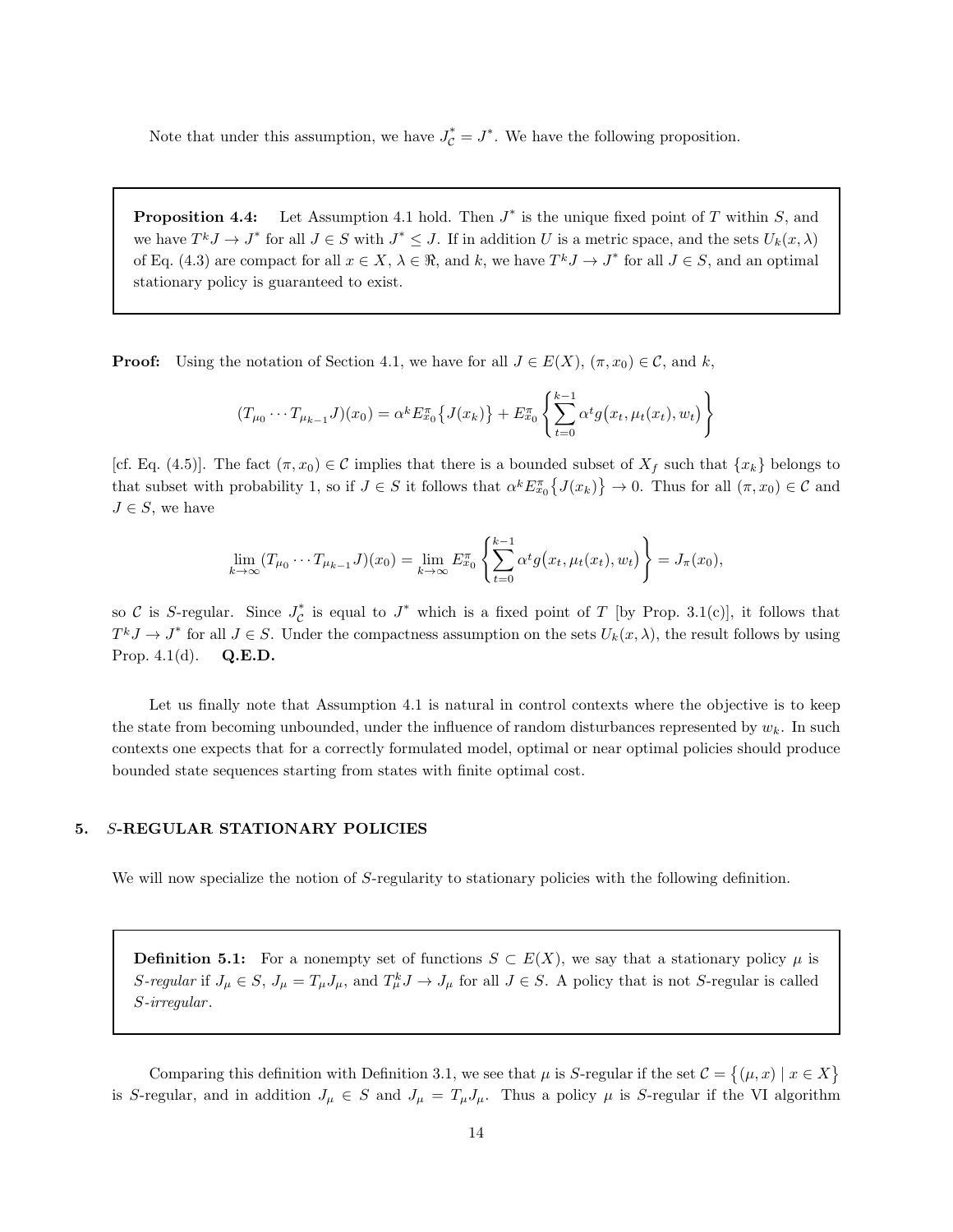corresponding to  $\mu$ ,  $J_{k+1} = T_{\mu}J_k$ , represents a dynamic system that has  $J_{\mu}$  as its unique equilibrium within S, and is asymptotically stable in the sense that the iteration converges to  $J_{\mu}$ , starting from any  $J \in S$ .

Generally, with our selection of S we will aim to differentiate between S-regular and S-irregular policies in a manner that produces useful results for the given problem and does not necessitate restrictive assumptions. Examples of sets S that may be fruitfully used are  $R(X)$ , and subsets of  $R(X)$  and  $E(X)$  involving functions J satisfying  $J \geq J^*$  or  $J \geq \overline{J}$ . However, there is a diverse range of other useful choices.

#### 5.1. Restricted Optimization over S-Regular Policies

Given a nonempty set  $S \subset E(X)$ , let  $\mathcal{M}_S$  be the set of policies that are S-regular, and consider optimization over the S-regular policies only. The corresponding optimal cost function is denoted  $J_{\mathcal{S}}^*$ :

$$
J_S^*(x) = \inf_{\mu \in \mathcal{M}_S} J_\mu(x), \qquad \forall \ x \in X. \tag{5.1}
$$

.

We say that  $\mu^*$  is  $\mathcal{M}_S\text{-}optimal$  if

$$
\mu^* \in \mathcal{M}_S \qquad \text{and} \qquad J_{\mu^*} = J_S^*
$$

Note that while S is assumed nonempty, it is possible that  $\mathcal{M}_S$  is empty. In this case our results will not be useful, but  $J_S^*$  is still defined by Eq. (5.1) as  $J_S^*(x) \equiv \infty$ . This is convenient in various proof arguments.

An important question is whether  $J_S^*$  is a fixed point of T and can be obtained by the VI algorithm. Naturally, this depends on the choice of  $S$ , but it turns out that reasonable choices can be readily found in several important contexts. The following proposition, essentially a specialization of Prop. 3.2, shows that if  $J_S^*$  is a fixed point of T, then these properties hold within the set

$$
W_S = \{ J \in E(X) \mid J_S^* \le J \le \tilde{J} \text{ for some } \tilde{J} \in S \},\tag{5.2}
$$

which we refer to as the *well-behaved region*. Note that by the definition of S-regularity, the cost functions  $J_\mu$  of the S-regular policies  $\mu \in \mathcal{M}_S$  belong to  $W_S$ . The proposition also provides a necessary and sufficient condition for an S-regular policy  $\mu^*$  to be  $\mathcal{M}_S$ -optimal.

**Proposition 5.1:** Given a set  $S \subset E(X)$ , assume that  $J_S^*$  is a fixed point of T. Then:

- (a) (*Uniqueness of Fixed Point*)  $J_S^*$  is the unique fixed point of T within  $W_S$ .
- (b) (VI Convergence) We have  $T^k J \to J_S^*$  for every  $J \in W_S$ .
- (c) (*Optimality Condition*) If  $\mu^*$  is S-regular,  $J_S^* \in S$ , and  $T_{\mu^*} J_S^* = T J_S^*$ , then  $\mu^*$  is  $\mathcal{M}_S$ -optimal. Conversely, if  $\mu^*$  is  $\mathcal{M}_S$ -optimal, then  $T_{\mu^*} J_S^* = T J_S^*$ .

**Proof:** (a), (b) Follows from Prop. 3.2, with  $C = \{(\mu, x) | \mu \in M_S, x \in X\}$ , in which case  $J_c^* = J_S^*$ .

(c) Since  $T_{\mu^*}J_S^* = TJ_S^*$  and  $TJ_S^* = J_S^*$ , we have  $T_{\mu^*}J_S^* = J_S^*$ , and since  $J_S^* \in S$  and  $\mu^*$  is S-regular, we have  $J_S^* = J_{\mu^*}$ . Thus  $\mu^*$  is  $\mathcal{M}_S$ -optimal. Conversely, if  $\mu^*$  is  $M_S$ -optimal, we have  $J_{\mu^*} = J_S^*$ , so the fixed point property of  $J_S^*$  and the S-regularity of  $\mu$  imply that  $T J_S^* = J_S^* = J_{\mu^*} = T_{\mu^*} J_{\mu^*} = T_{\mu^*} J_S^*$ . Q.E.D.

The following example illustrates the preceding proposition and demonstrates some of the unusual behaviors that can arise in the context of our model.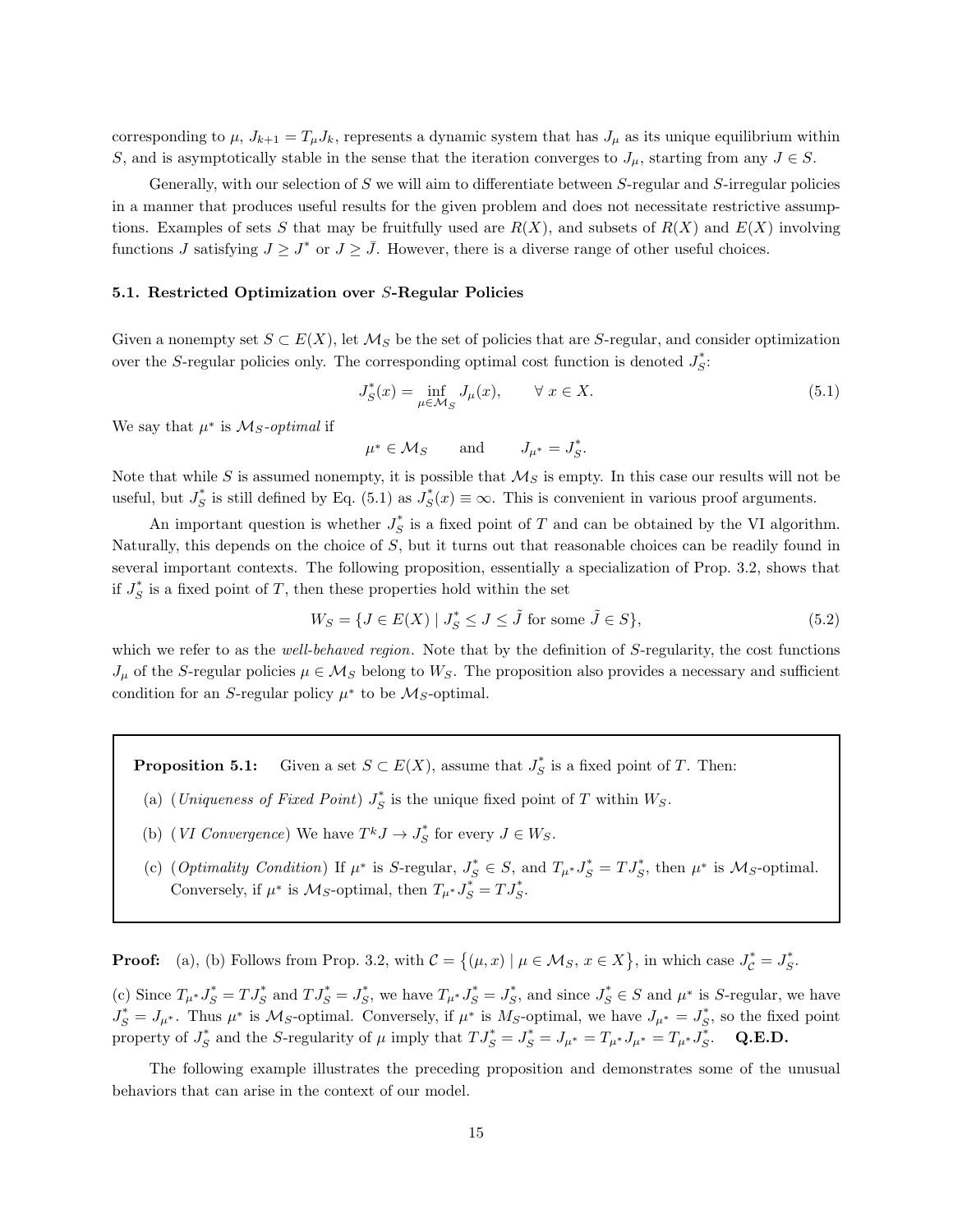

Figure 5.1. A shortest path problem with a single node 1 and a termination node t.

#### Example 5.1

Consider the deterministic shortest path example shown in Fig. 5.1. Here there is a single state 1 in addition to the termination state t. At state 1 there are two choices: a self-transition, which costs a, and a transition to t, which costs b. The mapping H, abbreviating  $J(1)$  with just the scalar J, is

$$
H(1, u, J) = \begin{cases} a + J & \text{if } u: \text{ self transition,} \\ b & \text{if } u: \text{ transition to } t, \end{cases} \qquad J \in \mathbb{R},
$$

and the initial function  $\bar{J}$  is taken to be 0.

There are two policies: the policy  $\mu$  that transitions from 1 to t, which is proper, and the policy  $\mu'$  that self-transitions at state 1, which is improper. We have

$$
T_{\mu}J = b, \quad T_{\mu'}J = a + J, \quad TJ = \min\{b, a + J\}, \qquad \forall J \in \Re.
$$

For the proper policy  $\mu$ , the mapping  $T_{\mu} : \mathbb{R} \to \mathbb{R}$  is a contraction. For the improper policy  $\mu'$ , the mapping  $T_{\mu'} : \mathbb{R} \to \mathbb{R}$  is not a contraction, and it has a fixed point within  $\mathbb{R}$  only if  $a = 0$ , in which case every  $J \in \mathbb{R}$  is a fixed point. Let S be equal to the real line  $\Re$  [the set  $R(X)$ ]. Then a policy is S-regular if and only if it is proper (this is generally true for SSP problems, for  $S = \mathbb{R}^n$ ). Thus  $\mu$  is S-regular, while  $\mu'$  is not.

Let us consider the optimal cost  $J^*$ , the fixed points of T within  $\Re$ , and the behavior of VI and PI for different combinations of values of a and b.

- (a) If  $a > 0$ , the optimal cost,  $J^* = b$ , is the unique fixed point of T, and the proper policy is optimal.
- (b) If  $a = 0$ , the set of fixed points of T (within  $\Re$ ) is the interval  $(-\infty, b]$ . Here the improper policy is optimal if  $b > 0$ , and the proper policy is optimal if  $b \leq 0$ .
- (c) If  $a = 0$  and  $b > 0$ , the proper policy is strictly suboptimal, yet its cost at state 1 (which is b) is a fixed point of T. The optimal cost,  $J^* = 0$ , lies in the interior of the set of fixed points of T, which is  $(-\infty, b]$ . Thus the VI method that generates  $\{T^kJ\}$  starting with  $J \neq J^*$  cannot find  $J^*$ . In particular if J is a fixed point of T, VI stops at J, while if J is not a fixed point of T (i.e.,  $J > b$ ), VI terminates in two iterations at  $b \neq J^*$ . Moreover, the standard PI method is unreliable in the sense that starting with the suboptimal proper policy  $\mu$ , it may stop with that policy because  $T_{\mu}J_{\mu} = b = \min\{b, J_{\mu}\} = TJ_{\mu}$ (the improper/optimal policy  $\mu'$  also satisfies  $T_{\mu'}J_{\mu} = T J_{\mu}$ , so a rule for breaking the tie in favor of  $\mu$  is needed but such a rule may not be obvious in general).
- (d) If  $a = 0$  and  $b < 0$ , the improper policy is strictly suboptimal, and we have  $J^* = b$ . Here it can be seen that the VI sequence  $\{T^k J\}$  converges to  $J^*$  for all  $J \geq b$ , but stops at J for all  $J < b$ , since the set of fixed points of T is  $(-\infty, b]$ . Moreover, starting with either the proper or the improper policy, PI may oscillate, since  $T_{\mu}J_{\mu'} = TJ_{\mu'}$  and  $T_{\mu'}J_{\mu} = TJ_{\mu}$ , as can be easily verified [the optimal policy  $\mu$  also satisfies  $T_{\mu}J_{\mu} = TJ_{\mu}$  but it is not clear how to break the tie; compare also with case (c) above].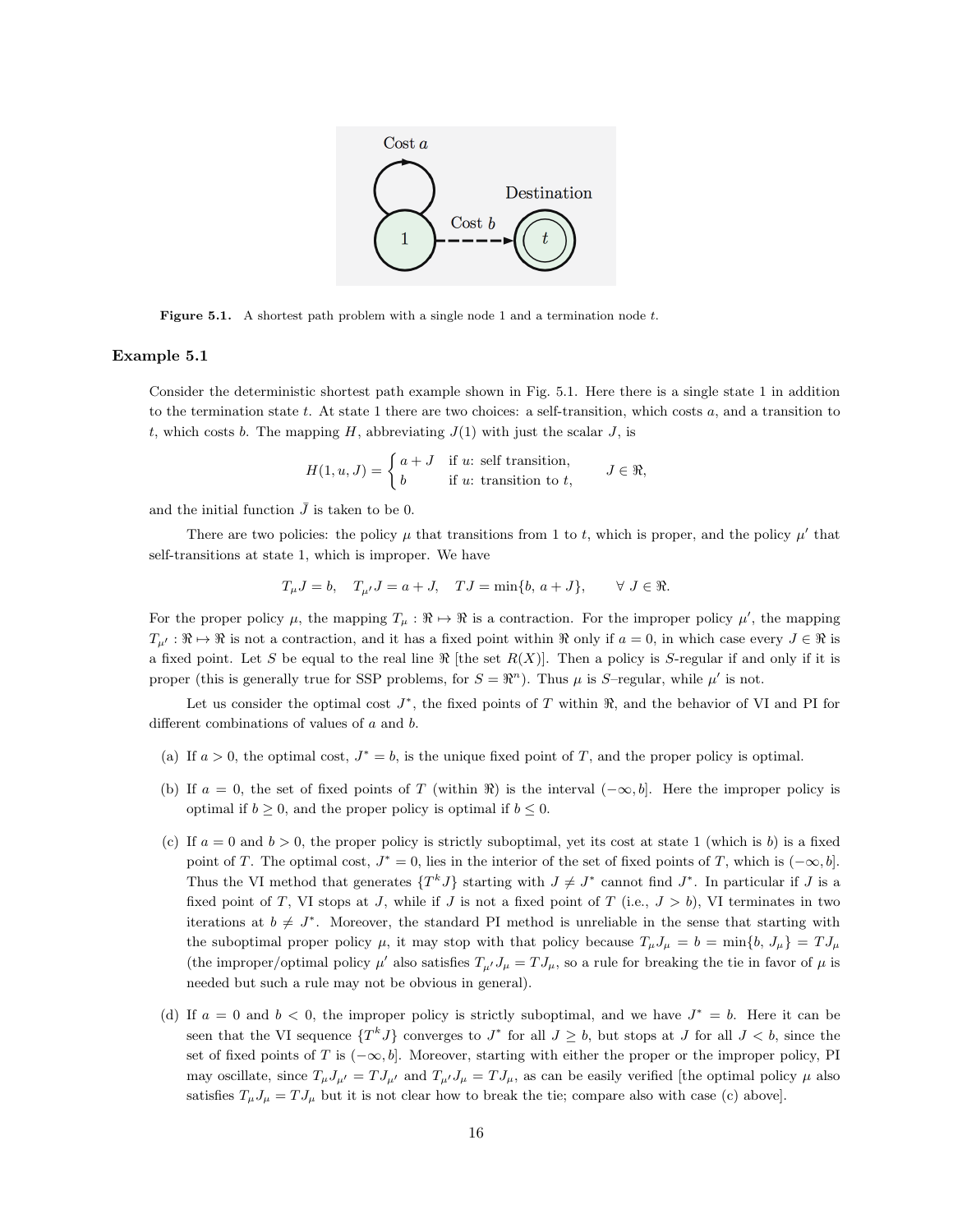

Figure 5.2. The well-behaved region of Eq. (5.2) for the deterministic shortest path Example 5.1 when where there is a zero length cycle  $(a = 0)$ . For  $S = \mathcal{R}$ , the policy  $\mu$  is S-regular, while the policy  $\mu'$  is not. The figure illustrates the two cases where  $b > 0$  and  $b < 0$ .

(e) If  $a < 0$ , the improper policy is optimal and we have  $J^* = -\infty$ . There are no fixed points of T within  $\Re$ , but  $J^*$  is the unique fixed point of T within the set  $[-\infty, \infty]$ . Then VI will converge to  $J^*$  starting from any  $J \in [-\infty, \infty]$ , while PI will also converge to the optimal policy starting from either policy.

Let us focus on the case where there is a zero length cycle  $(a = 0)$ . The cost functions  $J_{\mu}$ ,  $J_{\mu'}$ , and  $J^*$ are fixed points of the corresponding mappings, but the sets of fixed points of  $T_{\mu'}$  and T within S are  $\Re$  and  $(-\infty, b]$ , respectively. Figure 5.2 shows the well-behaved regions W<sub>S</sub> of Eq. (5.2) for the two cases  $b > 0$  and  $b < 0$ , and is consistent with the results of Prop. 5.1. In particular, the VI algorithm fails when started outside the well-behaved region, while starting from within the region, it is attracted to  $J_{S}^{*}$  rather than to  $J^{*}$ .

Note that Prop. 5.1(b) asserts convergence of the VI algorithm to  $J_S^*$  only for initial conditions  $J \leq \tilde{J}$ for some  $\tilde{J} \in S$ . For an example where there a single policy  $\mu$ , which is S-regular, but  $\{T^k_\mu J\}$  does not converge to  $J_\mu$  starting from some  $J \geq J_\mu$  that lies outside S, consider a mapping  $T_\mu : \Re \mapsto \Re$  that has two fixed points:  $J_{\mu}$  and another fixed point  $J' > J_{\mu}$ . Let  $\tilde{J} = (J_{\mu} + J')/2$  and  $S = (-\infty, \tilde{J}]$ , and assume that  $T_{\mu}$  is a contraction mapping within S (a one-dimensional example of this type, where  $S = \Re$ , can be easily constructed graphically). Then,  $\tilde{J} \in S$ , and starting from any  $J \in S$ , we have  $T^k J \to J_\mu$ , so that  $\mu$  is S-regular. However, since J' is a fixed point of T, the sequence  $\{T^k J'\}$  stays at J' and does not converge to  $J_{\mu}$ . The difficulty here is that  $W_S = [J_{\mu}, \tilde{J}]$  and  $J' \notin W_S$ .

In many contexts where Prop. 5.1 applies, there exists an  $\mathcal{M}_S$ -optimal policy  $\mu^*$  such that  $T_{\mu^*}$  is a contraction with respect to a weighted sup-norm. This is true for example in several types of shortest path problems. In such cases, VI converges to  $J_{S}^{*}$  linearly, as shown in the following proposition first given in [BeY16] for SSP problems.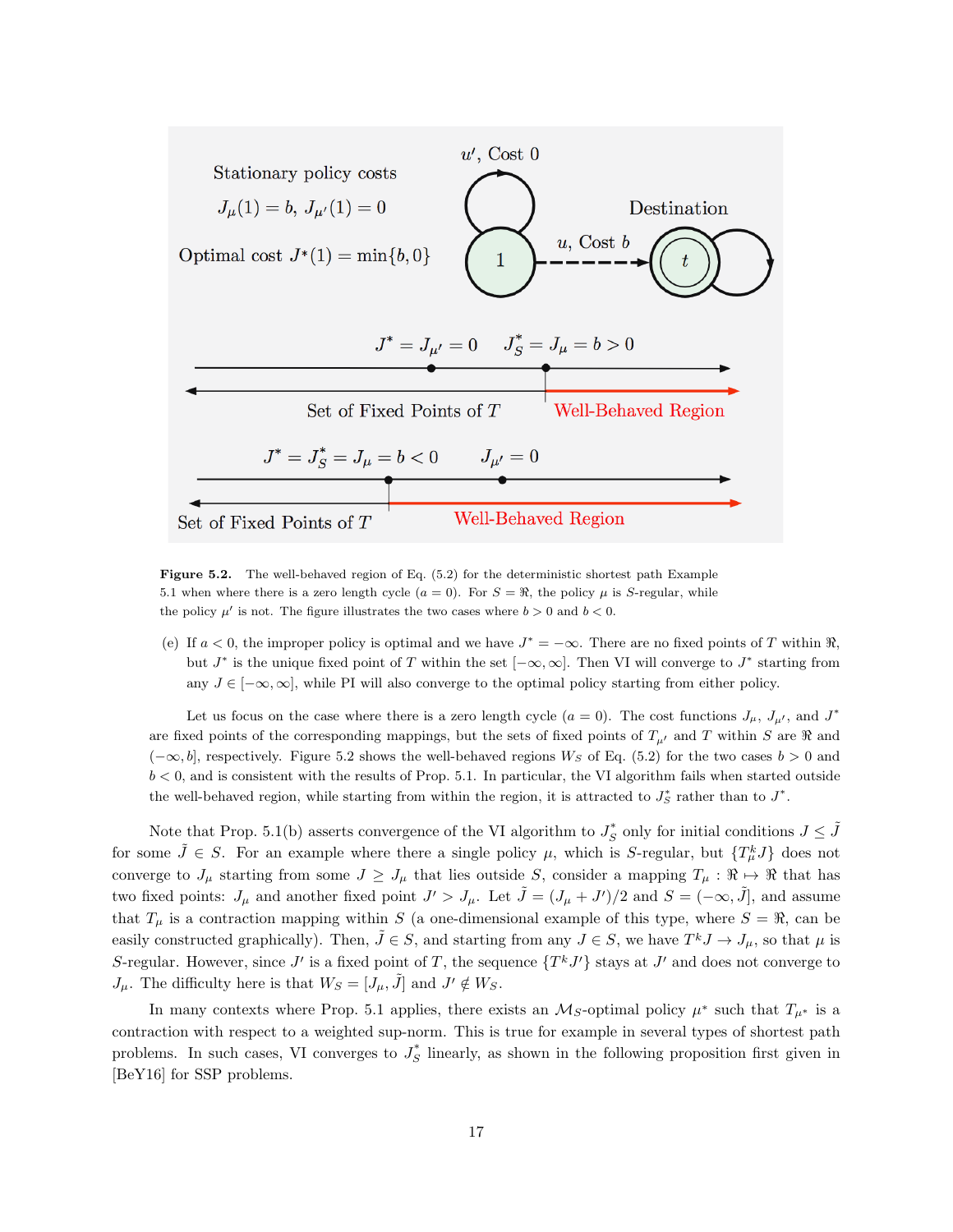**Proposition 5.2:** (Convergence Rate of VI) Let S be equal to  $B(X)$ , the space of all functions over X that are bounded with respect to a weighted sup-norm  $\lVert \cdot \rVert_v$  corresponding to a positive function  $v: X \mapsto \Re$ . Assume that  $J_S^*$  is a fixed point of T, and that there exists an  $\mathcal{M}_S$ -optimal policy  $\mu^*$  such that  $T_{\mu^*}$  is a contraction with respect to  $\|\cdot\|_v$ , with corresponding modulus of contraction  $\beta$ . Then

$$
||TJ - J_{S}^{*}||_{v} \leq \beta ||J - J_{S}^{*}||_{v}, \qquad \forall \ J \geq J_{S}^{*}, \tag{5.3}
$$

and we have

$$
||J - J_S^*||_v \le \frac{1}{1 - \beta} \sup_{x \in X} \frac{J(x) - (TJ)(x)}{v(x)}, \qquad \forall \ J \ge J_S^*.
$$
 (5.4)

**Proof:** By using the M-optimality of  $\mu^*$  and Prop. 5.1(c), we have  $J_S^* = T_{\mu^*} J_S^* = T J_S^*$ , so for all  $x \in X$ and  $J \geq J_S^*$ ,

$$
\frac{(TJ)(x) - J_S^*(x)}{v(x)} \le \frac{(T_{\mu^*}J)(x) - (T_{\mu^*}J_S^*)(x)}{v(x)} \le \beta \max_{x \in X} \frac{J(x) - J_S^*(x)}{v(x)}.
$$

By taking the supremum of the left-hand side over  $x \in X$ , and by using the fact that the inequality  $J \geq J_{S}^{*}$ implies that  $TJ \geq TJ_S^* = J_S^*$ , we obtain Eq. (5.3).

By using again the relation  $T_{\mu^*} J_S^* = T J_S^*$ , we have for all  $x \in X$  and all  $J \geq J_S^*$ ,

$$
\frac{J(x) - J_S^*(x)}{v(x)} = \frac{J(x) - (TJ)(x)}{v(x)} + \frac{(TJ)(x) - J_S^*(x)}{v(x)}
$$
  

$$
\leq \frac{J(x) - (TJ)(x)}{v(x)} + \frac{(T_{\mu^*}J)(x) - (T_{\mu^*}J_S^*)(x)}{v(x)}
$$
  

$$
\leq \frac{J(x) - (TJ)(x)}{v(x)} + \beta ||J - J_S^*||_v.
$$

By taking the supremum of both sides over x, we obtain Eq.  $(5.4)$ . Q.E.D.

# $Approaches to Show that J_S^*$  is a Fixed Point of T

The critical assumption of Prop. 5.1 is that  $J_S^*$  is a fixed point of T. For a specific application, this must be proved with a separate analysis after a suitable set  $S$  is chosen. There are several approaches that guide the choice of S and facilitate the analysis.

One approach applies to problems where  $J^*$  is generically a fixed point of T, in which case for every set S such that  $J_S^* = J^*$ , Prop. 5.1 applies and shows that  $J^*$  can be obtained by the VI algorithm starting from any  $J \in W_S$ . This is true generically in wide classes of problems, including deterministic and minimax models (we give a proof for the deterministic case later, in Section 6). Other important models where  $J^*$  is guaranteed to be a fixed point of  $T$  are the monotone increasing and monotone decreasing models of [Ber13], Section 4.3, a fact known since [Ber77]. In the present paper we will use a different approach for showing that  $J_S^*$  is a fixed point of T, which is based on the PI algorithm.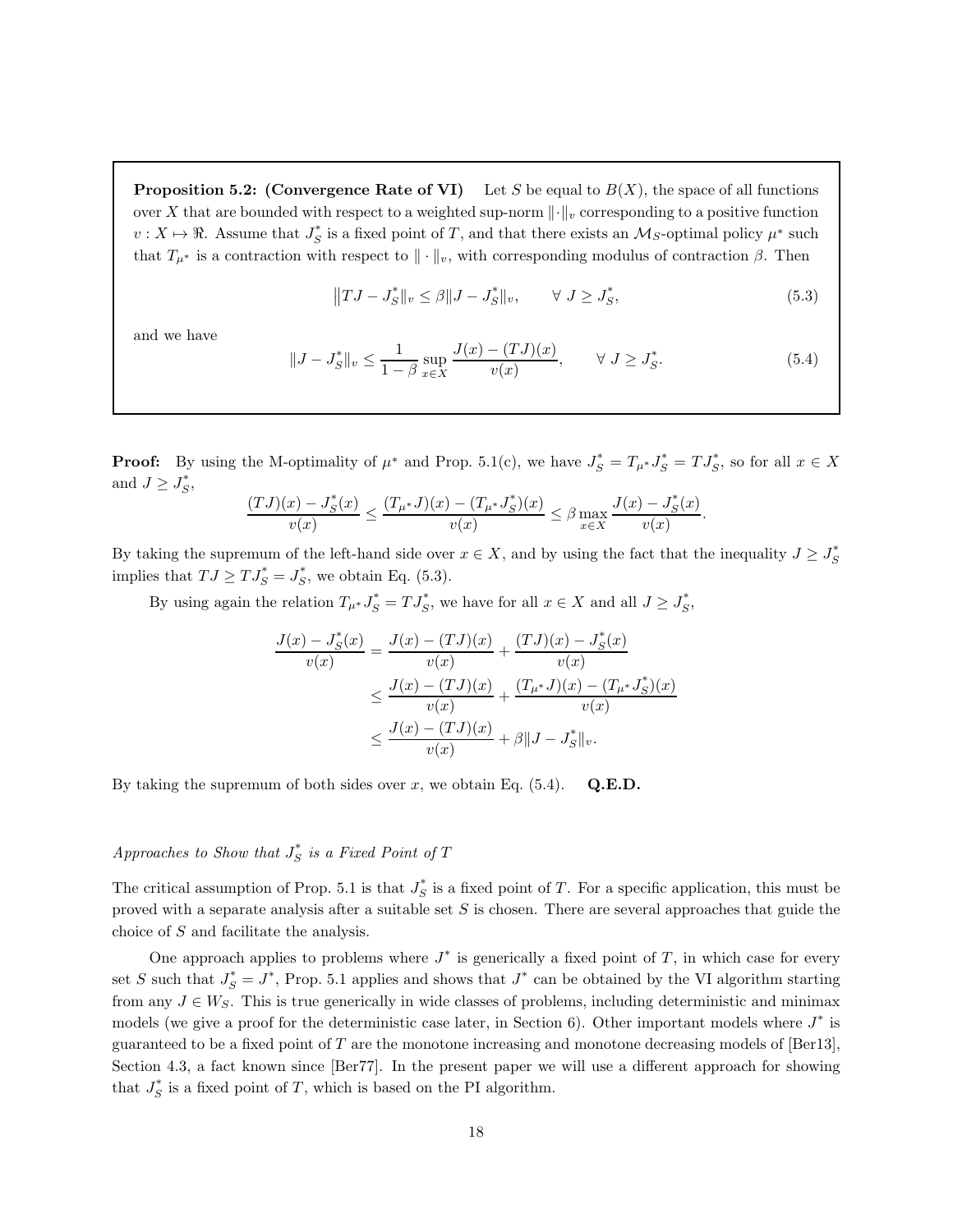#### 5.2. Policy Iteration-Based Analysis of Bellman's Equation

In this section we will develop a PI-based approach for showing that  $J_S^*$  is a fixed point of T. The approach is applicable under assumptions that guarantee that there is a sequence  $\{\mu^k\}$  of S-regular policies that can be generated by PI. The significance of all  $\mu^k$  being S-regular lies in that the corresponding cost function sequence  $\{J_{\mu k}\}\$  lies within the well-behaved region of Eq. (5.2), and is monotonically nonincreasing (see the following Prop. 5.2). Under an additional mild technical condition, the limit of this sequence is a fixed point of T and is in fact equal to  $J_S^*$  (see the subsequent Prop. 5.3).

Let us consider the PI algorithm that generates a sequence of policies  $\{\mu^k\}$  according to

$$
T_{\mu^{k+1}} J_{\mu^k} = T J_{\mu^k}, \qquad k = 0, 1, \dots,
$$
\n(5.5)

starting from an initial policy  $\mu^0$ . This iteration embodies both the policy evaluation step, which computes  $J_{\mu k}$  in some way, and the policy improvement step, which computes  $\mu^{k+1}(x)$  as a minimum over  $u \in U(x)$ of  $H(x, u, J_{\mu k})$  for each  $x \in X$  [cf. Eq. (5.5)]. Of course, to be able to carry out the policy improvement step, there should be enough assumptions to guarantee that the minimum is attained for every  $x$ . One such assumption is that  $U(x)$  is a finite set for each  $x \in X$ . A more general assumption, involving a form of compactness of the constraint set is given in the next section (see Lemma 6.1).

The evaluation of the cost function  $J_\mu$  of a policy  $\mu$  may be done by solving the equation  $J_\mu = T_\mu J_\mu$ , which holds when  $\mu$  is an S-regular policy. An important fact is that if the PI algorithm generates a sequence  $\{\mu^k\}$  consisting exclusively of S-regular policies, then not only the policy evaluation is facilitated through the equation  $J_{\mu} = T_{\mu}J_{\mu}$ , but also the sequence of cost functions  $\{J_{\mu k}\}\$ is monotonically nonincreasing, as we will show next.

Note a fine point here. For a given starting policy  $\mu^0$ , there may be many different sequences  $\{\mu^k\}$  that can be generated by PI [i.e., satisfy Eq. (5.5)]. Some of these may consist of S-regular policies exclusively, and some may not. The policy improvement property shown in the following proposition holds for the former sequences, but not necessarily for the latter.

**Proposition 5.3: (Policy Improvement Under S-Regularity)** Given a set  $S \subset E(X)$ , assume that  $\{\mu^k\}$  is a sequence generated by the PI algorithm (5.5) that consists of S-regular policies. Then  $J_{\mu k} \geq J_{\mu k+1}$  for all k.

**Proof:** Using the S-regularity of  $\mu^k$ , we have

$$
J_{\mu^k} = T_{\mu^k} J_{\mu^k} \ge T J_{\mu^k} = T_{\mu^{k+1}} J_{\mu^k}.
$$
\n(5.6)

By repeatedly applying  $T_{\mu^{k+1}}$  to both sides, we obtain

$$
J_{\mu^k}\geq \lim_{m\to\infty} T_{\mu^{k+1}}^m J_{\mu^k}=J_{\mu^{k+1}},
$$

where the equation on the right holds since  $\mu^{k+1}$  is S-regular and  $J_{\mu^k} \in S$  (since  $\mu^k$  is S-regular). Q.E.D.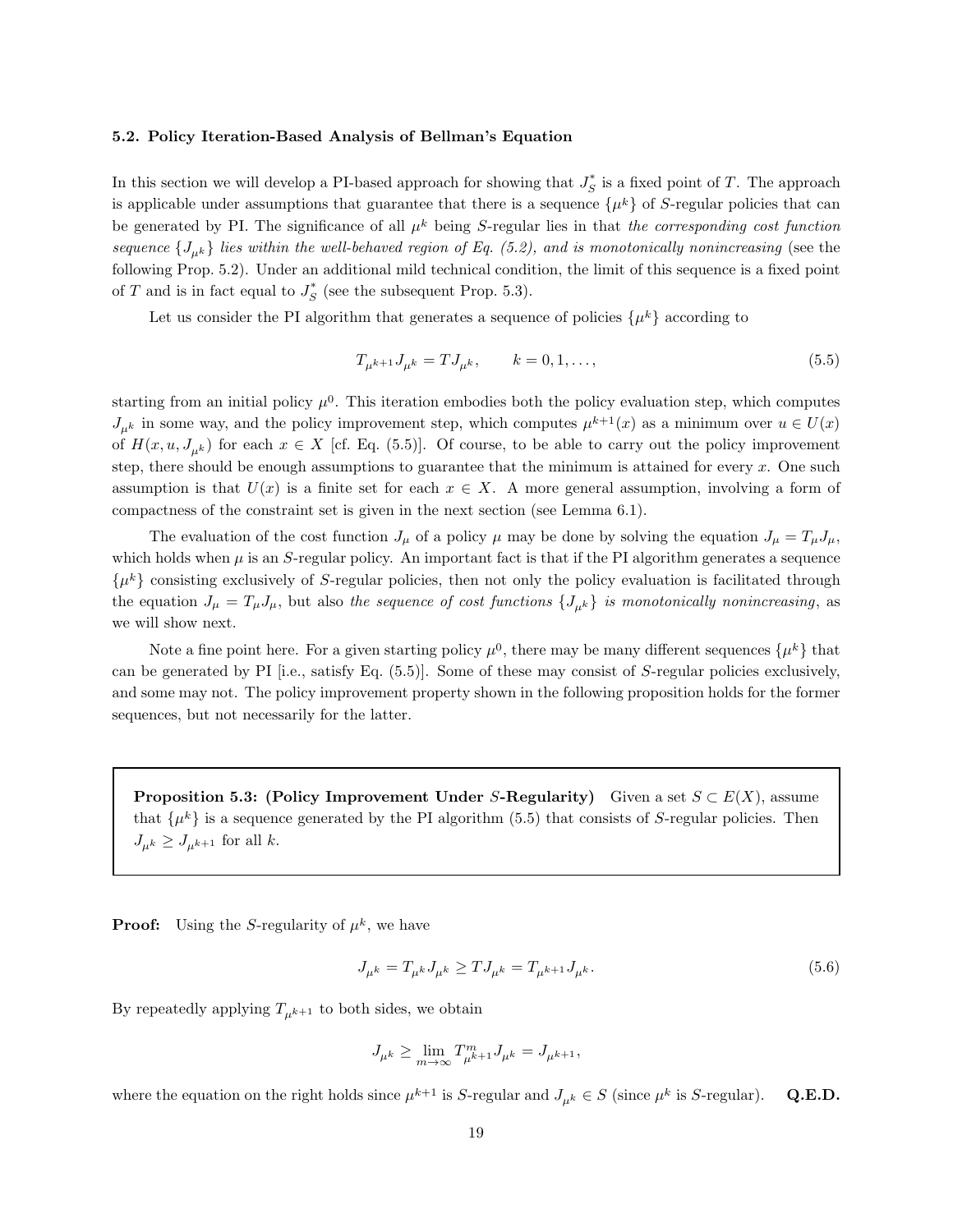The preceding proposition shows that if a sequence of S-regular policies  $\{\mu^k\}$  is generated by PI, the corresponding cost function sequence  ${J_{\mu k}}$  is monotonically nonincreasing and hence converges to a limit  $J_{\infty}$ . Under mild conditions, we will show that  $J_{\infty}$  is a fixed point of T and is equal to  $J_{S}^{*}$ . This is important as it brings to bear Prop. 5.1, and the associated results on VI convergence and optimality conditions. Let us first formalize the property that the PI algorithm can generate a sequence of S-regular policies.

**Definition 5.2: (Weak PI Property)** A set  $S \subset E(X)$  has the weak PI property if there exists a sequence of S-regular policies that can be generated by the PI algorithm [i.e., a sequence  $\{\mu^k\}$  that satisfies Eq.  $(5.5)$  and consists of S-regular policies].

The following proposition provides the basis for showing that  $J_S^*$  is a fixed point of T based on the weak PI property and a mild continuity-type condition.

**Proposition 5.4: (Weak PI Property Theorem)** Given a set  $S \subset E(X)$ , assume that:

- (1) S has the weak PI property.
- (2) For each sequence  $\{J_m\} \subset S$  with  $J_m \downarrow J$  for some  $J \in E(X)$ , we have

$$
H(x, u, J) = \lim_{m \to \infty} H(x, u, J_m), \qquad \forall \ x \in X, \ u \in U(x).
$$
 (5.7)

Then:

- (a)  $J_S^*$  is a fixed point of T and the conclusions of Prop. 5.1 hold.
- (b) (PI Convergence) Every sequence of S-regular policies  $\{\mu^k\}$  that can be generated by PI satisfies  $J_{\mu^k} \downarrow J^*_{S}$ . If in addition the set of S-regular policies is finite, there exists  $\bar{k} \geq 0$  such that  $\mu^{\bar{k}}$  is  $\mathcal{M}_S$ -optimal.

**Proof:** (a) Let  $\{\mu^k\}$  be a sequence of S-regular policies generated by the PI algorithm (there exists such a sequence by the weak PI property). Then by Prop. 5.3, the sequence  ${J_{\mu k}}$  is monotonically nonincreasing and must converge to some  $J_{\infty} \geq J_{S}^{*}$ . We will show that  $J_{\infty}$  is a fixed point of T and then invoke Prop. 3.2.

Indeed, we have

$$
J_{\mu^k} \geq T J_{\mu^k} \geq T J_{\infty}
$$

[cf. Eq. (5.6)], so by letting  $k \to \infty$ , we obtain  $J_{\infty} \geq T J_{\infty}$ . To prove the reverse inequality, we first note that from the definition of the PI iteration and the nonincreasing property  $J_{\mu k} \geq J_{\mu k+1}$ , we have

$$
T J_{\mu^k} = T_{\mu^{k+1}} J_{\mu^k} \ge T_{\mu^{k+1}} J_{\mu^{k+1}} = J_{\mu^{k+1}}.
$$

By using Eq. (5.7) together with the preceding relation, we obtain for all  $x \in X$  and  $u \in U(x)$ ,

$$
H(x, u, J_{\infty}) = \lim_{k \to \infty} H(x, u, J_{\mu^k}) \ge \lim_{k \to \infty} (T J_{\mu^k})(x) \ge \lim_{k \to \infty} J_{\mu^{k+1}} = J_{\infty}(x).
$$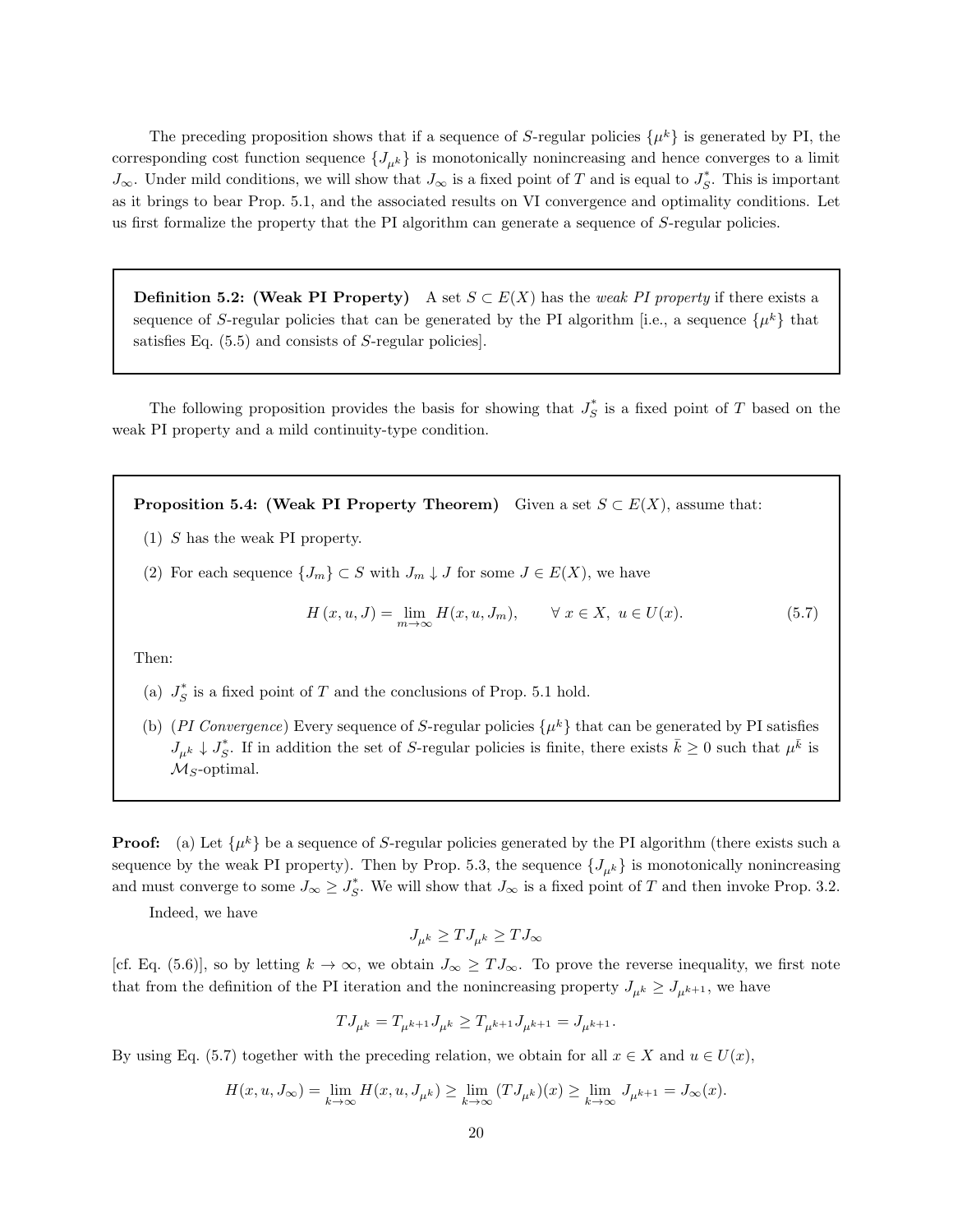By taking the infimum of the left-hand side over  $u \in U(x)$ , it follows that  $T J_{\infty} \geq J_{\infty}$ . Thus  $J_{\infty} = T J_{\infty}$ . Finally, by applying Prop. 3.2 with  $C = \{(\mu, x) \mid \mu \in M_S, x \in X\}$ , we have  $J_{\infty} = J_{\mathcal{C}}^* = J_{S}^*$ .

(b) The limit of  $\{J_{\mu^k}\}\$  was shown to be equal to  $J_S^*$  in the preceding proof. Moreover, the finiteness of  $\mathcal{M}_S$ and the policy improvement property of Prop. 5.3 imply that some  $\mu^{\bar{k}}$  is  $\mathcal{M}_S$ -optimal. Q.E.D.

Note that under the weak PI property, the preceding proposition shows convergence of PI to  $J_S^*$  but not necessarily to J\*. Moreover, it is possible for the PI algorithm to generate a nonmonotonic sequence of policy cost functions that includes both optimal and strictly suboptimal policies, as was seen in the deterministic shortest path Example 5.1 for the case where  $a = 0$  and  $b < 0$ .

Proposition 5.4(a) does not guarantee that *every* sequence  $\{\mu^k\}$  generated by the PI algorithm satisfies  $J_{\mu^k} \downarrow J_S^*$ . This is true only for the sequences that consist of S-regular policies. We know that when the weak PI property holds, there exists at least one such sequence, but PI can also generate sequences that contain S-irregular policies, as we have seen in Example 5.1. We thus introduce a stronger type of PI property, which we will use to obtain stronger results.

**Definition 5.3: (Strong PI Property)** A set  $S \subset E(X)$  has the strong PI property if:

- (a) There exists at least one S-regular policy.
- (b) For every S-regular policy  $\mu$ , any policy  $\bar{\mu}$  such that  $T_{\bar{\mu}}J_{\mu}=TJ_{\mu}$  is S-regular, and there exists at least one such  $\bar{\mu}$ .

The strong PI property implies that every sequence that can be generated by PI starting from an S-regular policy consists exclusively of S-regular policies. Moreover, there exists at least one such sequence. Hence the strong PI property implies the weak PI property. Thus if the strong PI property holds together with the mild continuity condition (2) of Prop. 5.4,  $J_S^*$  is a fixed point of T and Prop. 5.1 applies.

On the other hand, the strong PI property may be harder to verify in a given setting. The following proposition provides conditions guaranteeing that S has the strong PI property. The key implication of these conditions is that they preclude optimality of an S-irregular policy [see condition (4) of the proposition]. Condition (3) of the proposition is implied by finiteness of the constraint set or by a more general compactness assumption that will be given in the next section.

**Proposition 5.5: (Verifying the Strong PI Property)** Given a set  $S \subset E(X)$ , assume that:

- (1)  $J(x) < \infty$  for all  $J \in S$  and  $x \in X$ .
- (2) There exists at least one S-regular policy.
- (3) For every  $J \in S$  there exists a policy  $\mu$  such that  $T_{\mu}J = TJ$ .
- (4) For every  $J \in S$  and S-irregular policy  $\mu'$ , there exists a state  $x \in X$  such that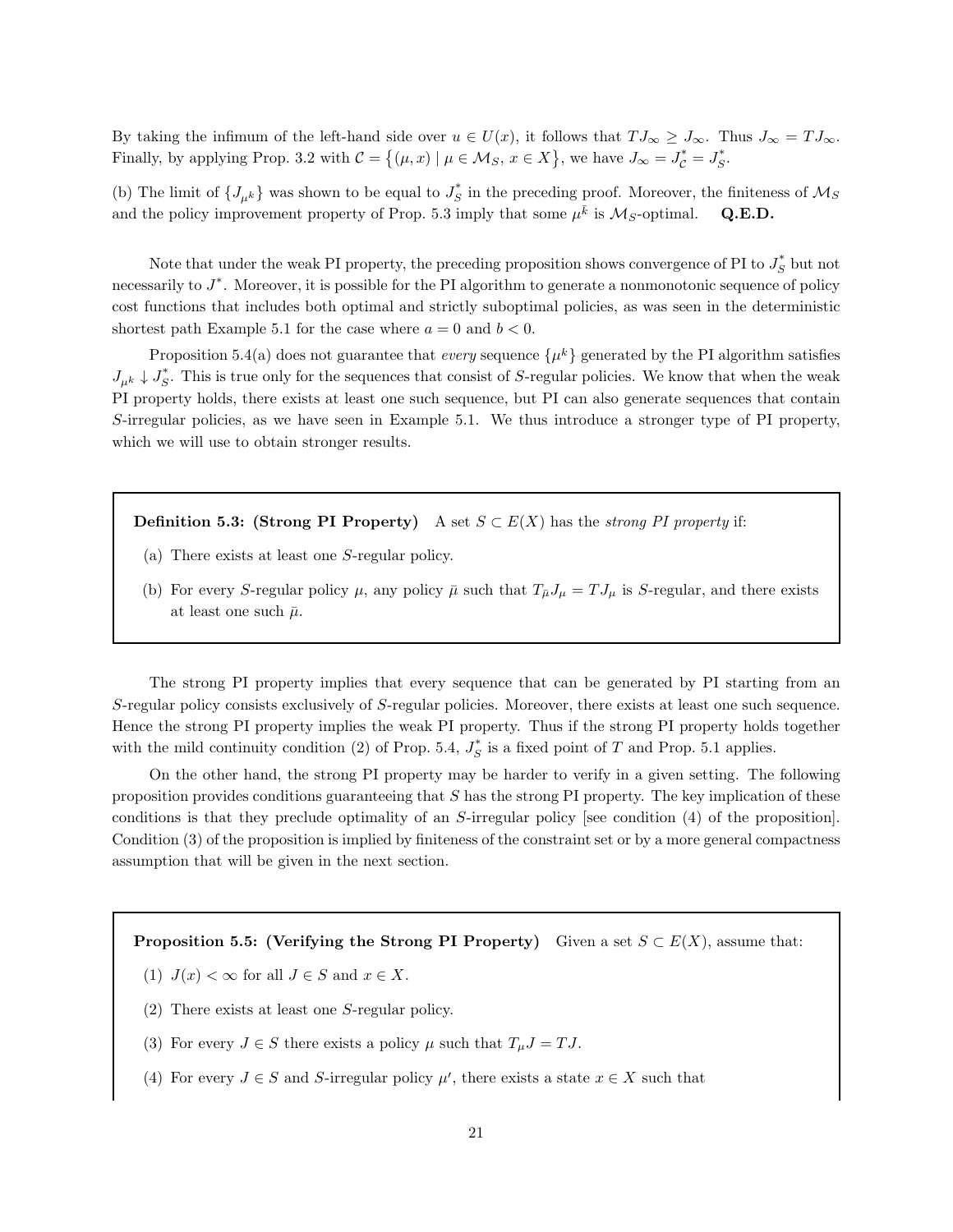$$
\limsup_{k \to \infty} (T_{\mu'}^k J)(x) = \infty.
$$
\n(5.8)

Then:

- (a) If a policy  $\mu$  satisfies  $T_{\mu}J \leq J$  for some function  $J \in S$ , then  $\mu$  is S-regular.
- (b) S has the strong PI property.

**Proof:** (a) By the monotonicity of  $T_{\mu}$ , we have  $\limsup_{k\to\infty}T_{\mu}^kJ\leq J$ , and since by condition  $(1), J(x)<\infty$ for all x, it follows from Eq. (5.8) that  $\mu$  is S-regular.

(b) In view of condition (3), it will suffice to show that for every S-regular policy  $\mu$ , any policy  $\bar{\mu}$  such that  $T_{\bar{\mu}}J_{\mu} = TJ_{\mu}$  is also S-regular. Indeed we have  $T_{\bar{\mu}}J_{\mu} = TJ_{\mu} \leq T_{\mu}J_{\mu} = J_{\mu}$ , so  $\bar{\mu}$  is S-regular by part (a). Q.E.D.

By using the strong PI property and assuming also that  $J_S^* \in S$ , we will now show that  $J_S^*$  is the unique fixed point of T within S. This result will be the starting point for the analysis of Section 6.

Proposition 5.6: (Strong PI Property Theorem) Let S satisfy the conditions of Prop. 5.5.

- (a) (Uniqueness of Fixed Point) If T has a fixed point within S, then this fixed point is equal to  $J_S^*$ .
- (b) (*Fixed Point Property and Optimality Condition*) If  $J_S^* \in S$ , then  $J_S^*$  is the unique fixed point of T within S. Moreover, every policy  $\mu$  that satisfies  $T_{\mu}J_{S}^{*}=TJ_{S}^{*}$  is  $\mathcal{M}_{S}$ -optimal and there exists at least one such policy.
- (c) (PI Convergence) If for each sequence  $\{J_m\} \subset S$  with  $J_m \downarrow J$  for some  $J \in E(X)$ , we have

$$
H(x, u, J) = \lim_{m \to \infty} H(x, u, J_m), \qquad \forall x \in X, u \in U(x), \tag{5.9}
$$

then  $J_S^*$  is a fixed point of T, and every sequence  $\{\mu^k\}$  generated by the PI algorithm starting from an S-regular policy  $\mu^0$  satisfies  $J_{\mu^k} \downarrow J_S^*$ . Moreover, if the set of S-regular policies is finite, there exists  $\bar{k} \ge 0$  such that  $\mu^{\bar{k}}$  is  $\mathcal{M}_S$ -optimal.

**Proof:** (a) Let  $J' \in S$  be a fixed point of T. By applying Prop. 3.2 with  $C = \{(\mu, x) | \mu \in M_S, x \in X\}$ , we have  $J' \leq J_{\mathcal{C}}^* = J_{S}^*$ . For the reverse inequality, let  $\mu'$  be such that  $J' = TJ' = T_{\mu'}J'$  [cf. condition (3) of Prop. 5.5. Then by Prop. 5.5(a), it follows that  $\mu'$  is S-regular, and since  $J' \in S$ , by the definition of S-regularity, we have  $J' = J_{\mu'} \geq J_S^*$ , showing that  $J' = J_S^*$ .

(b) For every  $\mu \in M_S$  we have  $J_{\mu} \ge J_S^*$ , so that  $J_{\mu} = T_{\mu} J_{\mu} \ge T_{\mu} J_S^* \ge T J_S^*$ . Taking the infimum over all  $\mu \in \mathcal{M}_S$ , we obtain  $J_S^* \geq T J_S^*$ . Let  $\mu$  be a policy such that  $T J_S^* = T_{\mu} J_S^*$ , [there exists one by condition (3) of Prop. 5.5, since we assume that  $J_S^* \in S$ . The preceding two relations yield  $J_S^* \ge T_\mu J_S^*$ , so by Prop. 5.5(a),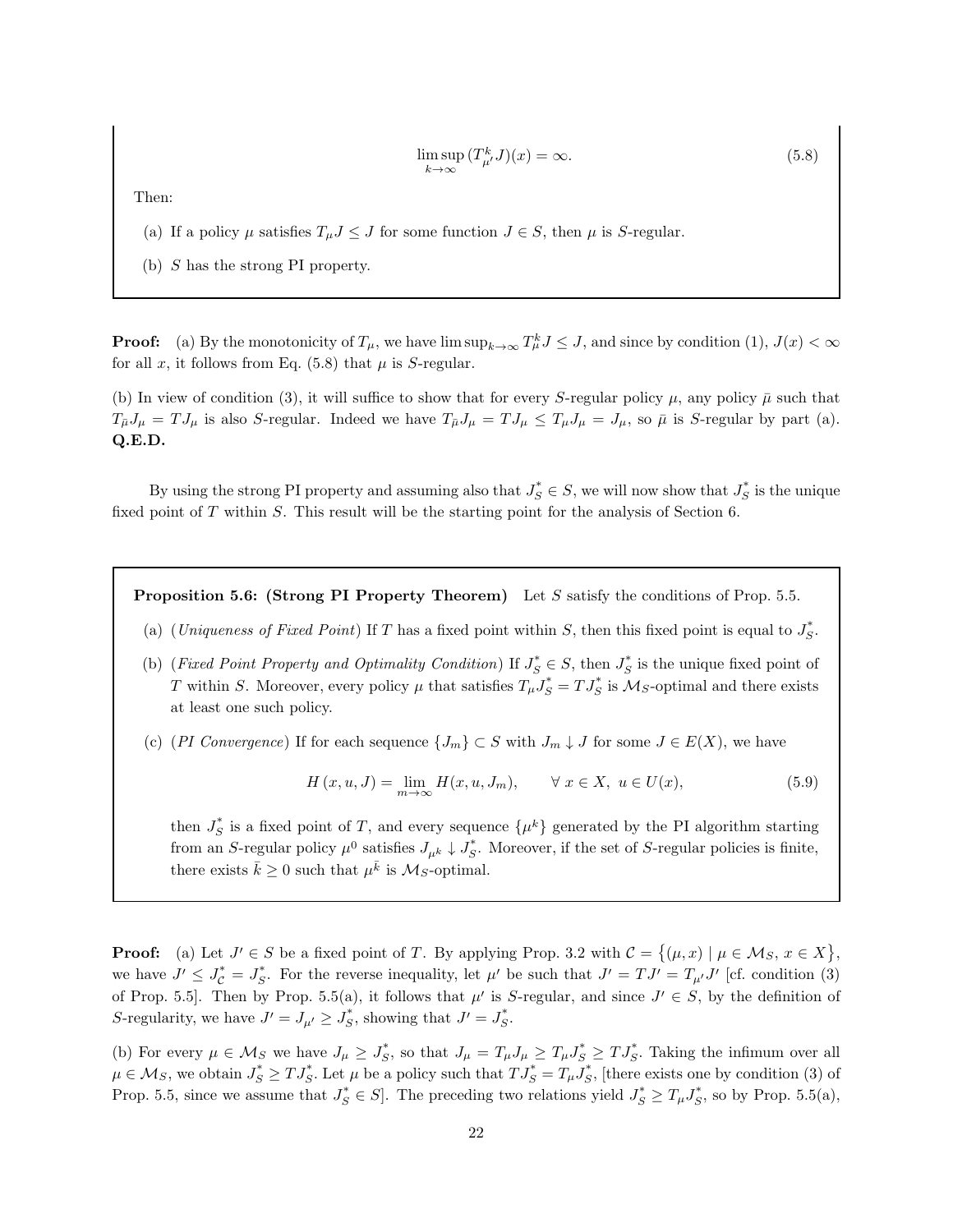$\mu$  is S-regular. Therefore, we have

$$
J_S^* \ge T J_S^* = T_{\mu} J_S^* \ge \lim_{k \to \infty} T_{\mu}^k J_S^* = J_{\mu} \ge J_S^*,
$$

where the second equality holds by S-regularity of  $\mu$  and  $J_S^* \in S$  by assumption. Hence equality holds throughout in the above relation, proving that  $J_S^*$  is a fixed point of T and that  $\mu$  is  $\mathcal{M}_S$ -optimal.

(c) Since the strong PI property [which holds by Prop. 5.5(b)] implies the weak PI property, the result follows from Prop. 5.4. Q.E.D.

The preceding proposition does not address the question whether  $J^*$  is a fixed point of T, and does not guarantee that VI converges to  $J_S^*$  or  $J^*$  starting from every  $J \in S$ . We will consider both of these issues in the next section. Note a simple consequence of part (a): if  $J^*$  is known to be a fixed point of  $T$  and to belong to S, then  $J^* = J_S^*$ .

Proposition 5.6(c) shows that PI is valid, but for this an initial S-regular policy must be available. Chapter 3 of [Ber13] describe a combined VI and PI algorithm, which does not require an initial S-regular policy, and can tolerate the generation of S-irregular policies. Let us also consider two additional algorithmic approaches for computing  $J_S^*$ , not given in [Ber13], which can be justified based on the preceding analysis.

#### A Mathematical Programming Solution Method

We will show that  $J_S^*$  is an upper bound to all functions  $J \in S$  that satisfy  $J \leq TJ$ , and we will exploit this fact to obtain an algorithm to compute  $J_S^*$ . We have the following proposition.

**Proposition 5.7:** Given a set  $S \subset E(X)$ , for all functions  $J \in S$  satisfying  $J \leq TJ$ , we have  $J \leq J_S^*$ .

**Proof:** If  $J \in S$  and  $J \leq TJ$ , by repeatedly applying T to both sides and using the monotonicity of T, we obtain  $J \leq T^k J \leq T^k_\mu J$  for all k and S-regular policies  $\mu$ . Taking the limit as  $k \to \infty$ , we obtain  $J \leq J_\mu$ , so by taking the infimum over  $\mu \in \mathcal{M}_S$ , we obtain  $J \leq J_S^*$ . Q.E.D.

Assuming that  $J_S^*$  is a fixed point of T, we can use the preceding proposition to compute  $J_S^*$  by maximizing an appropriate monotonically increasing function of J subject to the constraints  $J \in S$  and  $J \leq T J$ . † This approach is well-known in finite-state finite-control Markovian decision problems, where it is usually referred to as the linear programming solution method, because in this case the resulting optimization problem is a linear program (see e.g., the books [Kal83], [Put94], [Ber12]).

<sup>†</sup> For the mathematical programming approach to apply, it is sufficient that  $J_S^* \leq T J_S^*$ . However, we generally have  $J_S^* \geq T J_S^*$  (this follows by writing for all  $\mu \in \mathcal{M}_S$ ,  $J_\mu = T_\mu J_\mu \geq T J_\mu \geq T J_S^*$ , and taking the infimum over all  $\mu \in \mathcal{M}_S$ , so the condition  $J_S^* \leq T J_S^*$  is equivalent to  $J_S^*$  being a fixed point of T.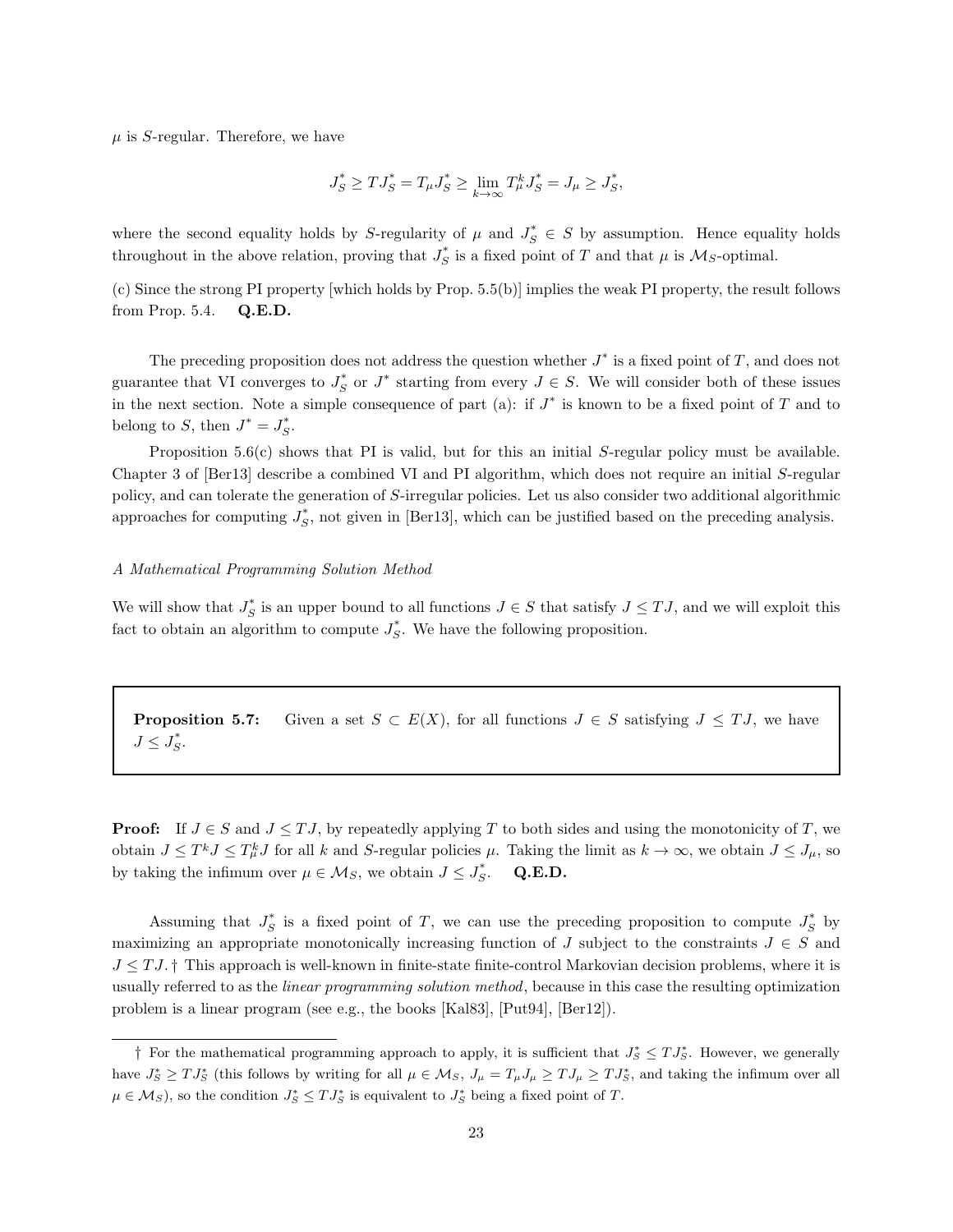For a more general finite-state case, suppose that  $X = \{1, \ldots, n\}$  and  $S = \mathbb{R}^n$ . Then Prop. 5.7 shows that  $J_S^* = (J_S^*(1), \ldots, J_S^*(n))$  is the unique solution of the following optimization problem:

maximize 
$$
\sum_{i=1}^{n} \beta_i J(i)
$$
  
subject to  $J(i) \le H(i, u, J), i = 1,..., n, u \in U(i),$ 

where  $\beta_1, \ldots, \beta_n$  are any positive scalars. If H is linear in J and each  $U(i)$  is a finite set, this is a linear program, which can be solved by using standard linear programming methods.

#### An Optimistic Form of PI

Let us finally consider an optimistic variant of PI, where policies are evaluated inexactly, with a finite number of VIs. In particular, this algorithm starts with some  $J_0 \in E(X)$  such that  $J_0 \geq T J_0$ , and generates a sequence  $\{J_k, \mu^k\}$  according to

$$
T_{\mu k} J_k = T J_k, \qquad J_{k+1} = T_{\mu k}^{m_k} J_k, \qquad k = 0, 1, ..., \qquad (5.10)
$$

where  $m_k$  is a positive integer for each k.

The following proposition shows that optimistic PI converges under mild assumptions to a fixed point of T , independently of any S-regularity framework. However, when such a framework is introduced, and the sequence generated by optimistic PI generates a sequence of S-regular policies, then the algorithm converges to  $J_S^*$ , which is in turn a fixed point of T, similar to the PI convergence result under the weak PI property; cf. Prop. 5.4(b). Thus the proposition serves both an analytical purpose (as a tool for establishing that  $J_S^*$ is a fixed point of  $T$ ), and a computational purpose [establishing the validity of the optimistic PI algorithm  $(5.10)$  as a means for computing  $J_S^*$ .

**Proposition 5.8:** (Convergence of Optimistic PI) Let  $J_0 \in E(X)$  be a function such that  $J_0 \geq T J_0,$  and assume that:

- (1) For all  $\mu \in \mathcal{M}$ , we have  $J_{\mu} = T_{\mu}J_{\mu}$ , and for all  $J \in E(X)$  with  $J \leq J_0$ , there exists  $\bar{\mu} \in \mathcal{M}$  such that  $T_{\bar{u}}J = TJ$ .
- (2) For each sequence  $\{J_m\} \subset E(X)$  with  $J_m \downarrow J$  for some  $J \in E(X)$ , we have

$$
H(x, u, J) = \lim_{m \to \infty} H(x, u, J_m), \quad \forall x \in X, u \in U(x).
$$

Then the optimistic PI algorithm (5.10) is well defined and the following hold:

- (a) The sequence  $\{J_k\}$  generated by the algorithm satisfies  $J_k \downarrow J_\infty$ , where  $J_\infty$  is a fixed point of T.
- (b) If for a set  $S \subset E(X)$ , the sequence  $\{\mu^k\}$  generated by the algorithm consists of S-regular policies and we have  $J_k \in S$  for all k, then  $J_k \downarrow J_S^*$  and  $J_S^*$  is a fixed point of T.

**Proof:** (a) Condition (1) guarantees that the sequence  $\{J_k, \mu^k\}$  is well defined in the following argument. We also have

$$
J_0 \geq T J_0 = T_{\mu^0} J_0 \geq T_{\mu^0}^{m_0} J_0 = J_1 \geq T_{\mu^0}^{m_0+1} J_0 = T_{\mu^0} J_1 \geq T J_1 = T_{\mu^1} J_1 \geq \dots \geq J_2,\tag{5.11}
$$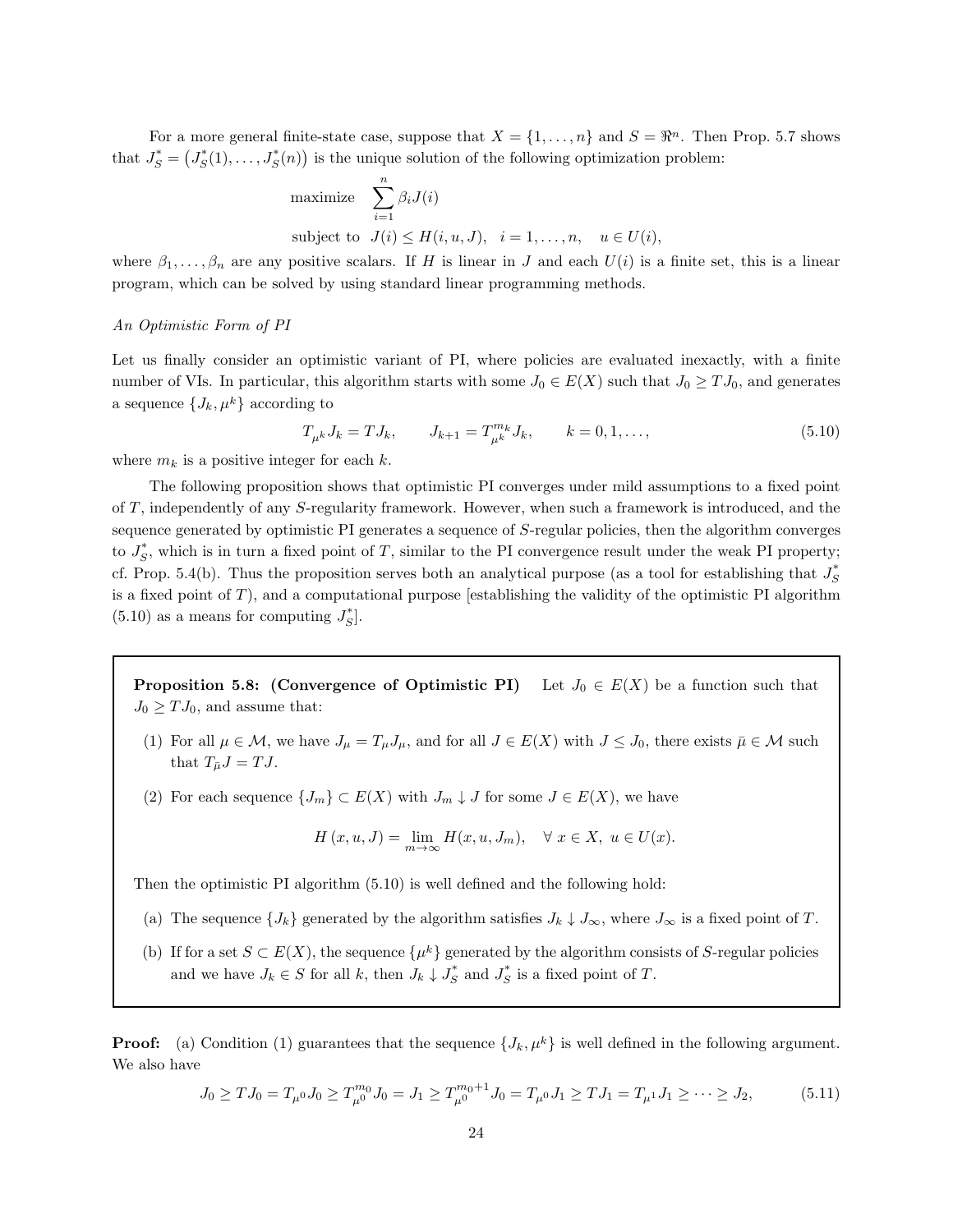and continuing similarly, we obtain  $J_k \geq T J_k \geq J_{k+1}$  for all  $k = 0, 1, \ldots$ . Thus  $J_k \downarrow J_\infty$  for some  $J_\infty$ . The proof that  $J_{\infty}$  is a fixed point of T is the same as in the case of the PI algorithm (5.5) in Prop. 5.4.

(b) In the case where all the policies  $\mu^k$  are S-regular and  $\{J_k\} \subset S$ , from Eq. (5.11), we have  $J_{k+1} \ge J_{\mu^k}$ for all  $k$ , so it follows that

$$
J_{\infty} = \lim_{k \to \infty} J_k \ge \liminf_{k \to \infty} J_{\mu^k} \ge J_S^*.
$$

We will also show that the reverse inequality holds, so that  $J_{\infty} = J_{S}^{*}$ . Indeed, for every S-regular policy  $\mu$ and all  $k \geq 0$ , we have

$$
J_{\infty} = T^k J_{\infty} \le T^k_{\mu} J_{\infty} \le T^k_{\mu} J_0,
$$

from which by taking limit as  $k \to \infty$  and using the assumption  $J_0 \in S$ , we obtain

$$
J_{\infty} \leq \lim_{k \to \infty} T_{\mu}^{k} J_0 = J_{\mu}, \qquad \forall \ \mu \in \mathcal{M}_S.
$$

Taking the infimum over  $\mu \in \mathcal{M}_S$ , it follows that  $J_\infty \leq J_S^*$ . Thus,  $J_\infty = J_S^*$ , and by using the properties of  $J_{\infty}$  proved in part (a), the result follows. Q.E.D.

Note that the fixed point  $J_{\infty}$  in Prop. 5.8(a) need not be equal to  $J_{S}^{*}$  or  $J^{*}$ . As an illustration, consider the shortest path Example 5.1 with  $S = \Re$ , and  $a = 0, b > 0$ . Then if  $0 < J_0 < b$ , it can be seen that  $J_k = J_0$ for all k, so  $J^* = 0 < J_\infty$  and  $J_\infty < J_S^* = b$ .

# 6. IRREGULAR POLICIES/INFINITE COST CASE

The results of the preceding section do not assert that  $J^*$  is a fixed point of T or that  $J^* = J_S^*$ . In this section we address this issue with some additional assumptions. The following assumption and proposition were first given in Section 3.2 of [Ber13], but the line of proof given here is considerably streamlined thanks to the use of the strong PI property analysis of the preceding section, which was developed after [Ber13] was published.

**Assumption 6.1:** We have a subset  $S \subset R(X)$  satisfying the following:

- (a) S contains  $\overline{J}$ , and has the property that if  $J_1, J_2$  are two functions in S, then S contains all functions J with  $J_1 \leq J \leq J_2$ .
- (b) The function  $J_S^* = \inf_{\mu \in \mathcal{M}_S} J_\mu$  belongs to S.
- (c) For each S-irregular policy  $\mu$  and each  $J \in S$ , there is at least one state  $x \in X$  such that

$$
\limsup_{k \to \infty} (T^k_\mu J)(x) = \infty. \tag{6.1}
$$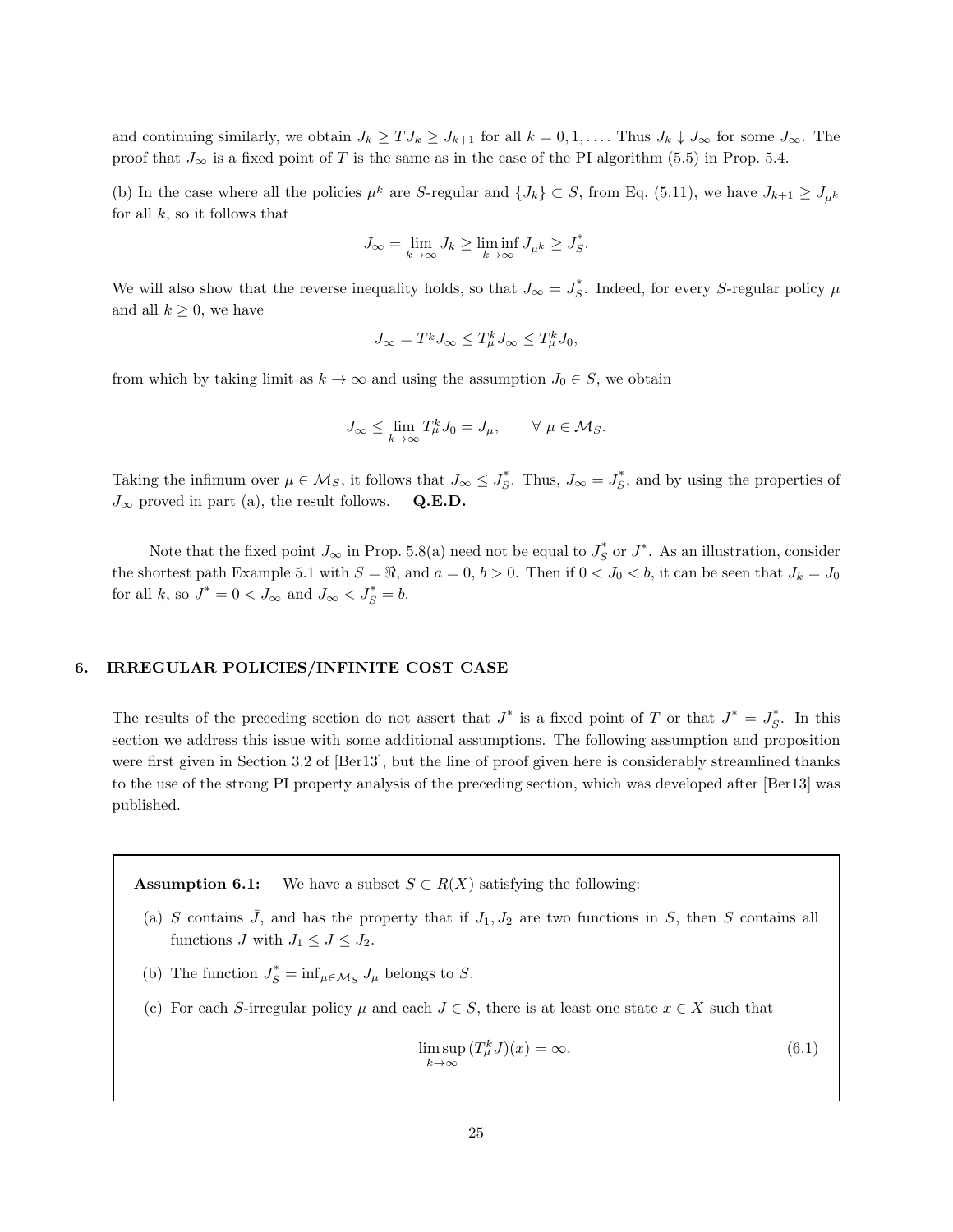(d) The control set  $U$  is a metric space, and the set

$$
\{u \in U(x) \mid H(x, u, J) \le \lambda\}
$$

is compact for every  $J \in S$ ,  $x \in X$ , and  $\lambda \in \Re$ .

(e) For each sequence  $\{J_m\} \subset S$  with  $J_m \uparrow J$  for some  $J \in S$ ,

$$
\lim_{m \to \infty} H(x, u, J_m) = H(x, u, J), \quad \forall x \in X, u \in U(x).
$$

(f) For each function  $J \in S$ , there exists a function  $J' \in S$  such that  $J' \leq J$  and  $J' \leq TJ'$ .

The conditions (b) and (c) of the preceding assumption have been introduced in Props. 5.5 and 5.6 in the context of the strong PI property-related analysis. New conditions, not encountered earlier, are (a), (d), (e), and (f). They will be used to assert that  $J^* = J_S^*$ , that  $J^*$  is the unique fixed point of T within S, and that the VI and PI algorithms have improved convergence properties compared with the ones of Section 5.2, thereby obtaining results that are almost as strong as the ones of Chapter 2 for contractive models. In the case where S is the set of real-valued functions  $R(X)$  and  $\overline{J} \in R(X)$ , condition (a) is automatically satisfied. while condition (e) is typically verified easily. The verification of condition (f) may be nontrivial in some cases. We postpone the discussion of this issue for later (see the subsequent Prop. 6.2).

The main result of this section is the following proposition.

Proposition 6.1: Let Assumption 6.1 hold. Then:

- (a) The optimal cost function  $J^*$  is the unique fixed point of T within the set S.
- (b) We have  $T^k J \to J^*$  for all  $J \in S$ .
- (c) A policy  $\mu$  is optimal if and only if  $T_{\mu}J^* = TJ^*$ . Moreover, there exists an optimal S-regular policy.
- (d) For any  $J \in S$ , if  $J \leq TJ$  we have  $J \leq J^*$ , and if  $J \geq TJ$  we have  $J \geq J^*$ .
- (e) If in addition for each sequence  $\{J_m\} \subset S$  with  $J_m \downarrow J$  for some  $J \in S$ , we have

$$
H(x, u, J) = \lim_{m \to \infty} H(x, u, J_m), \qquad \forall x \in X, u \in U(x),
$$
\n(6.2)

then every sequence  $\{\mu^k\}$  generated by the PI algorithm starting from an S-regular policy  $\mu^0$ satisfies  $J_{\mu^k} \downarrow J^*$ . Moreover, if the set of S-regular policies is finite, there exists  $k \geq 0$  such that  $\mu^{\bar{k}}$  is optimal.

The proof of Prop. 6.1 will make use of the analysis of the preceding section. We first state without proof a result given as Lemma 3.2.1 of [Ber13]. It guarantees that starting from an S-regular policy, the PI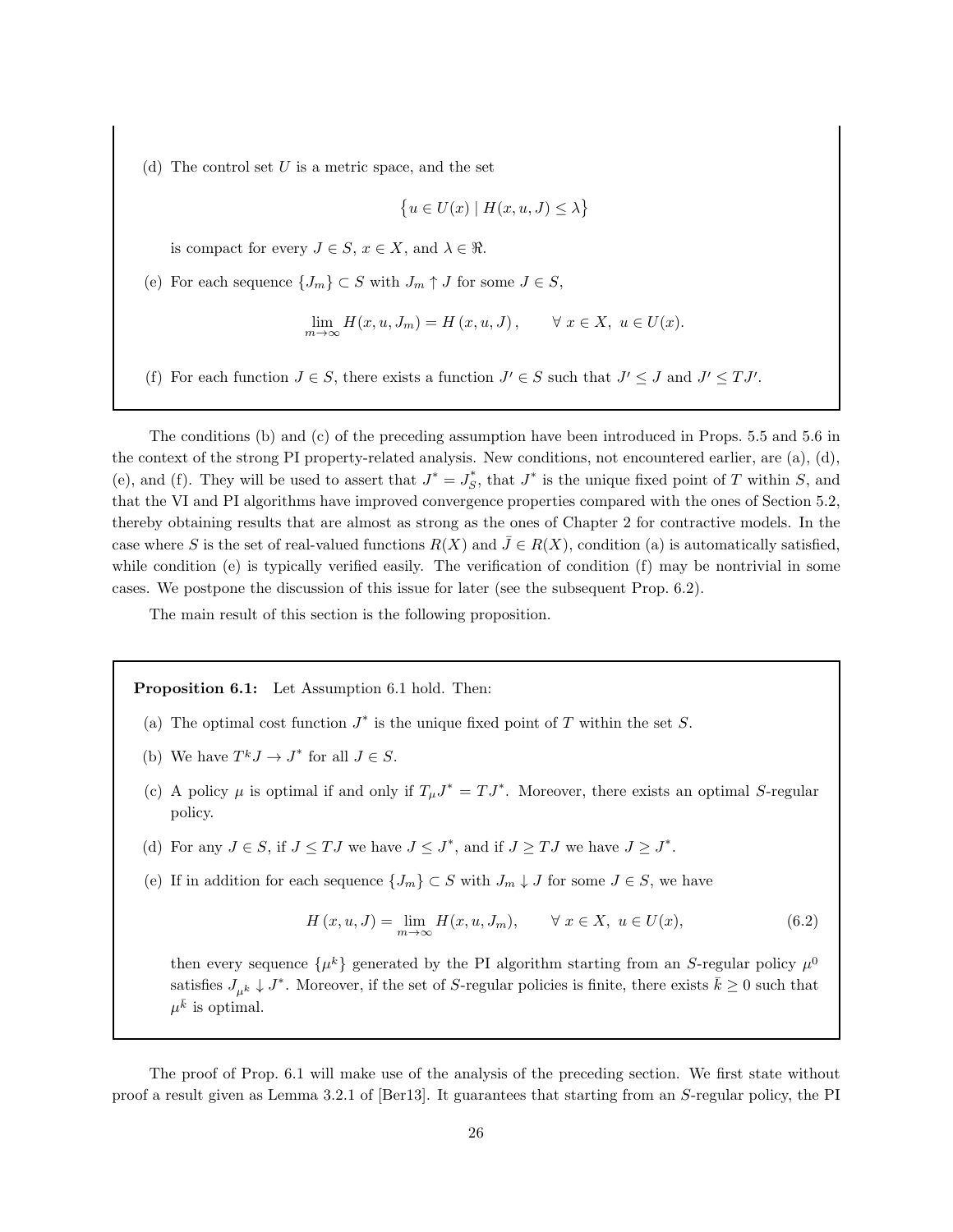algorithm is well defined. Similar results are well-known in DP theory.

**Lemma 6.1:** Let Assumption 6.1(d) hold. For every  $J \in S$ , there exists a policy  $\mu$  such that  $T_{\mu}J = TJ.$ 

Next we restate, for easy reference, some of the results of the preceding section in the next two lemmas.

**Lemma 6.2:** Let Assumption 6.1(c) hold. A policy  $\mu$  that satisfies  $T_{\mu}J \leq J$  for some  $J \in S$  is S-regular.

Proof: This is Prop. 5.5(b). Q.E.D.

**Lemma 6.3:** Let Assumption  $6.1(b),(c),(d)$  hold. Then:

- (a) The function  $J_S^*$  of Assumption 6.1(b) is the unique fixed point of T within S.
- (b) Every policy  $\mu$  satisfying  $T_{\mu}J_{S}^{*}=TJ_{S}^{*}$  is optimal within the set of S-regular policies, i.e.,  $\mu$  is S-regular and  $J_{\mu} = J_{S}^{*}$ . Moreover, there exists at least one such policy.

**Proof:** This is Prop. 5.6, parts (a) and (b) [Assumption 6.1(d) guarantees that for every  $J \in S$ , there exists a policy  $\mu$  such that  $T_{\mu}J = TJ$  (cf. Lemma 6.1)]. Q.E.D.

Let us also prove the following technical lemma that relies on the continuity Assumption 6.1(e).

**Lemma 6.4:** Let Assumption 6.1(d),(e) hold. Then if  $J \in S$ ,  $\{T^k J\} \subset S$ , and  $T^k J \uparrow J_{\infty}$  for some  $J_{\infty} \in S$ , we have  $J_{\infty} = J_{S}^{*}$ .

**Proof:** We fix  $x \in X$ , and consider the sets

$$
U_k(x) = \left\{ u \in U(x) \mid H(x, u, T^k J) \le J_\infty(x) \right\}, \qquad k = 0, 1, \dots,
$$
\n(6.3)

which are compact by assumption. Let  $u_k \in U(x)$  be such that

$$
H(x, u_k, T^k J) = \inf_{u \in U(x)} H(x, u, T^k J) = (T^{k+1} J)(x) \le J(x)
$$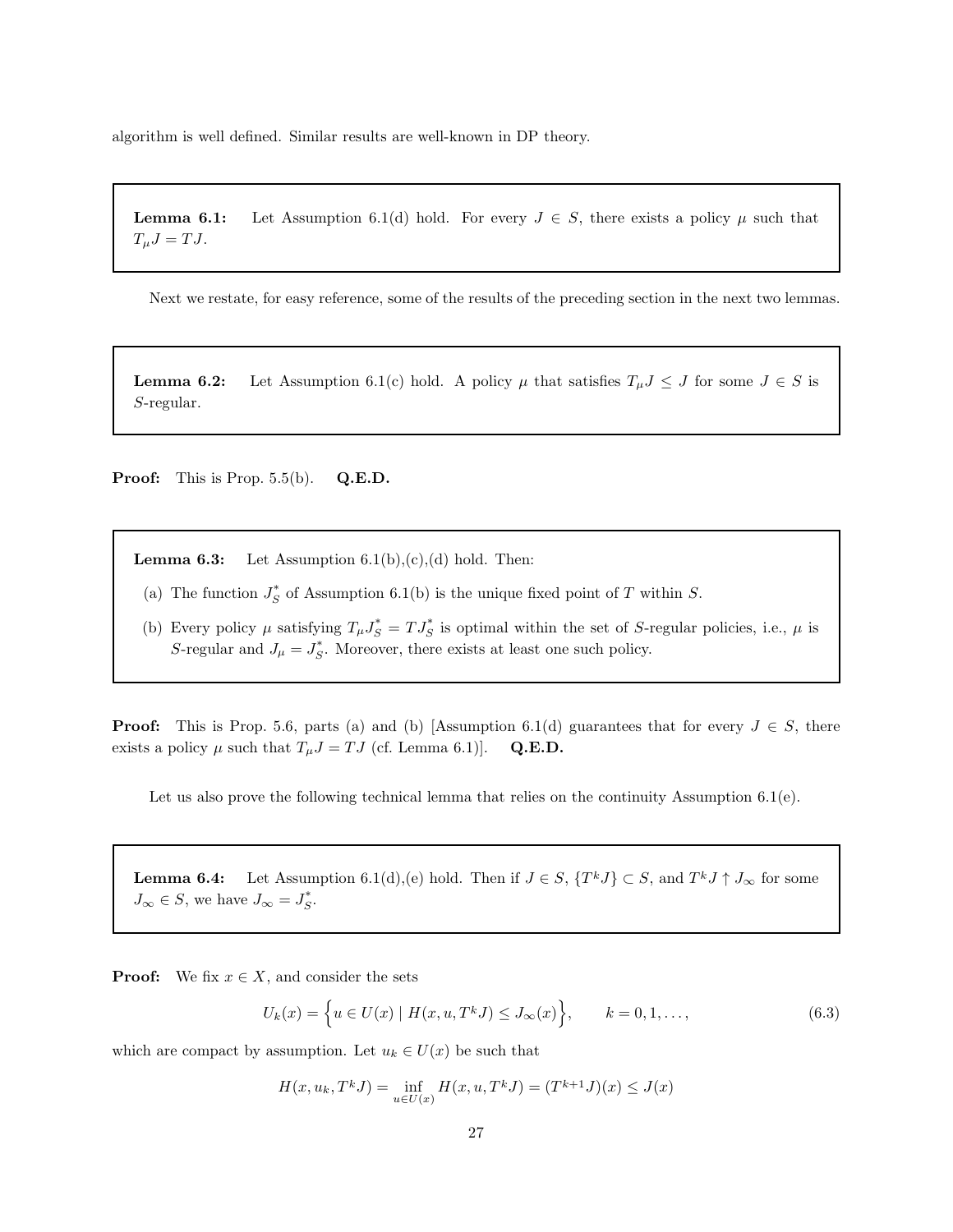(such a point exists by Lemma 6.1). Then  $u_k \in U_k(x)$ .

For every k, consider the sequence  $\{u_i\}_{i=k}^{\infty}$ . Since  $T^k J \uparrow J_{\infty}$ , it follows that for all  $i \geq k$ ,

$$
H(x, u_i, T^k J) \le H(x, u_i, T^i J) \le J_{\infty}(x).
$$

Therefore from the definition (6.3), we have  ${u_i}_{i=k}^{\infty} \subset U_k(x)$ . Since  $U_k(x)$  is compact, all the limit points of  ${u_i}_{i=k}^{\infty}$  belong to  $U_k(x)$  and at least one limit point exists. Hence the same is true for the limit points of the whole sequence  $\{u_i\}$ . Thus if  $\tilde{u}$  is a limit point of  $\{u_i\}$ , we have

$$
\tilde{u}\in \cap_{k=0}^{\infty}U_k(x).
$$

By Eq. (6.3), this implies that

$$
H(x, \tilde{u}, T^k J) \leq J_{\infty}(x), \qquad k = 0, 1, \dots.
$$

Taking the limit as  $k \to \infty$  and using Assumption 6.1(e), we obtain

$$
(TJ_{\infty})(x) \le H(x, \tilde{u}, J_{\infty}) \le J_{\infty}(x).
$$

Thus, since x was chosen arbitrarily within X, we have  $T J_{\infty} \leq J_{\infty}$ . To show the reverse inequality, we write  $T^k J \leq J_\infty$ , apply T to this inequality, and take the limit as  $k \to \infty$ , so that  $J_\infty = \lim_{k \to \infty} T^{k+1} J \leq T J_\infty$ . It follows that  $J_{\infty} = T J_{\infty}$ . Since  $J_{\infty} \in S$ , by part (a) we have  $J_{\infty} = J_{S}^{*}$ . Q.E.D.

We are now ready to show Prop. 6.1 by using the additional parts (a) and (f) of Assumption 6.1.

**Proof of Prop. 6.1:** (a), (b) We will first prove that  $T^k J \to J_S^*$  for all  $J \in S$ , and we will use this to prove that  $J_S^* = J^*$  and that there exists an optimal S-regular policy. Thus parts (a) and (b), together with the existence of an optimal S-regular policy, will be shown simultaneously.

We fix  $J \in S$ , and choose  $J' \in S$  such that  $J' \leq J$  and  $J' \leq TJ'$  [cf. Assumption 6.1(f)]. By the monotonicity of T, we have  $T^kJ' \uparrow J_{\infty}$  for some  $J_{\infty} \in E(X)$ . Let  $\mu$  be an S-regular policy such that  $J_{\mu} = J_{S}^{*}$  [cf. Lemma 6.3(b)]. Then we have, using again the monotonicity of T,

$$
J_{\infty} = \lim_{k \to \infty} T^k J' \le \limsup_{k \to \infty} T^k J \le \lim_{k \to \infty} T^k \mathcal{J} = J_{\mu} = J_S^*.
$$
 (6.4)

Since J' and  $J_S^*$  belong to S, and  $J' \leq T^k J' \leq J_\infty \leq J_S^*$ , Assumption 6.1(a) implies that  $\{T^k J'\} \subset S$ , and  $J_{\infty} \in S$ . From Lemma 6.4, it then follows that  $J_{\infty} = J_{S}^{*}$ . Thus equality holds throughout in Eq. (6.4), proving that  $\lim_{k\to\infty} T^k J = J_S^*$ .

There remains to show that  $J_S^* = J^*$  and that there exists an optimal S-regular policy. To this end, we note that by the monotonicity Assumption 2.1, for any policy  $\pi = {\mu_0, \mu_1, \ldots}$ , we have

$$
T_{\mu_0}\cdots T_{\mu_{k-1}}\bar J\geq T^k\bar J.
$$

Taking the limit of both sides as  $k \to \infty$ , we obtain

$$
J_{\pi} \ge \lim_{k \to \infty} T^k \bar{J} = J_S^*,
$$

where the equality follows since  $T^kJ \to J_S^*$  for all  $J \in S$  (as shown earlier), and  $\overline{J} \in S$  [cf. Assumption 6.1(a)]. Thus for all  $\pi \in \Pi$ ,  $J_{\pi} \geq J_{S}^{*} = J_{\mu}$ , implying that the policy  $\mu$  that is optimal within the class of S-regular policies is optimal over all policies, and that  $J_S^* = J^*$ .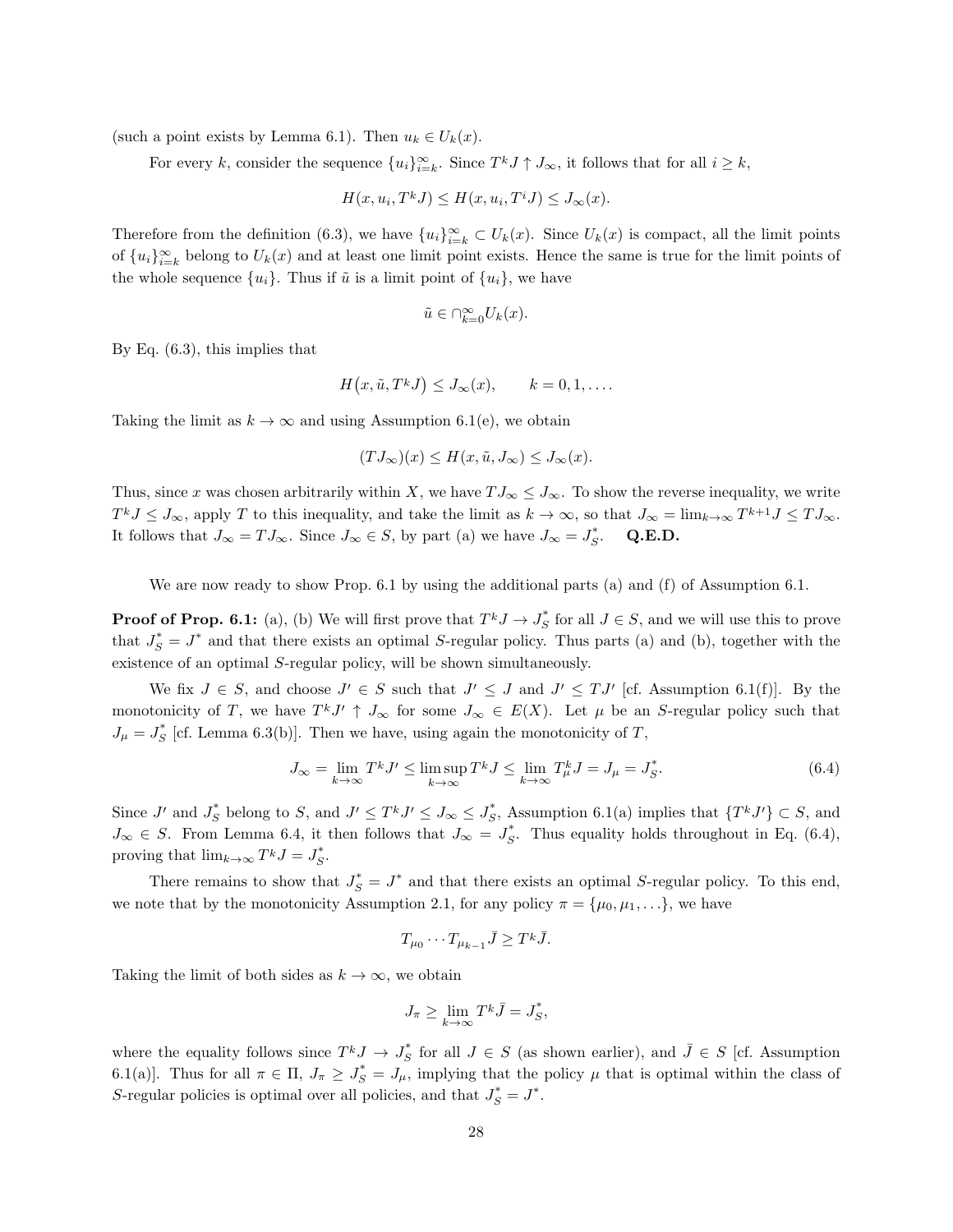(c) If  $\mu$  is optimal, then  $J_{\mu} = J^* \in S$ , so by Assumption 6.1(c),  $\mu$  is S-regular and therefore  $T_{\mu}J_{\mu} = J_{\mu}$ . Hence,  $T_{\mu}J^* = T_{\mu}J_{\mu} = J_{\mu} = J^* = TJ^*$ . Conversely, if  $J^* = TJ^* = T_{\mu}J^*$ ,  $\mu$  is S-regular (cf. Lemma 6.2), so  $J^* = \lim_{k \to \infty} T^k_\mu J^* = J_\mu$ . Therefore,  $\mu$  is optimal.

(d) If  $J \in S$  and  $J \leq TJ$ , by repeatedly applying T to both sides and using the monotonicity of T, we obtain  $J \leq T^k J$  for all k. Taking the limit as  $k \to \infty$  and using the fact  $T^k J \to J^*$  [cf. part (b)], we obtain  $J \leq J^*$ . The proof that  $J \geq TJ$  implies  $J \geq J^*$  is similar.

(e) As in the proof of Prop. 5.4(b), the sequence  ${J_{\mu k}}$  converges monotonically to a fixed point of T, call it  $J_{\infty}$ . Since  $J_{\infty}$  lies between  $J_{\mu^0} \in S$  and  $J_{S}^* \in S$ , it must belong to S, by Assumption 6.1(a). Since the only fixed point of T within S is  $J^*$  [cf. part (a)], it follows that  $J_{\infty} = J^*$ . Q.E.D.

Finally let us give a proposition, which provides an approach to verifying part (f) of Assumption 6.1. The proposition will be used later in this section (cf. the proof of Prop. 6.4).

**Proposition 6.2:** Let S be equal to  $R_b(X)$ , the subset of  $R(X)$  that consists of functions J that are bounded below, i.e., for some  $b \in \mathcal{R}$ , satisfy  $J(x) \geq b$  for all  $x \in X$ . Let parts (b), (c), and (d) of Assumption 6.1 hold, and assume further that for all scalars  $r > 0$ , we have

$$
TJ_S^* - re \le T(J_S^* - re),\tag{6.5}
$$

where e is the unit function,  $e(x) \equiv 1$ . Then part (f) of Assumption 6.1 also holds.

**Proof:** Let  $J \in S$ , and let  $r > 0$  be a scalar such that  $J_S^* - re \leq J$  [such a scalar exists since  $J_S^* \in R_b(x)$ by Assumption 6.1(b)]. Define  $J' = J_S^* - re$ , and note that by Lemma 6.3,  $J_S^*$  is a fixed point of T. By using Eq.  $(6.5)$ , we have

$$
J' = J_S^* - re = TJ_S^* - re \le T(J_S^* - re) = TJ',
$$

thus proving part  $(f)$  of Assumption 6.1. Q.E.D.

Several examples of applications of Prop. 6.1 are given in recent papers of the author. In particular, [Ber15a] considers an application to minimax-type of shortest problems, while [Ber16] considers an application to SSP problems with multiplicative or exponential cost functions (see also [DeR79], [Pat01], [Ber13], [CaR14]). The paper [Ber15b] considers an infinite-spaces optimal control problem with nonnegative cost per stage, where the objective is to steer a deterministic system towards a set of termination states. We consider a similar but more general application, where we remove the assumption of nonnegativity for the cost per stage.

#### Application to Deterministic Continuous-State Problems

Let us consider a deterministic optimal control problem with the system equation

$$
x_{k+1} = f(x_k, u_k), \qquad k = 0, 1, \dots,
$$
\n(6.6)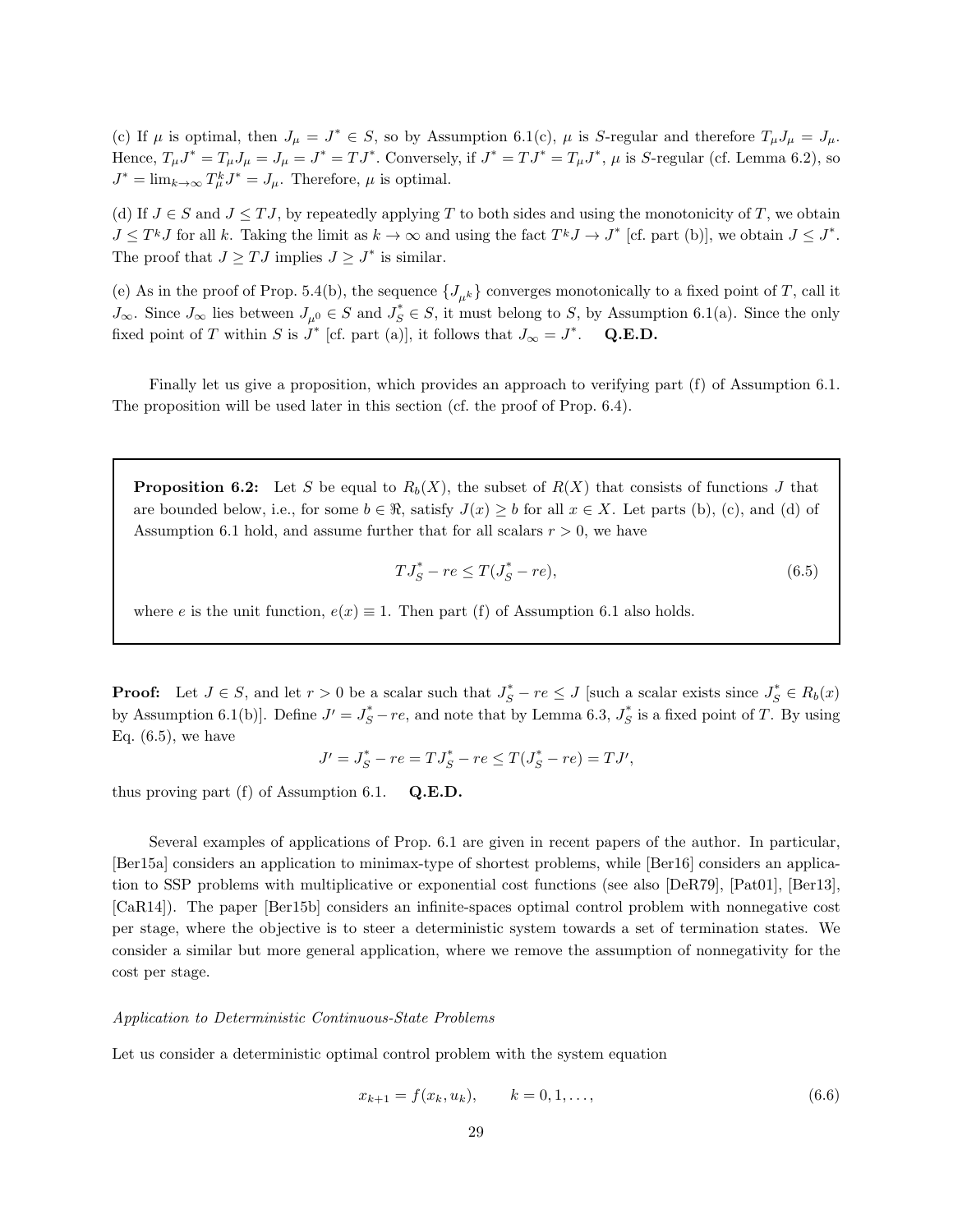where  $x_k$  and  $u_k$  are the state and control at stage k, lying in sets X and U, respectively, and f is a function mapping  $X \times U$  to X. The control  $u_k$  must be chosen from a constraint set  $U(x_k)$ . The cost per stage is denoted  $g(x, u)$ , and is assumed to be a real number. No restrictions are placed on X and U: for example, they may be finite sets as in deterministic shortest path problems, or they may be continuous spaces as in classical problems of control to the origin or some other terminal set.

Because the system is deterministic, given an initial state  $x_0$ , a policy  $\pi = {\mu_0, \mu_1, \ldots}$  when applied to the system (6.6), generates a unique sequence of state-control pairs  $(x_k, \mu_k(x_k))$ ,  $k = 0, 1, \ldots$  The corresponding cost function is

$$
J_{\pi}(x_0) = \limsup_{N \to \infty} \sum_{k=0}^{N-1} g(x_k, \mu_k(x_k)), \qquad x_0 \in X.
$$
 (6.7)

We assume that there is a nonempty stopping set  $X_0 \subset X$ , consisting of cost-free and absorbing states in the sense that

$$
g(x, u) = 0, \qquad x = f(x, u), \qquad \forall \ x \in X_0, \ u \in U(x). \tag{6.8}
$$

Clearly, for  $x \in X_0$ , we have  $J^*(x) = 0$ , as well as  $J_\pi(x) = 0$  for all policies  $\pi \in \Pi$ . Besides  $X_0$ , another interesting subset of X is

$$
X_f = \{ x \in X \mid J^*(x) < \infty \}.
$$

Ordinarily, in practical applications, the states in  $X_f$  are those from which one can reach the stopping set  $X_0$ , at least asymptotically.

A major class of relevant continuous-state practical problems is control of a dynamic system where the objective is to reach a goal state. Problems of this type are often called planning problems, and arise frequently in robotics, among others. Another major class of practical problems is regulation problems in control applications, where the objective is to bring and maintain the state within a small region around a desired point. A popular formulation involves a deterministic linear system and a quadratic cost. Variations of this problem may involve a nonquadratic cost function, and state and control constraints.

To formulate a corresponding abstract DP problem, we introduce the mapping  $T_{\mu}: R(X) \mapsto R(X)$  by

$$
(T_{\mu}J)(x) = g(x, \mu(x)) + J(f(x, \mu(x))), \qquad x \in X,
$$
\n(6.9)

and the mapping  $T : E(X) \mapsto E(X)$  given by

$$
(TJ)(x) = \inf_{u \in U(x)} \{ g(x, u) + J(f(x, u)) \}, \qquad x \in X.
$$

Here as earlier, we denote by  $R(X)$  the set of real-valued functions over X, and by  $E(X)$  the set of extended real-valued functions over X. The initial function  $\bar{J}$  is the zero function  $[\bar{J}(x)] = 0$ . An important fact is that because the problem is deterministic,  $J^*$  is a fixed point of  $T$ .

We say that a policy  $\mu$  is terminating if the state sequence  $\{x_k\}$  generated starting from any  $x \in X_f$ and using  $\mu$  reaches  $X_0$  in finite time, i.e., satisfies  $x_k \in X_0$  for some index  $\bar{k}$ . The set of terminating policies

<sup>†</sup> For any policy  $\pi = {\mu_0, \mu_1, \ldots}$ , using the definition of  $J_{\pi}$ , we have for all x,

$$
J_{\pi}(x) = g(x, \mu_0(x)) + J_{\pi_1}(f(x, \mu_0(x))), \qquad (6.10)
$$

where  $\pi_1 = {\mu_1, \mu_2, \ldots}$ . By taking the infimum of the left-hand side over  $\pi$  and the infimum of the right-hand side over  $\pi_1$  and then  $\mu_0$ , we obtain  $J^* = T J^*$ .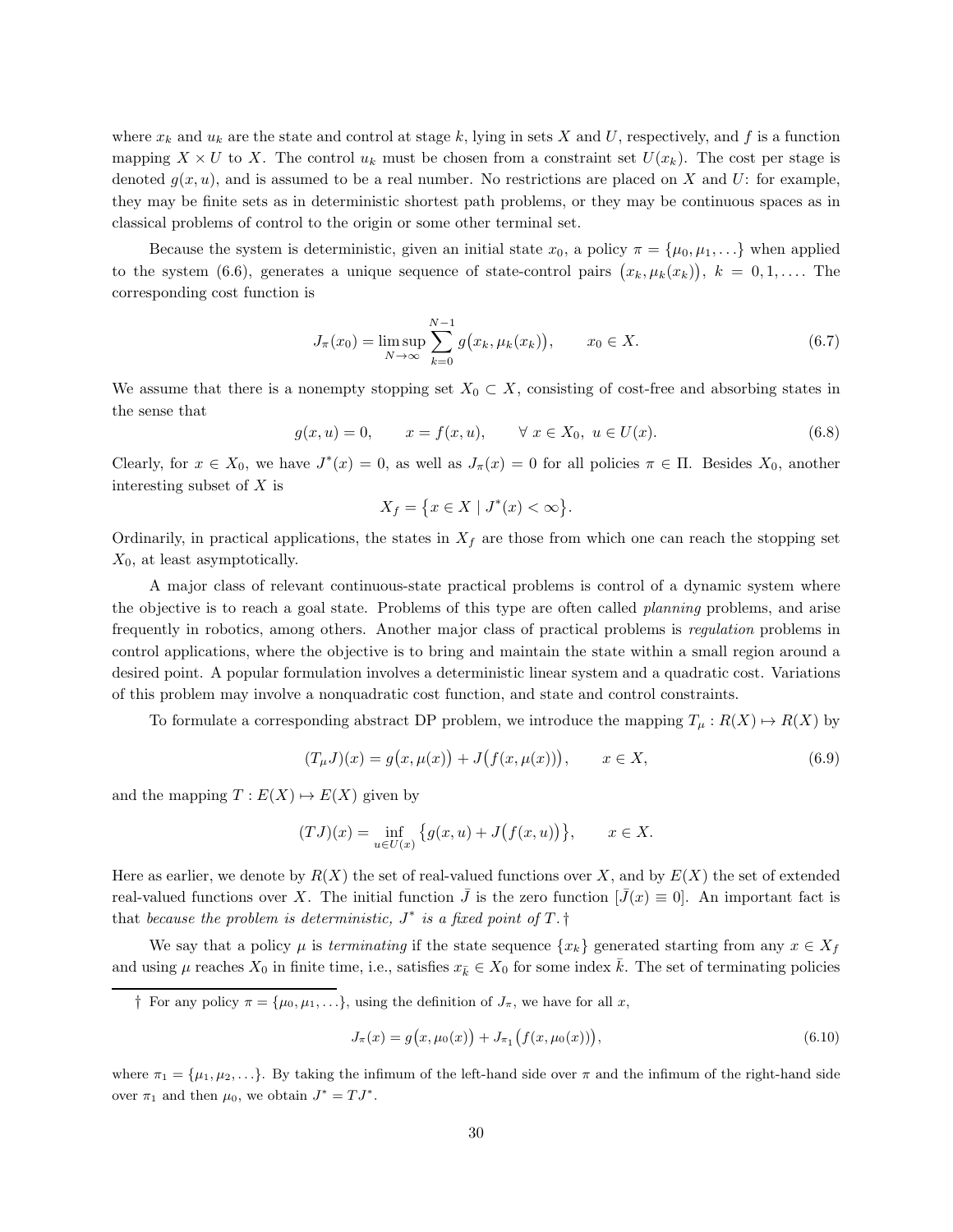is denoted by T. Our key assumption is that for  $x \in X_f$ , the optimal cost  $J^*(x)$  can be approximated arbitrarily closely by using terminating policies. In particular, we assume the following.

**Assumption 6.2:** (Near-Optimal Termination) For every pair  $(x, \epsilon)$  with  $x \in X_f$  and  $\epsilon > 0$ , there exists a terminating policy  $\mu$  that satisfies  $J_{\mu}(x) \leq J^*(x) + \epsilon$ .

This assumption implies in particular that the optimal cost function over terminating policies,

$$
\hat{J}(x) = \inf_{\mu \in \mathcal{T}} J_{\mu}(x), \qquad x \in X,
$$

is equal to  $J^*$ . Moreover since  $J^*$  is a fixed point of T (because we are dealing with a deterministic problem), it follows that  $\hat{J}$  is a fixed point of T, which brings to bear Prop. 5.1.

There are easily verifiable conditions that imply Assumption 6.2, some of which are discussed in [Ber15b], where it is assumed in addition that  $g \geq 0$ . A prominent case is when X and U are finite, so the problem becomes a deterministic shortest path problem. If all cycles of the state transition graph have positive length, all policies  $\pi$  that do not terminate from a state  $x \in X_f$  must satisfy  $J_\pi(x) = \infty$ , implying that there exists an optimal policy that terminates from all  $x \in X_f$ . Thus, in this case Assumption 6.2 is naturally satisfied. Another interesting case arises when  $g(x, u) = 0$  for all  $(x, u)$  except if  $x \notin X_0$  and  $f(x, u) \in X_0$ , in which case we have  $g(x, u) < 0$ , i.e., there no cost incurred except for a negative cost (positive reward) upon termination. Then, assuming that  $X_0$  can be reached from all states, Assumption 6.2 is satisfied. This is also an example of a deterministic problem where zero length cycles are common.

When X is the n-dimensional Euclidean space  $\mathbb{R}^n$ , a primary case of interest in control system design contexts, it may easily happen that the optimal policies are not terminating from some  $x \in X_f$ . Instead the optimal state trajectories may approach  $X_0$  asymptotically. This is true for example in the classical linear-quadratic optimal control problem, where  $X = \mathbb{R}^n$ ,  $X_0 = \{0\}$ ,  $U = \mathbb{R}^m$ , the system is linear of the form  $x_{k+1} = Ax_k + Bu_k$ , where A and B are given matrices, and the cost is positive semidefinite quadratic. There the optimal policy is linear of the form  $\mu^*(x) = Lx$ , where L is some matrix obtained through the steady-state solution of the Riccati equation (see e.g., [Ber05], Section 4.1). Since the optimal closed-loop system is stable and has the form  $x_{k+1} = (A + BL)x_k$ , the state will typically never reach the termination set  $X_0 = \{0\}$  in finite time, although it will approach it asymptotically. However, the Assumption 6.2 is satisfied under some natural and easily verifiable controllability and observability conditions (see [Ber15b]).

Let us denote by  $S$  the set of functions

$$
S = \{ J \in E(X) \mid J(x) = 0, \forall x \in X_0, J(x) \in \mathbb{R}, \forall x \in X_f, J(x) > -\infty, \forall x \in X \}. \tag{6.11}
$$

Since  $X_0$  consists of cost-free and absorbing states [cf. Eq. (6.8)], and  $J^*(x) > -\infty$  for all  $x \in X$  (by Assumption 6.2), the set S contains the cost function  $J_\mu$  of all policies  $\mu$ , as well as  $J^*$ . Moreover it can be seen that every terminating policy is S-regular, i.e.,  $\mathcal{T} \subset \mathcal{M}_S$ , which implies that

$$
J_S^* = \hat{J} = J^*.
$$

The reason is that the terminal cost is zero after termination for any terminal cost function  $J \in S$ , i.e.,  $(T^k_\mu J)(x) = (T^k_\mu \bar{J})(x) = J_\mu(x)$  for  $\mu \in \mathcal{T}, x \in X_f$ , and k sufficiently large.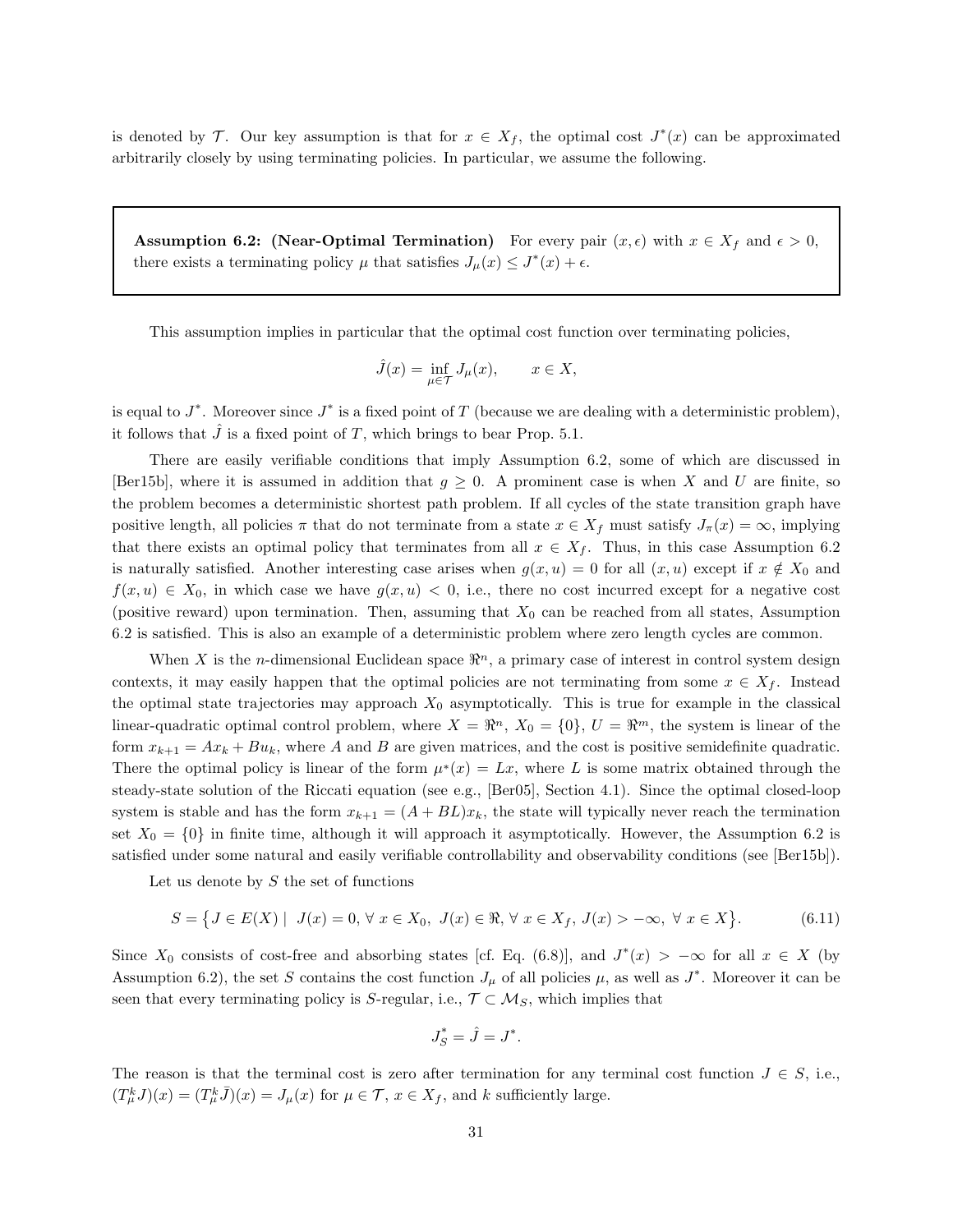The following proposition is a consequence of Prop. 5.1, the deterministic character of the problem (which guarantees that  $J^*$  is a fixed point of T), and Assumption 6.2 (which guarantees that  $J_S^* = \hat{J} = J^*$ ).

**Proposition 6.3:** Let Assumption 6.2 hold. Then:

- (a)  $J^*$  is the only fixed point of T within the set of all  $J \in S$  such that  $J \geq J^*$ .
- (b) We have  $T^k J \to J^*$  for every  $J \in S$  such that  $J \geq J^*$ .
- (c) If  $\mu^*$  is terminating and  $T_{\mu^*} J^* = T J^*$ , then  $\mu^*$  is optimal. Conversely, if  $\mu^*$  is terminating and is optimal, then  $T_{\mu^*} J^* = T J^*$ .

For an example of what may happen in the absence of Assumption 6.2, consider the deterministic shortest path Example 5.1 with  $a = 0, b > 0$ , and  $S = \Re$ . Here Assumption 6.2 is violated and we have  $0 = J^* < \hat{J} = b$ , while the set of fixed points of T is the interval  $(-\infty, b]$ .

We will now consider additional assumptions, which guarantee the stronger conclusions of Prop. 6.1. We first replace the set S of Eq.  $(6.11)$  with the following subset of functions that are bounded below:

 $\hat{S} = \{ J \in E(X) \mid J(x) = 0, \forall x \in X_0, J(x) \in \Re, \forall x \in X_f, J \text{ is uniformly bounded below by a scalar} \}.$ 

We have the following proposition.

**Proposition 6.4:** Let Assumption 6.2 hold, and assume further that:

(1)  $J_{\hat{S}}^* \in \hat{S}$ .

- (2) For each  $\hat{S}$ -irregular policy  $\mu$  and each  $J \in \hat{S}$ , there is at least one state  $x \in X$  such that  $\limsup_{k\to\infty} (T^k_\mu J)(x) = \infty.$
- (3) The control set U is a metric space, and the set  $\{u \in U(x) \mid g(x, u) + J(f(x, u)) \leq \lambda\}$  is compact for every  $J \in \hat{S}$ ,  $x \in X$ , and  $\lambda \in \Re$ .

Then:

- (a) The optimal cost function  $J^*$  is the unique fixed point of T within the set  $\hat{S}$ .
- (b) We have  $T^k J \to J^*$  for all  $J \in \hat{S}$ .
- (c) A policy  $\mu$  is optimal if and only if  $T_{\mu}J^* = TJ^*$ . Moreover, there exists an optimal  $\hat{S}$ -regular policy.
- (d) For any  $J \in \hat{S}$ , if  $J \leq TJ$  we have  $J \leq J^*$ , and if  $J \geq TJ$  we have  $\hat{J} \geq J^*$ .
- (e) Every sequence  $\{\mu^k\}$  generated by the PI algorithm starting from an  $\hat{S}$ -regular policy  $\mu^0$  satisfies  $J_{\mu^k} \downarrow J^*$ .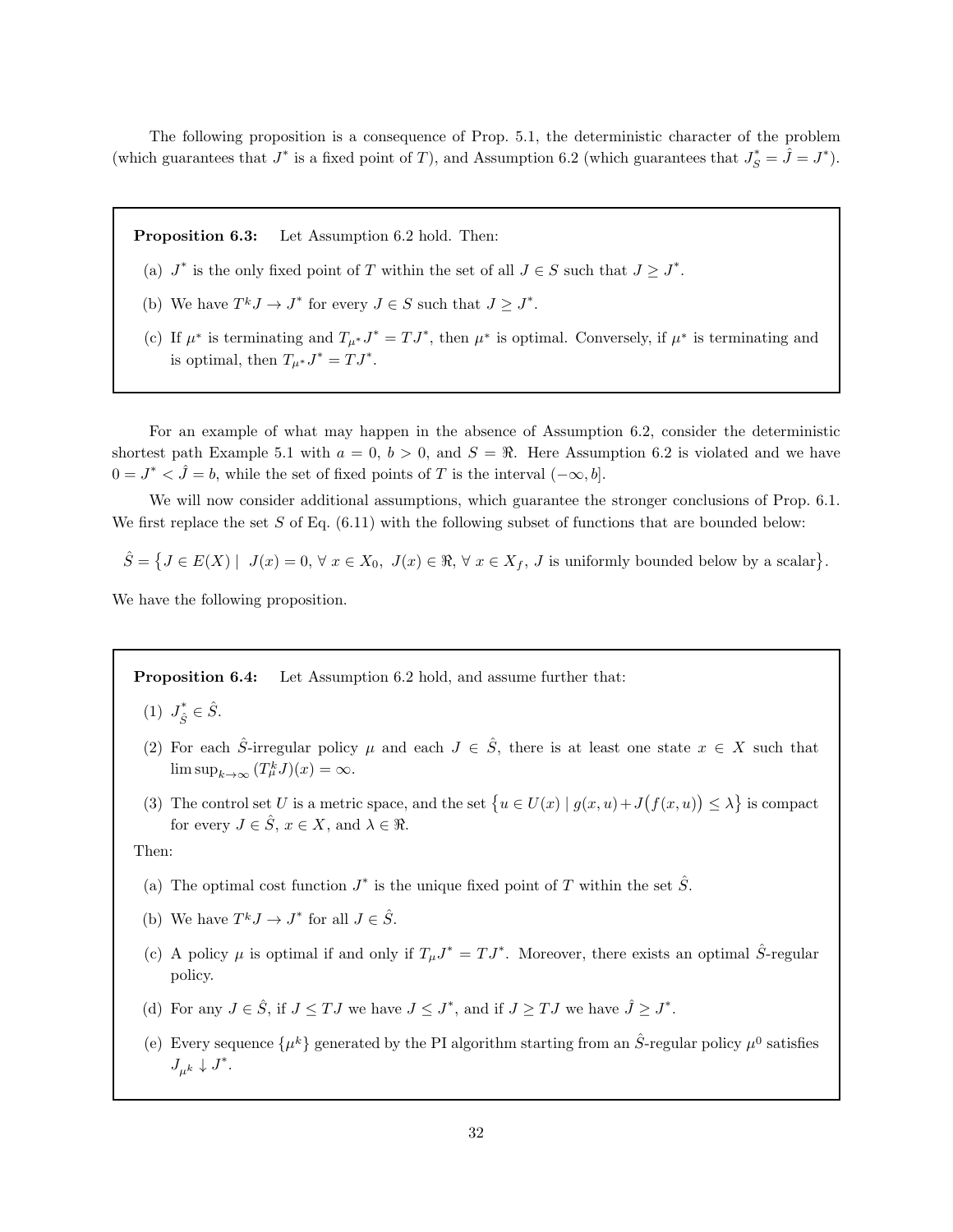**Proof:** The proof consists of showing that all parts of Assumption 6.1 are satisfied with  $\hat{S}$  used in place of S, so Prop. 6.1 applies. Indeed, parts (a) and (e) of this assumption are trivially satisfied, while parts (b)-(d) are the conditions (1)-(3) of the proposition. Then Lemma 6.3 is used to assert that  $J_{\hat{S}}^*$  is a fixed point of T. Moreover, Assumption  $6.1(f)$  is shown using the line of proof of Prop. 6.2. In particular, for any  $J \in S$ , we let  $r > 0$  be a scalar such that  $J_S^* - re \leq J$  [such a scalar exists since  $J_S^* \in \hat{S}$  by condition (1)]. Defining  $J' = J^* - re$  where  $r > 0$  is sufficiently large so that  $J' \leq J$ , we have

$$
J' = J_S^* - re = TJ_S^* - re \le T(J_S^* - re) = TJ',
$$

so Assumption 6.1(f) holds. Finally the additional assumption needed to apply Prop.  $6.1(e)$  is clearly satisfied in this deterministic problem. Q.E.D.

#### 7. IRREGULAR POLICIES/FINITE COST CASE

In this section, we consider a perturbation approach to assert that  $J_S^*$  is a fixed point of T. This approach applies to problems where some S-irregular policies may have finite cost for all states, so Prop. 6.1 cannot be used. We address this issue by introducing a perturbation that makes the cost of all irregular policies infinite for some states. We can then use Prop. 5.4 or Prop. 6.1 for the perturbed cost problem, and take the limit as the perturbation vanishes. The idea is that with a perturbation, the cost functions of S-irregular policies may increase disproportionately relative to the cost functions of the S-regular policies, thereby making the problem more amenable to analysis.

In particular, for each  $\delta \geq 0$  and policy  $\mu$ , we consider the mappings  $T_{\mu,\delta}$  and  $T_{\delta}$  given by

$$
(T_{\mu,\delta}J)(x) = H(x,\mu(x),J) + \delta, \quad x \in X, \qquad T_{\delta}J = \inf_{\mu \in \mathcal{M}} T_{\mu,\delta}J.
$$

We define the corresponding cost functions of policies  $\pi = {\mu_0, \mu_1, \ldots} \in \Pi$  and  $\mu \in \mathcal{M}$ , and optimal cost function  $J_{\delta}^*$  by

$$
J_{\pi,\delta}(x) = \limsup_{k \to \infty} T_{\mu_0,\delta} \cdots T_{\mu_k,\delta} \bar{J}, \qquad J_{\mu,\delta}(x) = \limsup_{k \to \infty} T_{\mu,\delta}^k \bar{J}, \qquad J_{\delta}^* = \inf_{\pi \in \Pi} J_{\pi,\delta}.
$$

We refer to the problem associated with the mappings  $T_{\mu,\delta}$  as the  $\delta$ -perturbed problem.

The following proposition shows that if the  $\delta$ -perturbed problem is "well-behaved" with respect to the S-regular policies, then its cost function  $J_{\delta}^*$  can be used to approximate the optimal cost function  $J_S^*$  over the S-regular policies only, and moreover  $J_S^*$  is a fixed point of T.

**Proposition 7.1:** Given a set  $S \subset E(X)$ , assume that:

- (1) For every  $\delta > 0$ , we have  $J_{\delta}^* = T_{\delta} J_{\delta}^*$ , and there exists an S-regular policy  $\mu_{\delta}^*$  that is optimal for the  $\delta$ -perturbed problem, i.e.,  $J_{\mu^*_{\delta}, \delta} = J_{\delta}^*$ .
- (2) For every S-regular policy  $\mu$ , we have

$$
J_{\mu,\delta} \le J_{\mu} + w_{\mu}(\delta), \qquad \forall \ \delta > 0,
$$

where  $w_{\mu}$  is a function such that  $\lim_{\delta \downarrow 0} w_{\mu}(\delta) = 0$ .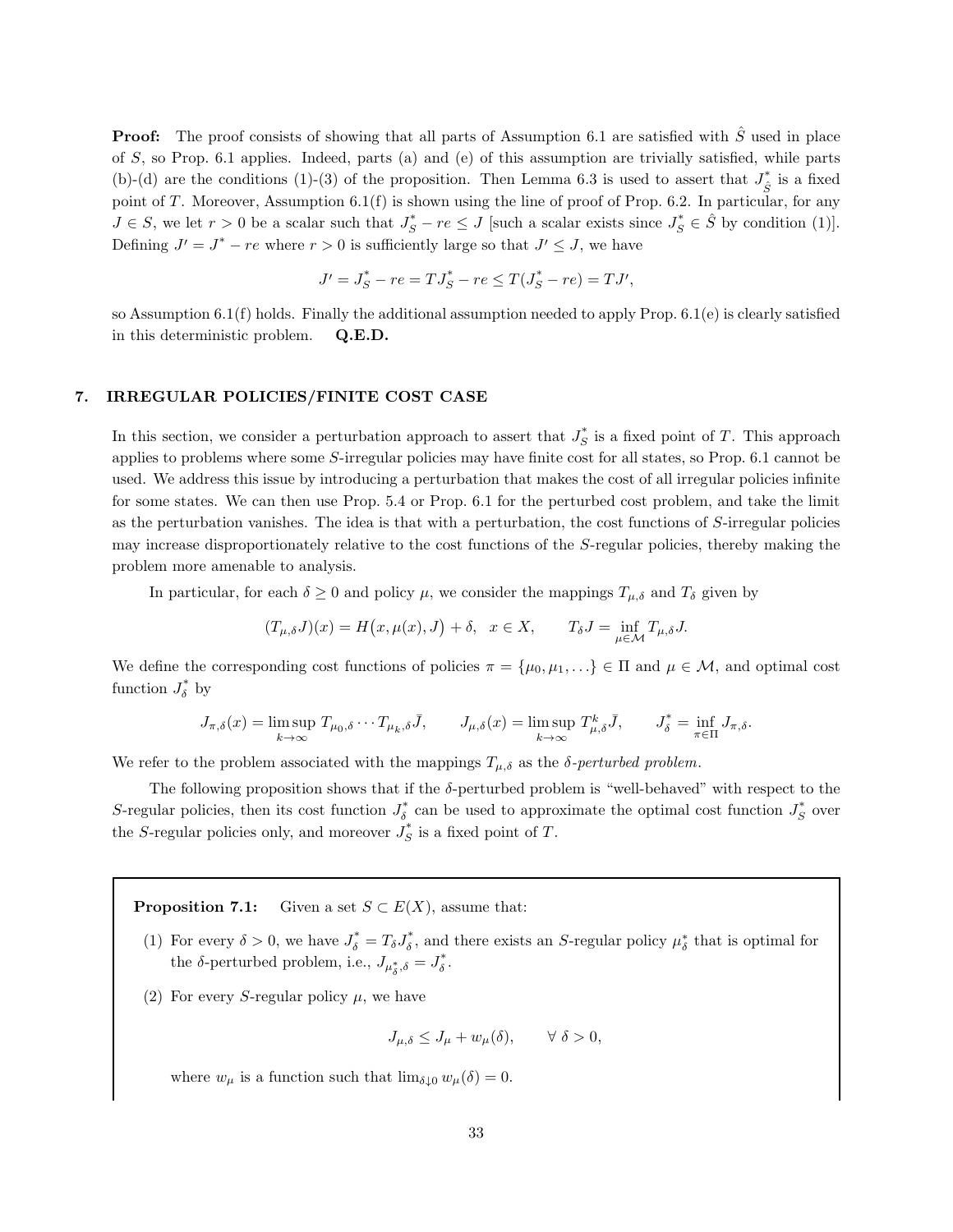Consider  $J_S^*$ , the optimal cost function over the S-regular policies only:  $J_S^* = \inf_{\mu: S\text{-regular}} J_{\mu}$ .

- (a) We have  $\lim_{\delta \downarrow 0} J_{\delta}^* = J_S^*$ .
- (b) Assume in addition that H has the property that for every sequence  $\{J_m\} \subset S$  with  $J_m \downarrow J$ , we have

$$
\lim_{m \to \infty} H(x, u, J_m) = H(x, u, J), \qquad \forall x \in X, u \in U(x).
$$
\n(7.1)

Then  $J_S^*$  is a fixed point of T and the conclusions of Prop. 5.1 hold.

**Proof:** (a) For all  $\delta > 0$ , by using conditions (1) and (2), we have for all S-regular  $\mu$ ,

$$
J_S^* \leq J_{\mu_\delta^*} \leq J_{\mu_\delta^*,\delta} = J_\delta^* \leq J_{\mu,\delta} \leq J_{\mu} + w_{\mu}(\delta).
$$

By taking the limit as  $\delta \downarrow 0$  and then the infimum over all S-regular  $\mu$ , it follows that

$$
J_S^* \le \lim_{\delta \downarrow 0} J_\delta^* \le \inf_{\mu: S\text{-regular}} J_\mu = J_S^*.
$$

(b) From condition (1), for all  $\delta > 0$ , we have  $J_{\delta}^* = T_{\delta} J_{\delta}^* \geq T J_{\delta}^* = T J_{\mu_{\delta}^*,\delta} \geq T J_{S}^*$ , and by taking the limit as  $\delta \downarrow 0$  and using part (a), we obtain  $J_S^* \geq T J_S^*$ . For the reverse inequality, let  $\{\delta_m\}$  be a sequence with  $\delta_m \downarrow 0$ . Using condition (1), we have  $T_{\delta_m} J^*_{\delta_m} = J^*_{\delta_m}$ , so that for all m,

$$
H(x, u, J_{\delta_m}^*) + \delta_m \ge (T_{\delta_m} J_{\delta_m}^*)(x) = J_{\delta_m}^*(x), \qquad \forall x \in X, \ u \in U(x).
$$

Taking the limit as  $m \to \infty$ , and using Eq. (7.1) and the fact  $J_{\delta_m}^* \downarrow J_S^*$  [cf. part (a)], we have

$$
H(x, u, J_S^*) \ge J_S^*(x), \qquad \forall x \in X, u \in U(x),
$$

so that  $T J_S^* \geq J_S^*$ . Thus  $J_S^*$  is a fixed point of T, and the assumptions of Prop. 5.1 are satisfied. Q.E.D.

The preceding proposition applies even if  $\lim_{\delta\downarrow 0} J^*_\delta(x) > J^*(x)$  for some  $x \in X$ . This is illustrated by the deterministic shortest path Example 5.1, for the zero-cycle case where  $a = 0$  and  $b > 0$ . Then for  $S = \Re$ , we have  $J_S^* = b > 0 = J^*$ , while the proposition applies because its assumptions are satisfied. Consistently with the conclusions of the proposition, we have  $J_{\delta}^* = b + \delta$ , so  $J_S^* = \lim_{\delta \downarrow 0} J_{\delta}^*$  and  $J_S^*$  is a fixed point of T. We refer to [Ber13] and [BeY16] for further discussion and applications of the approach of this section, and also for a PI algorithm to find  $J_S^*$ , which is based on perturbations.

#### 8. CONCLUDING REMARKS

We have provided an analysis of challenging abstract DP models based on the notion of a regular policy. In particular, we have extended this notion to nonstationary policies, and we have highlighted its connection to an earlier development for stationary policies. We have also streamlined and strengthened the corresponding analysis based on PI-related ideas. The main approach is to start from an interesting set of policy-state pairs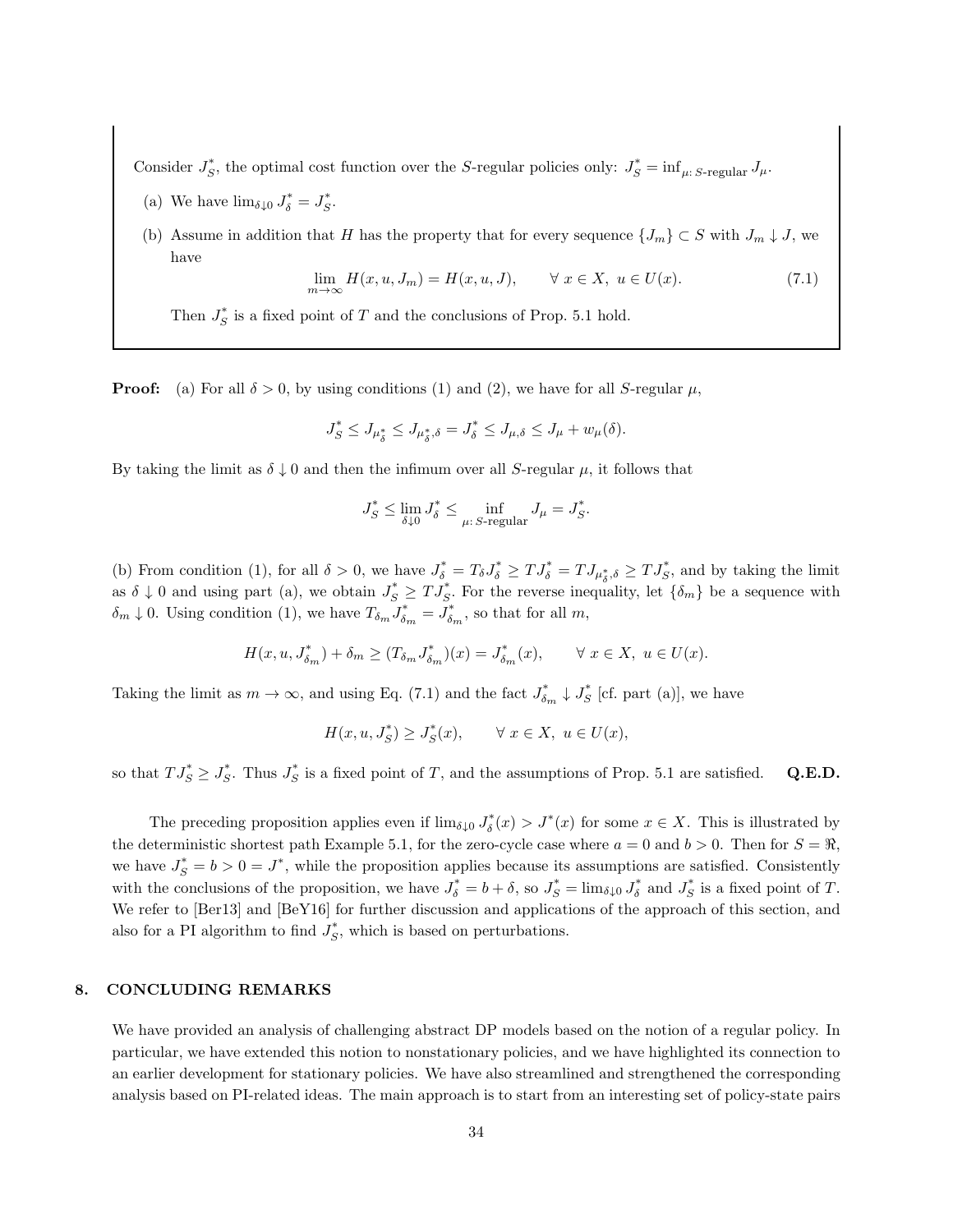satisfying a regularity property, and then characterize the region of convergence of VI. We have shown that this approach can lead to new results in the context of a variety of optimal control problems. In addition to the applications described in this paper, our approach has been applied to minimax and exponential cost shortest path problems [Ber15a], [Ber16]. Our approach may also be applied to other types problems that involve a termination state and fit the abstract DP framework of this paper, including SSP game problems [PaB99], [Yu11]. These and other related applications are interesting subjects for further research.

### 9. REFERENCES

[BeS78] Bertsekas, D. P., and Shreve, S. E., 1978. Stochastic Optimal Control: The Discrete Time Case, Academic Press, N. Y.; may be downloaded from http://web.mit.edu/dimitrib/www/home.html

[BeT91] Bertsekas, D. P., and Tsitsiklis, J. N., 1991. "An Analysis of Stochastic Shortest Path Problems," Math. of Operations Research, Vol. 16, pp. 580-595.

[BeT96] Bertsekas, D. P., and Tsitsiklis, J. N., 1996. Neuro-Dynamic Programming, Athena Scientific, Belmont, MA.

[BeY16] Bertsekas, D. P., and Yu, H., 2016. "Stochastic Shortest Path Problems Under Weak Conditions," Lab. for Information and Decision Systems Report LIDS-2909, revision of Jan. 2016.

[Ber75] Bertsekas, D. P., 1975. "Monotone Mappings in Dynamic Programming," Proc. 1975 IEEE Conference on Decision and Control, Houston, TX, pp. 20-25.

[Ber77] Bertsekas, D. P., 1977. "Monotone Mappings with Application in Dynamic Programming," SIAM J. on Control and Optimization, Vol. 15, pp. 438-464.

[Ber05] Bertsekas, D. P., 2005. Dynamic Programming and Optimal Control, Vol. I, Athena Scientific, Belmont, MA.

[Ber12] Bertsekas, D. P., 2012. Dynamic Programming and Optimal Control, Vol. II: Approximate Dynamic Programming, Athena Scientific, Belmont, MA.

[Ber13] Bertsekas, D. P., 2013. Abstract Dynamic Programming, Athena Scientific, Belmont, MA.

[Ber15a] Bertsekas, D. P., 2015. "Robust Shortest Path Planning and Semicontractive Dynamic Programming," Lab. for Information and Decision Systems Report LIDS-P-2915, MIT; to appear in Naval Research Logistics.

[Ber15b] Bertsekas, D. P., 2015. "Value and Policy Iteration in Deterministic Optimal Control and Adaptive Dynamic Programming," Lab. for Information and Decision Systems Report LIDS-P-3174, MIT, Sept. 2015; to appear in IEEE Transactions on Neural Networks and Learning Systems.

[Ber16] Bertsekas, D. P., 2016. "Affine Monotonic and Risk-Sensitive Models in Dynamic Programming", Lab. for Information and Decision Systems Report LIDS-3204, MIT.

[Bla65] Blackwell, D., 1965. "Positive Dynamic Programming," Proc. Fifth Berkeley Symposium Math. Statistics and Probability, pp. 415-418.

[CaR14] Cavus, O., and Ruszczynski, A., 2014. "Risk-Averse Control of Undiscounted Transient Markov Models," SIAM J. on Control and Optimization, Vol. 52, pp. 3935-3966.

[DeR79] Denardo, E. V., and Rothblum, U. G., 1979. "Optimal Stopping, Exponential Utility, and Linear Programming," Math. Programming, Vol. 16, pp. 228-244.

[Den67] Denardo, E. V., 1967. "Contraction Mappings in the Theory Underlying Dynamic Programming," SIAM Review, Vol. 9, pp. 165-177.

[Der70] Derman, C., 1970. Finite State Markovian Decision Processes, Academic Press, N. Y.

[Fei02] Feinberg, E. A., 2002. "Total Reward Criteria," in E. A. Feinberg and A. Shwartz, (Eds.), Handbook of Markov Decision Processes, Springer, N. Y.